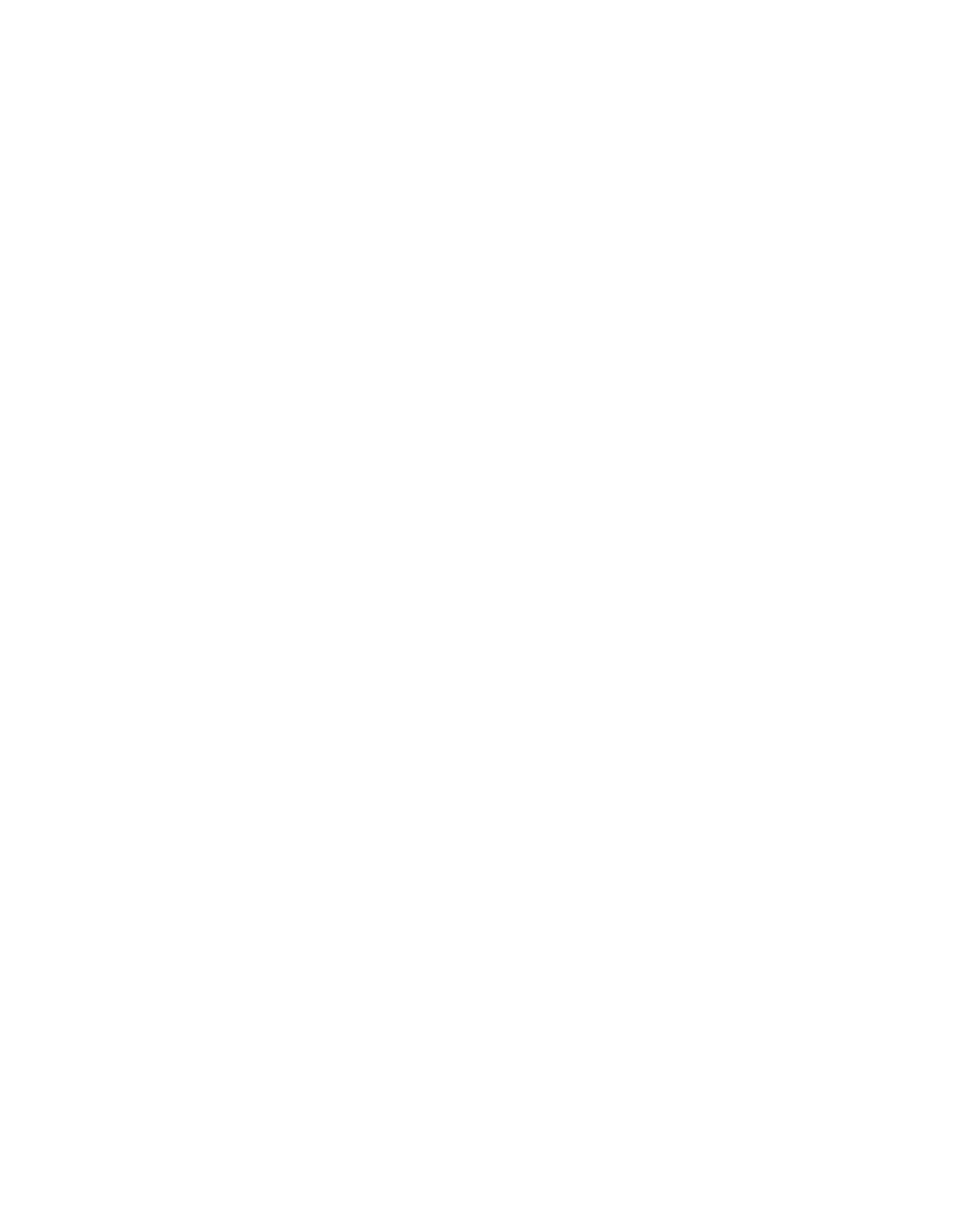# **CONTENT**

#### **page**

| <b>Body of the AETR</b>       |                                                                                                                                                       |    |
|-------------------------------|-------------------------------------------------------------------------------------------------------------------------------------------------------|----|
| <b>Article 1</b>              | Definitions                                                                                                                                           | 7  |
| <b>Article 2</b>              | Scope                                                                                                                                                 | 9  |
| <b>Article 3</b>              | Application of some provisions of the Agreement<br>to road transport performed by vehicles registered<br>in the territories of non-Contracting States | 10 |
| <b>Article 4</b>              | General principles                                                                                                                                    | 10 |
| Article 5                     | Crews                                                                                                                                                 | 10 |
| Article 6                     | Driving periods                                                                                                                                       | 11 |
| <b>Article 7</b>              | <b>Breaks</b>                                                                                                                                         | 12 |
| <b>Article 8</b>              | Rest periods                                                                                                                                          | 12 |
| <b>Article 9</b>              | Exceptions                                                                                                                                            | 13 |
| <b>Article 10</b>             | Control device                                                                                                                                        | 13 |
| <b>Article 11</b>             | Supervision by the undertaking                                                                                                                        | 14 |
| <b>Article 12</b>             | Measures of enforcement of the Agreement                                                                                                              | 14 |
| <b>Article 13</b>             | <b>Transitional provisions</b>                                                                                                                        | 16 |
| <b>Article 14</b>             | Final provisions                                                                                                                                      | 17 |
| <b>Article 15</b>             | (Denunciation of the Agreement) *                                                                                                                     | 17 |
| <b>Article 16</b>             | (Termination)                                                                                                                                         | 17 |
| <b>Article 17</b>             | (Declaration concerning the application to territories)                                                                                               | 17 |
| <b>Article 18</b>             | (Dispute)                                                                                                                                             | 18 |
| <b>Article 19</b>             | (Reservations)                                                                                                                                        | 18 |
| <b>Article 20</b>             | (Convocation of a diplomatic conference)                                                                                                              | 19 |
| <b>Article 21</b>             | (Amendment of the Agreement and the Annex)                                                                                                            | 19 |
| <b>Article 22</b>             | (Amendment of Appendixes 1 and 2)                                                                                                                     | 21 |
| Article 22 bis                | Procedure for the amendment of Appendix 1B                                                                                                            | 21 |
| <b>Article 23</b>             | (Notification to States)                                                                                                                              | 22 |
| <b>Article 24</b>             | (Protocol of signature)                                                                                                                               | 23 |
| <b>Article 25</b>             | (Depositary)                                                                                                                                          | 23 |
| <b>Annex to the Agreement</b> | <b>Control device</b>                                                                                                                                 | 24 |
| <b>Chapter 1</b>              | Type approval (articles $1$ to $8$ )                                                                                                                  | 24 |
| <b>Chapter 2</b>              | Installation and inspection (article 9)                                                                                                               | 26 |

<sup>∗</sup> Titles between brackets do not have an official character.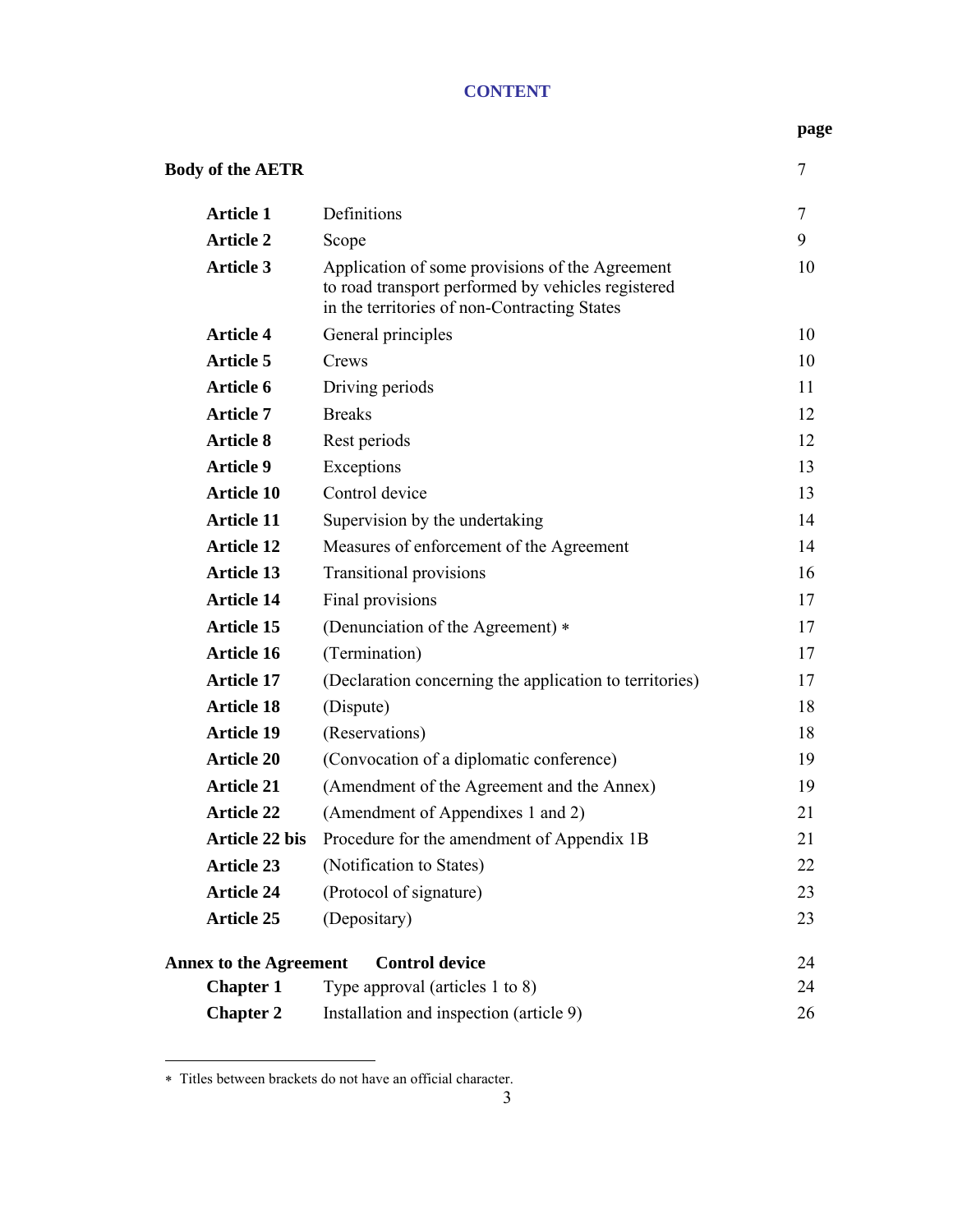| <b>Chapter 3</b>         |                 | Use of equipment (articles 10 to 14)                                                                                               | 27 |
|--------------------------|-----------------|------------------------------------------------------------------------------------------------------------------------------------|----|
| <b>Appendix 1</b>        |                 | Requirements for construction, testing,<br>installation and inspection                                                             | 34 |
| <b>Chapter 1</b>         |                 | Definitions                                                                                                                        | 34 |
| <b>Chapter II</b>        |                 | General characteristics and functions of control device                                                                            | 34 |
| <b>Chapter III</b><br>35 |                 | Construction requirements for control device                                                                                       |    |
|                          | A.              | General points                                                                                                                     | 35 |
|                          | <b>B.</b>       | Visual instruments                                                                                                                 | 37 |
|                          | $\mathcal{C}$ . | Recording instruments                                                                                                              | 38 |
|                          | D.              | Closing device                                                                                                                     | 40 |
|                          | E.              | Markings                                                                                                                           | 40 |
|                          | $F_{\perp}$     | Maximum tolerances (visual and<br>recording instruments)                                                                           | 41 |
| <b>Chapter IV</b>        |                 | Record sheets                                                                                                                      | 42 |
|                          | A.              | General points                                                                                                                     | 42 |
|                          | <b>B.</b>       | Recording areas and their graduation                                                                                               | 43 |
|                          | C.              | Information to be printed on the record sheets                                                                                     | 43 |
|                          | D.              | Free space for handwritten insertions                                                                                              | 43 |
| <b>Chapter V</b>         |                 | Installation of control device                                                                                                     | 44 |
|                          | $A_{\cdot}$     | General points                                                                                                                     | 44 |
|                          | <b>B.</b>       | Sealing<br>44                                                                                                                      |    |
| <b>Chapter VI</b>        |                 | Checks and inspections                                                                                                             | 45 |
| <b>Appendix 1B</b>       |                 | Requirements for the construction, testing,<br>installation and inspection of the digital<br>control device used in road transport | 47 |
| <b>Article 1</b>         |                 | Preamble                                                                                                                           | 47 |
| <b>Article 2</b>         |                 | Introductory provisions to Appendix 1B                                                                                             | 47 |
| <b>Appendix 2</b>        |                 | <b>Approval marks and certificates</b>                                                                                             | 50 |
|                          | I.              | Approval mark                                                                                                                      | 50 |
|                          | П.              | Approval certificate for products in<br>accordance with Appendix 1                                                                 | 52 |
|                          | Ш.              | Approval certificate for products<br>in accordance with Appendix 1B                                                                | 53 |

# **Protocol of signature** 56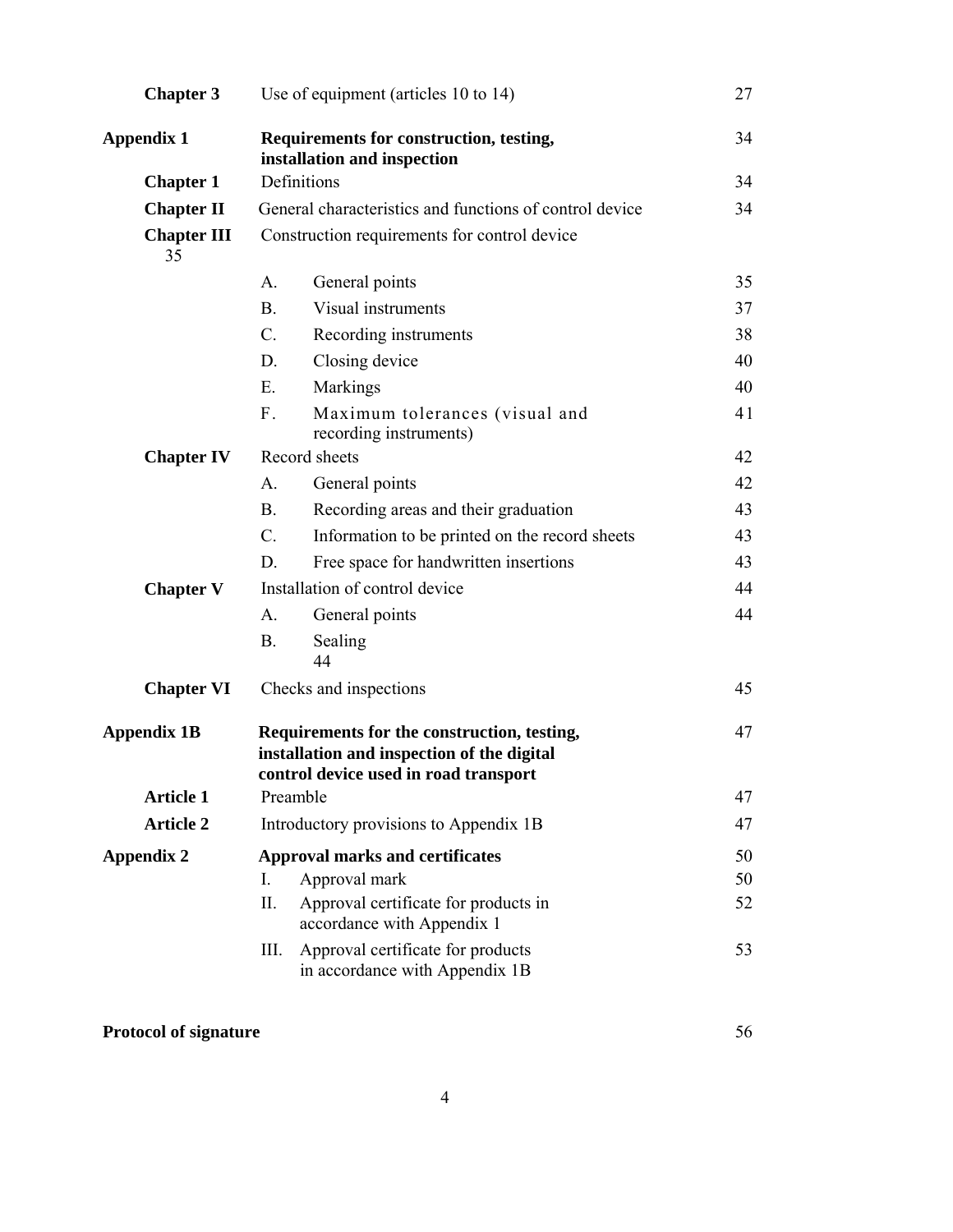**NATIONS UNIES WAS UNITED NATIONS** 



**ECONOMIC COMMISSION FOR EUROPE** INLAND TRANSPORT COMMITTEE

# **EUROPEAN AGREEMENT CONCERNING THE WORK OF CREWS OF VEHICLES ENGAGED IN INTERNATIONAL ROAD TRANSPORT (AETR)**

AND PROTOCOL OF SIGNATURE done at Geneva on 1 July 1970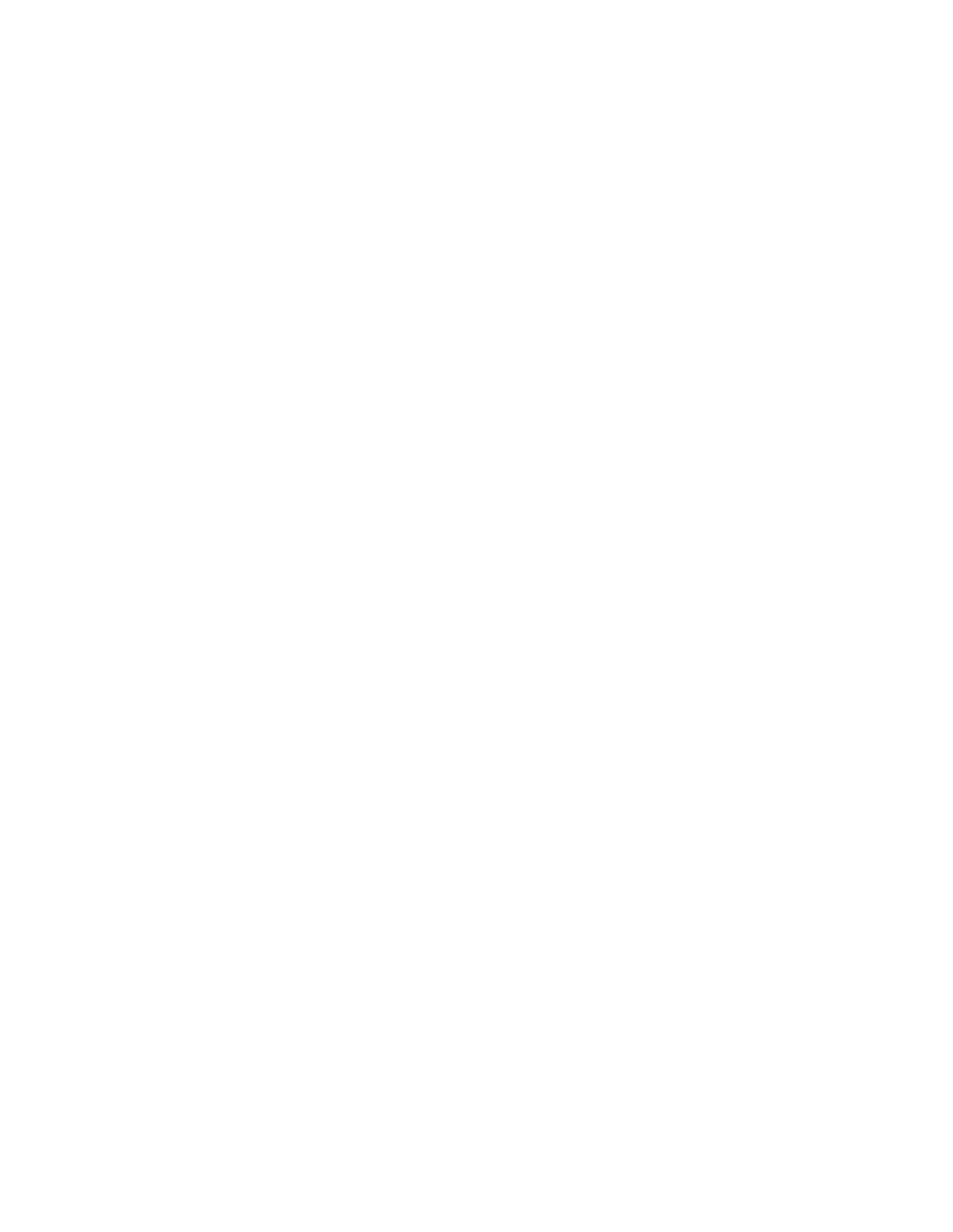# EUROPEAN AGREEMENT CONCERNING THE WORK OF CREWS OF VEHICLES ENGAGED IN INTERNATIONAL ROAD TRANSPORT (AETR)

## The Contracting Parties,

Being desirous of promoting the development and improvement of the international transport of passengers and goods by road,

Convinced of the need to increase the safety of road traffic, to make regulations governing certain conditions of employment in international road transport in accordance with the principles of the International Labour Organisation, and jointly to adopt certain measures to ensure the observance of those regulations,

Have agreed as follows:

#### Article 1

#### Definitions

For the purposes of this Agreement:

(a) "vehicle" means any motor vehicle or trailer; this term includes any combination of vehicles;

(b) "motor vehicle" means any self-propelled road vehicle which is normally used for carrying persons or goods by road or for drawing, on the road, vehicles used for the carriage of persons or goods; this term does not include agricultural tractors;

(c) "trailer" means any vehicle designed to be drawn by a motor vehicle and includes semi-trailers;

(d) "semi-trailer" means any trailer designed to be coupled to a motor vehicle in such a way that part of it rests on the motor vehicle and that a substantial part of its weight and of the weight of its load is borne by the motor vehicle;

(e) "combination of vehicles" means coupled vehicles which travel on the road as a unit;

(f) "permissible maximum weight" means the maximum weight of the laden vehicle declared permissible by the competent authority of the State in which the vehicle is registered;

(g) "carriage by road"**<sup>1</sup>**means any journey made on roads open to the public of a vehicle, whether laden or not, used for the carriage of passengers or goods;

(h) "international road transport" ["international carriage by road"] means road transport which involves the crossing of at least one frontier;

<sup>1</sup> Definition introduced by amendment 2.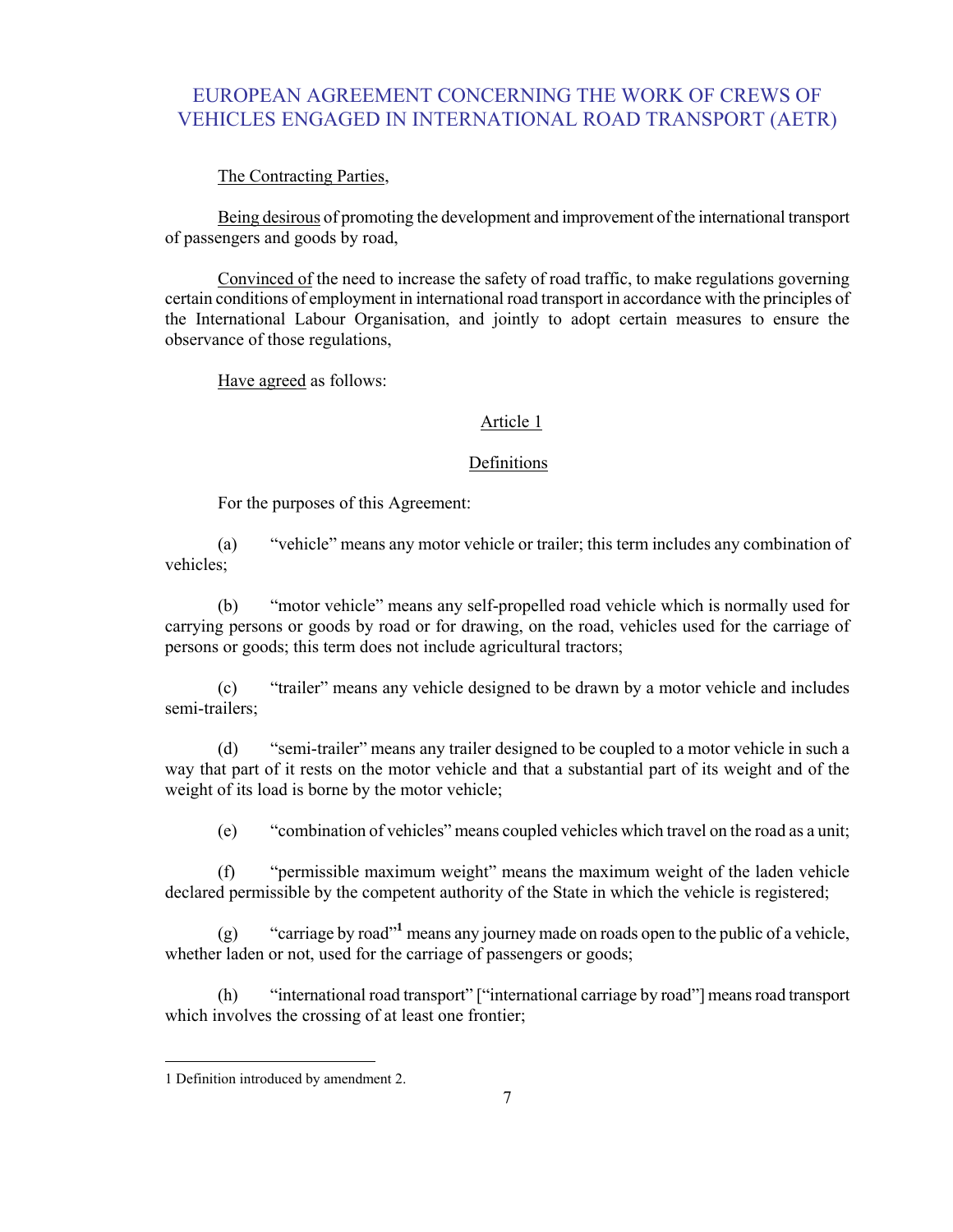(i) "regular services"**<sup>2</sup>** means services which provide for the carriage of passengers at specified intervals along specified routes, passengers being taken up and set down at predetermined stopping points.

Rules governing the operations of services or documents taking the place thereof, approved by the competent authorities of Contracting Parties and published by the carrier before coming into operation, shall specify the conditions of carriage and in particular the frequency of services, timetables, faretables and the obligation to accept passengers for carriage, insofar as such conditions are not prescribed by any law or regulation.

Services by whomsoever organized, which provide for the carriage of specified categories of passengers to the exclusion of other passengers, insofar as such services are operated under the conditions specified in the first subparagraph of this definition, shall be deemed to be regular services. Such services, in particular those providing for the carriage of workers to and from their place of work or of schoolchildren to and from school, are hereinafter called "special regular services":

(j) "driver" means any person, whether wage-earning or not, who drives the vehicle even for a short period, or who is carried on the vehicle in order to be available for driving if necessary;

(k) "crew member" means the driver or either of the following, whether wage-earning or not:

- (i) a driver's mate, i.e. any person accompanying the driver in order to assist him in certain manoeuvres and habitually taking an effective part in the transport operations, though not a driver in the sense of paragraph (j) of this article;
- (ii) a conductor, i.e. any person who accompanies the driver of a vehicle engaged in the carriage of passengers and is responsible in particular for the issue or checking of tickets or other documents entitling passengers to travel on the vehicle;

(l) "week"**<sup>3</sup>** means the period between 0000 hours on Monday and 2400 hours on Sunday;

(m) "rest"**<sup>4</sup>** means any uninterrupted period of at least one hour during which the driver may freely dispose of his time.

-

<sup>2</sup> Definition introduced by amendment 2.

<sup>3</sup> Definition introduced by amendment 2.

<sup>4</sup> Definition introduced by amendment 2.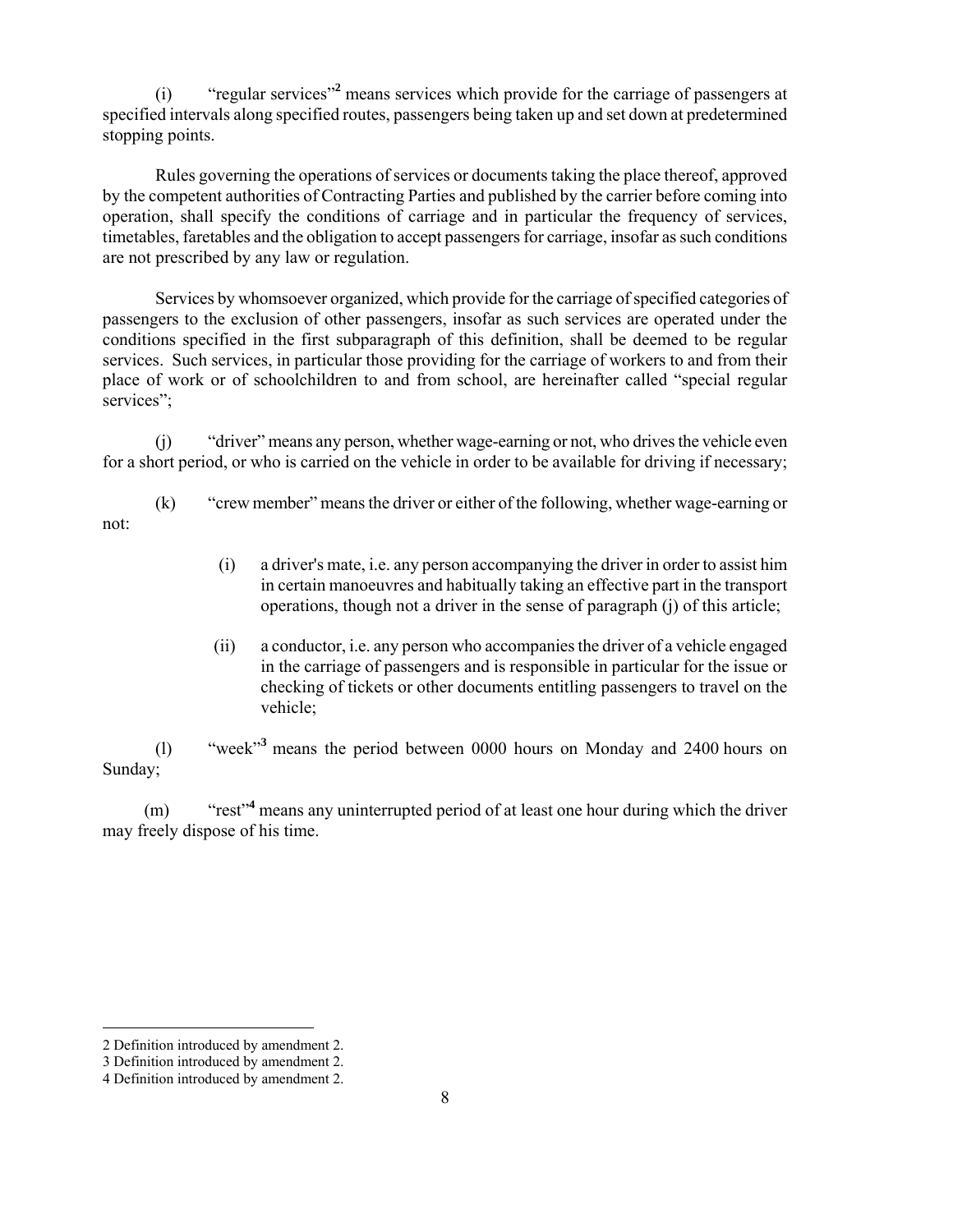# Article 2

## Scope

1. This Agreement shall apply in the territory of each Contracting Party to all international road transport performed by any vehicle registered in the territory of the said Contracting Party or in the territory of any other Contracting Party.

2. Nevertheless,

(a) if, in the course of an international road transport operation one or more crew members do not leave the national territory in which they normally exercise their occupational activities, the Contracting Party for that territory shall be free not to apply to him or them the provisions of this Agreement;

(b) Unless the Contracting Parties whose territory is used agree otherwise, this Agreement shall not apply to the international road transport performed by**: 5**

- 1. Vehicles used for the carriage of goods where the permissible maximum weight of the vehicle, including any trailer or semi-trailer, does not exceed 3.5 tonnes;
- 2. Vehicles used for the carriage of passengers which, by virtue of their construction and equipment are suitable for carrying not more than nine persons, including the driver, and are intended for that purpose;
- 3. Vehicles used for the carriage of passengers on regular services where the route covered by the service in question does not exceed 50 kilometres;
- 4. Vehicles with a maximum authorized speed not exceeding 30 kilometres per hour;
- 5. Vehicles used by or under the control of the armed services, civil defence, fire services, and forces responsible for maintaining public order;
- 6. Vehicles used in connection with the sewerage, flood protection, water, gas and electricity services, highway maintenance and control, refuse collection and disposal, telegraph and telephone services, carriage of postal articles, radio and television broadcasting and the detection of radio or television transmitters or receivers;
- 7. Vehicles used in emergencies or rescue operations;
- 8. Specialized vehicles used for medical purposes;
- 9 Vehicles transporting circus and funfair equipment;
- 10. Specialized breakdown vehicles;

<sup>5</sup> Modified by amendment 2.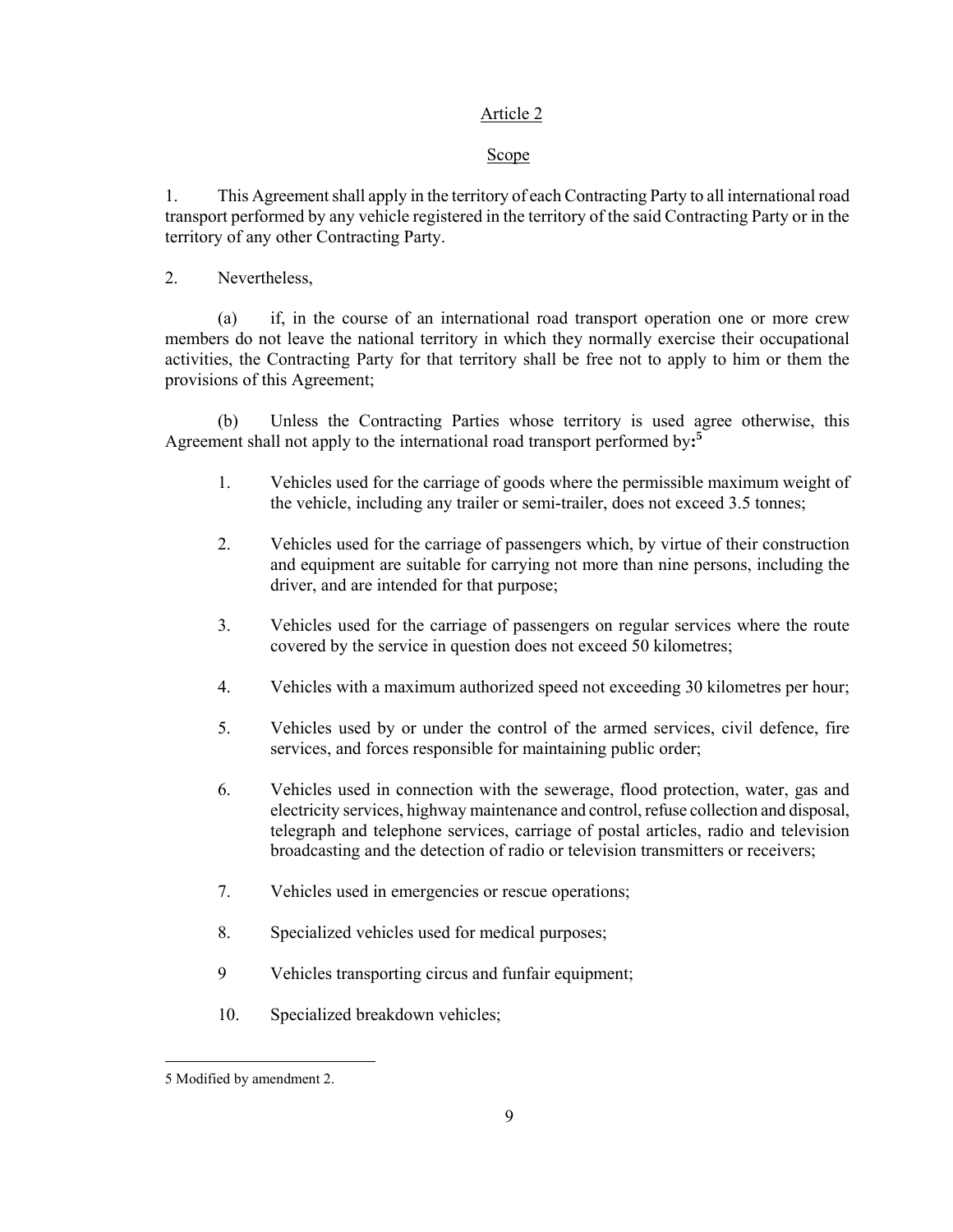- 11. Vehicles undergoing road tests for technical development, repair or maintenance purposes, and new or rebuilt vehicles which have not yet been put into service;
- 12. Vehicles used for non-commercial carriage of goods for personal use;
- 13. Vehicles used for milk collection from farms and the return to farms of milk containers or milk products intended for animal feed.

# Article 3**<sup>6</sup>**

## Application of some provisions of the Agreement to road transport performed by vehicles registered in the territories of non-Contracting States

1. Each Contracting Party shall apply in its territory, in respect of international road transport performed by any vehicle registered in the territory of a State which is not a Contracting Party to this Agreement, provisions not less strict than those laid down in articles 5, 6, 7, 8, 9 and 10 of this Agreement.

2. It shall be open to any Contracting Party, in the case of a vehicle registered in a State which is not a Contracting Party to this Agreement, merely to require, in lieu of a control device conforming to the specifications in the annex to this Agreement, daily record sheets, completed manually by the driver.

# Article 4**<sup>7</sup>**

# General principles

Each Contracting Party may apply higher minima or lower maxima than those laid down in articles 5 to 8 inclusive. Nevertheless, the provisions of this Agreement shall remain applicable to drivers, engaged in international road transport operations on vehicles registered in another Contracting or non-Contracting State.

# Article 5**<sup>8</sup>**

# Crews

1. The minimum ages for drivers engaged in the carriage of goods shall be as follows:

(a) for vehicles, including, where appropriate, trailers or semi-trailers, having a permissible maximum weight of not more than 7.5 tonnes, 18 years;

(b) for other vehicles:

 21 years, or18 years provided that the person concerned holds a certificate of professional competence recognized by one of the Contracting Parties confirming that he has completed a

-

<sup>6</sup> Modified by amendment 1 and amendment 2.

<sup>7</sup> Modified by amendment 2.

<sup>8</sup> Modified by amendment 2.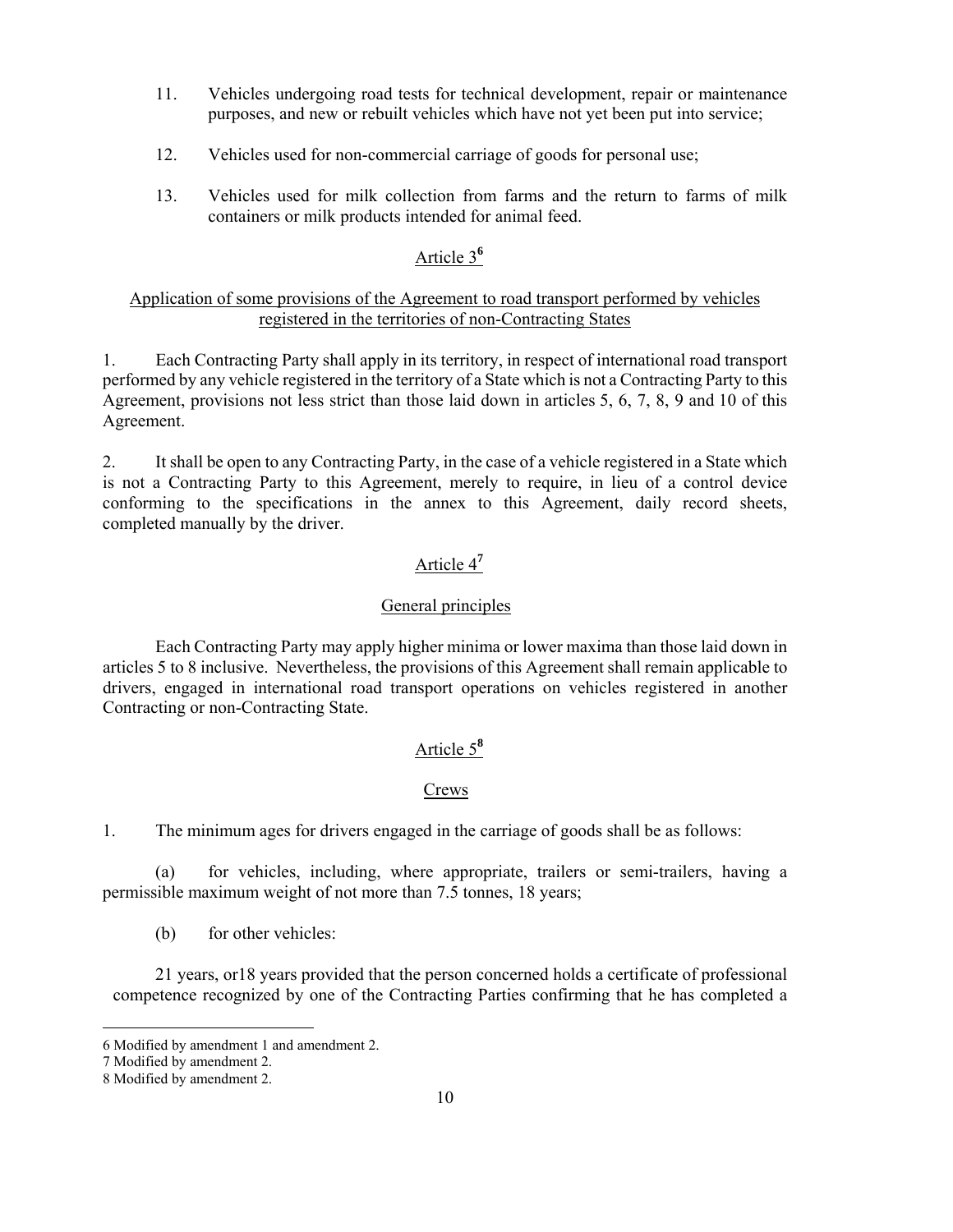training course for drivers of vehicles intended for the carriage of goods by road. Contracting Parties shall inform one another of the prevailing national minimum training levels and other relevant conditions relating to drivers engaged in international carriage of goods under this Agreement.

2. Any driver engaged in the carriage of passengers shall have reached the age of 21 years.

Any driver engaged in the carriage of passengers on journeys beyond a 50 kilometre radius from the place where the vehicle is normally based must also fulfil one of the following conditions:

(a) he must have worked for at least one year in the carriage of goods as a driver of vehicles with a permissible maximum weight exceeding 3.5 tonnes;

(b) he must have worked for at least one year as a driver of vehicles used to provide passenger services on journeys within a 50 kilometre radius from the place where the vehicle is normally based, or other types of passenger services not subject to this Agreement provided the competent authority considers that he has by so doing acquired the necessary experience;

(c) he must hold a certificate of professional competence recognized by one of the Contracting Parties confirming that he has completed a training course for drivers of vehicles intended for the carriage of passengers by road.

# Article 6**<sup>9</sup>**

#### Driving periods

1. The driving period between any two daily rest periods or between a daily rest period and a weekly rest period, hereinafter called "daily driving period", shall not exceed nine hours. It may be extended twice in any one week to ten hours.

A driver must, after no more than six daily driving periods, take a weekly rest period as defined in article 8 (3).

The weekly rest period may be postponed until the end of the sixth day if the total driving time over the six days does not exceed the maximum corresponding to six daily driving periods.

In the case of the international carriage of passengers, other than on regular services, the terms "six", and "sixth", in the second and third subparagraphs shall be replaced by "twelve", and "twelfth", respectively.

2. The total period of driving in any one fortnight shall not exceed ninety hours.

# Article 7**<sup>10</sup>**

#### Breaks

<sup>9</sup> Modified by amendment 2.

<sup>10</sup> Modified by amendment 2.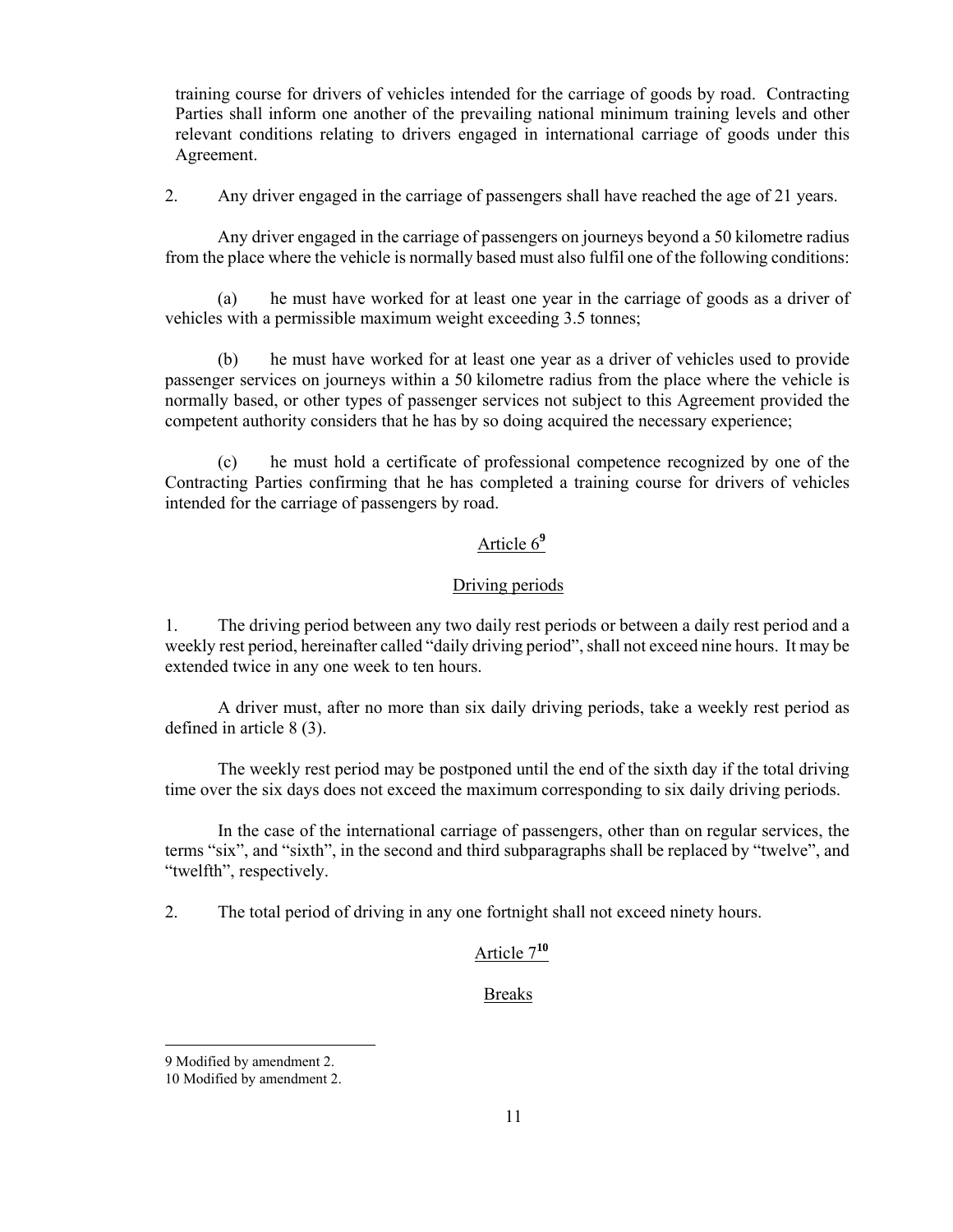1. After four-and-a-half hours' driving, the driver shall observe a break of at least forty-five minutes, unless he begins a rest period.

2. This break may be replaced by breaks of at least fifteen minutes each distributed over the driving period or immediately after this period in such a way as to comply with the provisions of paragraph 1.

3. During these breaks, the driver may not carry out any other work. For the purposes of this article, the waiting time and time not devoted to driving spent in a vehicle in motion, a ferry, or a train shall not be regarded as "other work".

4. The breaks observed under this article may not be regarded as daily rest periods.

# Article 8**<sup>11</sup>**

# Rest periods

1. In each period of twenty-four hours, the driver shall have a daily rest period of at least eleven consecutive hours, which may be reduced to a minimum of nine consecutive hours not more than three times in any one week, on condition that an equivalent period of rest be granted as compensation before the end of the following week.

On days when the rest is not reduced in accordance with the first subparagraph, it may be taken in two or three separate periods during the twenty-four hour period, one of which must be of at least eight consecutive hours. In this case the minimum length of the rest shall be increased to twelve hours.

2. During each period of thirty hours when a vehicle is manned by at least two drivers, each driver shall have a rest period of not less than eight consecutive hours.

3. In the course of each week, one of the rest periods referred to in paragraphs 1 and 2 shall be extended by way of weekly rest, to a total of forty-five consecutive hours. This rest period may be reduced to a minimum of thirty-six consecutive hours if taken at the place where the vehicle is normally based or where the driver is based, or to a minimum of twenty-four consecutive hours if taken elsewhere. Each reduction shall be compensated by an equivalent rest taken en bloc before the end of the third week following the week in question.

4. A weekly rest period which begins in one week and continues into the following week may be attached to either of these weeks.

5. In the case of the carriage of passengers to which article 6 (1), fourth subparagraph, applies, the weekly rest period may be postponed until the week following that in respect of which the rest is due and added on to that second week's weekly rest.

6. Any rest taken as compensation for the reduction of the daily and/or weekly rest periods must be attached to another rest of at least eight hours and shall be granted, at the request of the person concerned, at the vehicle's parking place or driver's base.

l 11 Modified by amendment 2.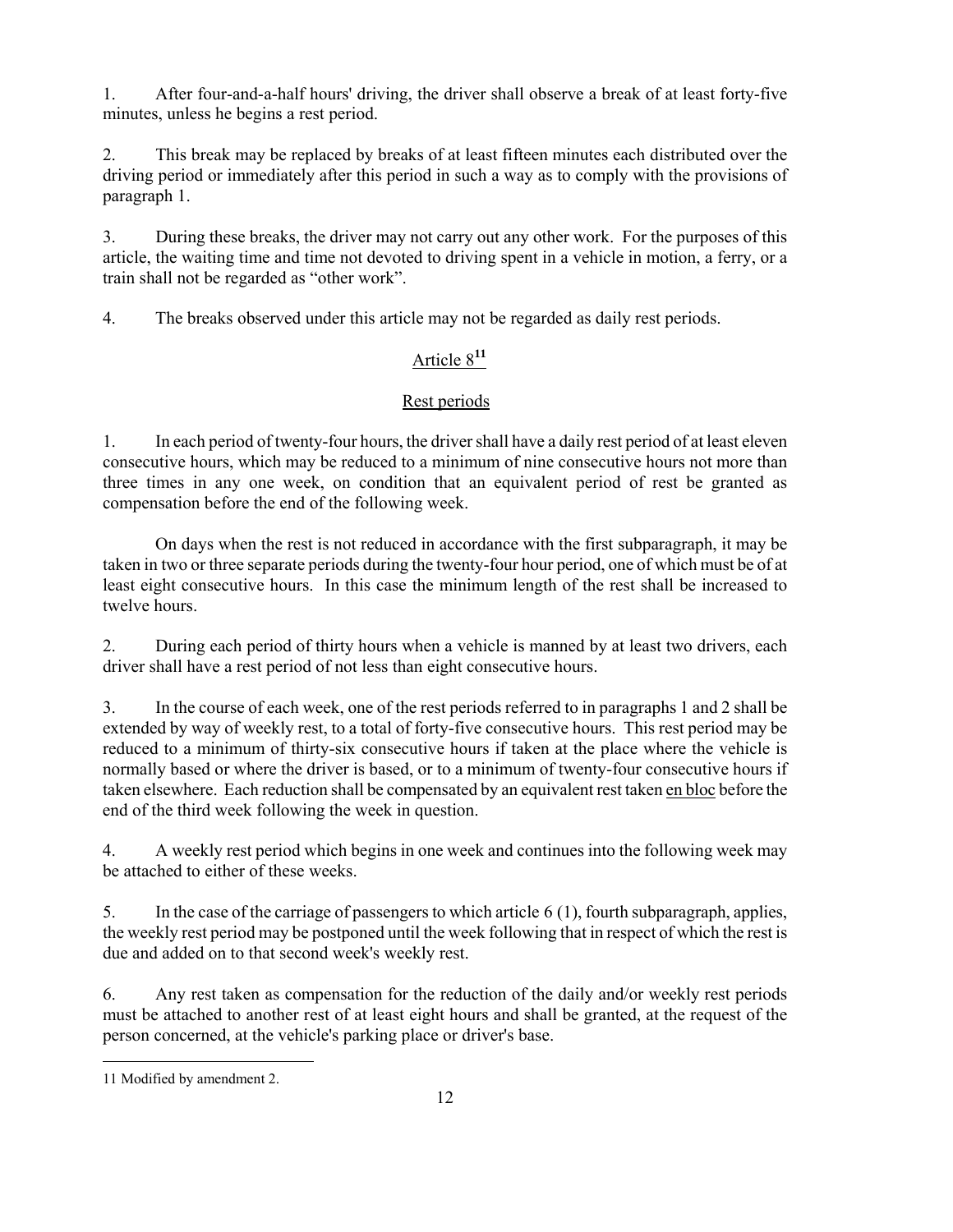7. The daily rest period may be taken in a vehicle, as long as it is fitted with a bunk and is stationary.

8. Notwithstanding the provisions in paragraph 1 above where a driver engaged in the carriage of goods or passengers accompanies a vehicle which is transported by ferryboat or train, the daily rest period may be interrupted not more than once, provided the following conditions are fulfilled:

that part of the daily rest period spent on land must be able to be taken before or after the portion of the daily rest period taken on board the ferryboat or the train,

the period between the two portions of the daily rest period must be as short as possible and may on no account exceed one hour before embarkation or after disembarkation, customs formalities being included in the embarkation or disembarkation operations,

during both portions of the rest period the driver must be able to have access to a bunk or couchette.

The daily rest period, interrupted in this way, shall be increased by two hours.

# Article 9**<sup>12</sup>**

# **Exceptions**

Provided that road safety is not thereby jeopardized and to enable him to reach a suitable stopping place, the driver may depart from the provisions of this Agreement to the extent necessary to ensure the safety of persons, of the vehicle or of its load. The driver shall indicate the nature of and reason for his departure from those provisions on the record sheet of the control device or in his duty roster.

# Article 10**<sup>13</sup>**

## Control device

1. The Contracting Parties shall prescribe the installation and use on vehicles registered in their territory of a control device according to the requirements of this Agreement and the Annex and Appendices thereto.

2. The control device within the sense of this Agreement shall, as regards construction, installation, use and testing, comply with the requirements of this Agreement and the Annex and Appendices thereto.

3. A control device conforming to Council Regulation (EEC) No. 3821/85 of 20 December 1985 as regards construction, installation, use and testing shall be considered as conforming to the requirements of this Agreement and the Annex and Appendices thereto.

<sup>12</sup> Modified by amendment 2.

<sup>13</sup> Modified successively by amendments 1, 2, 3 and 5.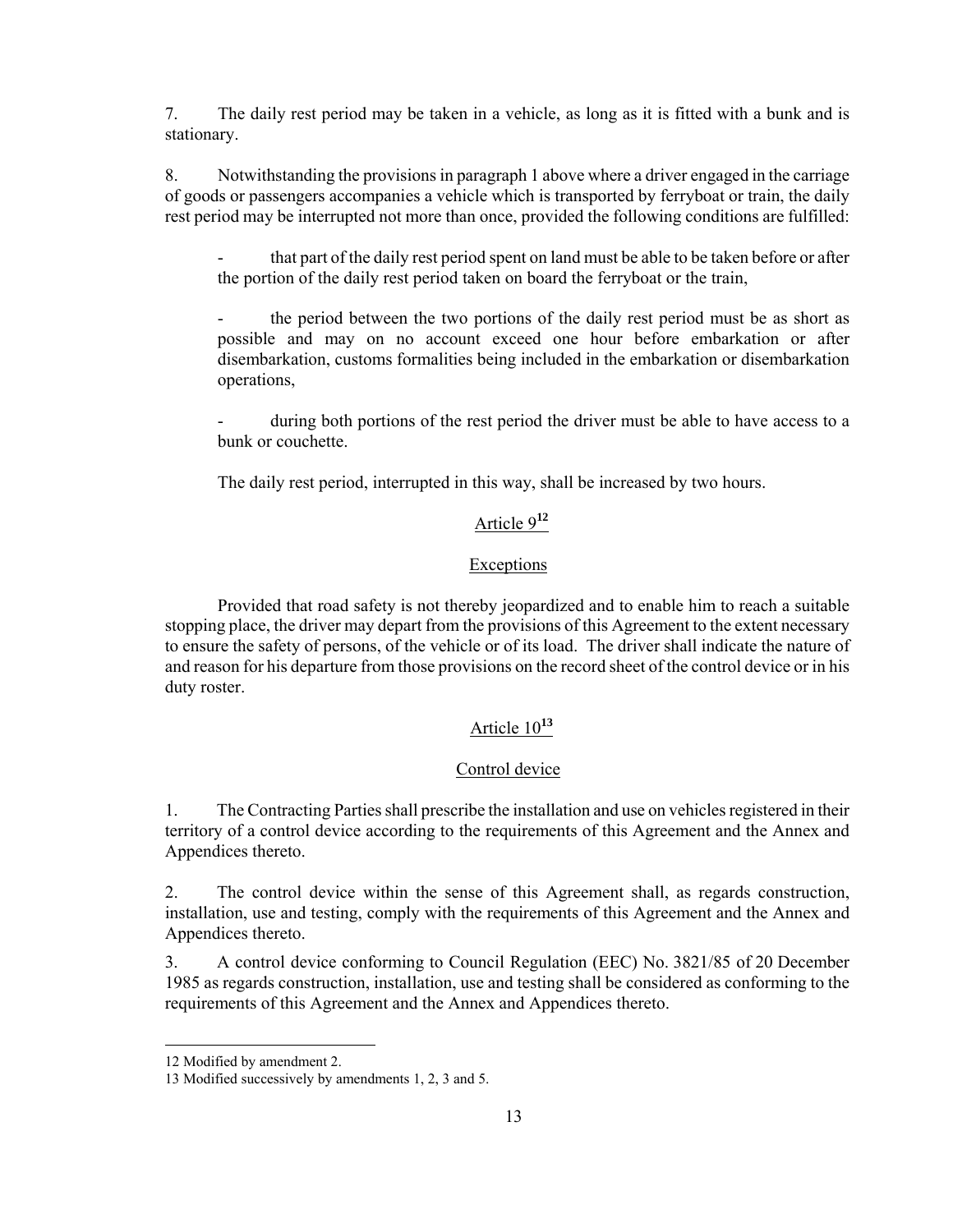# Article 11**<sup>14</sup>**

# Supervision by the undertaking

1. The undertaking shall so organize road transport operations that crew members are able to comply with the provisions of this Agreement.

2. It shall make a regular check of driving periods, hours of other work and rest periods by referring to all documents at its disposal such as the individual control books. Should it discover any breach of this Agreement it shall take prompt action to end it and to avoid its repetition, for example by changing hours of work and routes.

3. Payments to wage-earning drivers, even in the form of bonuses or wage supplements, related to distances travelled and/or the amount of goods carried shall be prohibited, unless these payments are of such a kind as not to endanger road safety.

# Article 12**<sup>15</sup>**

# Measures of enforcement of the Agreement

1. Each Contracting Party shall adopt all appropriate measures to ensure observance of the provisions of this Agreement, in particular by an adequate level of roadside checks and checks performed on the premises of undertakings annually covering a large and representative proportion of drivers, undertakings and vehicles of all transport categories coming within the scope of this Agreement.

 (a) The competent administrations of the Contracting Parties shall organize the checks so that:

- − During each calendar year a minimum of 1% of the days worked by the drivers of vehicles to which this Agreement applies shall be checked;
- − At least 15% of the total number of working days checked shall be checked on the roadside and at least 25% on the premises of undertakings;
- (b) The elements of roadside checks shall include:
	- − Daily driving periods, interruptions and daily rest periods and, if there are evident irregularities, the record sheets of the preceding days which shall be on board the vehicle;
	- − The last weekly rest period, if appropriate;
	- − The correct functioning of the control device.

l

<sup>14</sup> Modified by amendment 2.

<sup>15</sup> Modified by amendments 2 and 4.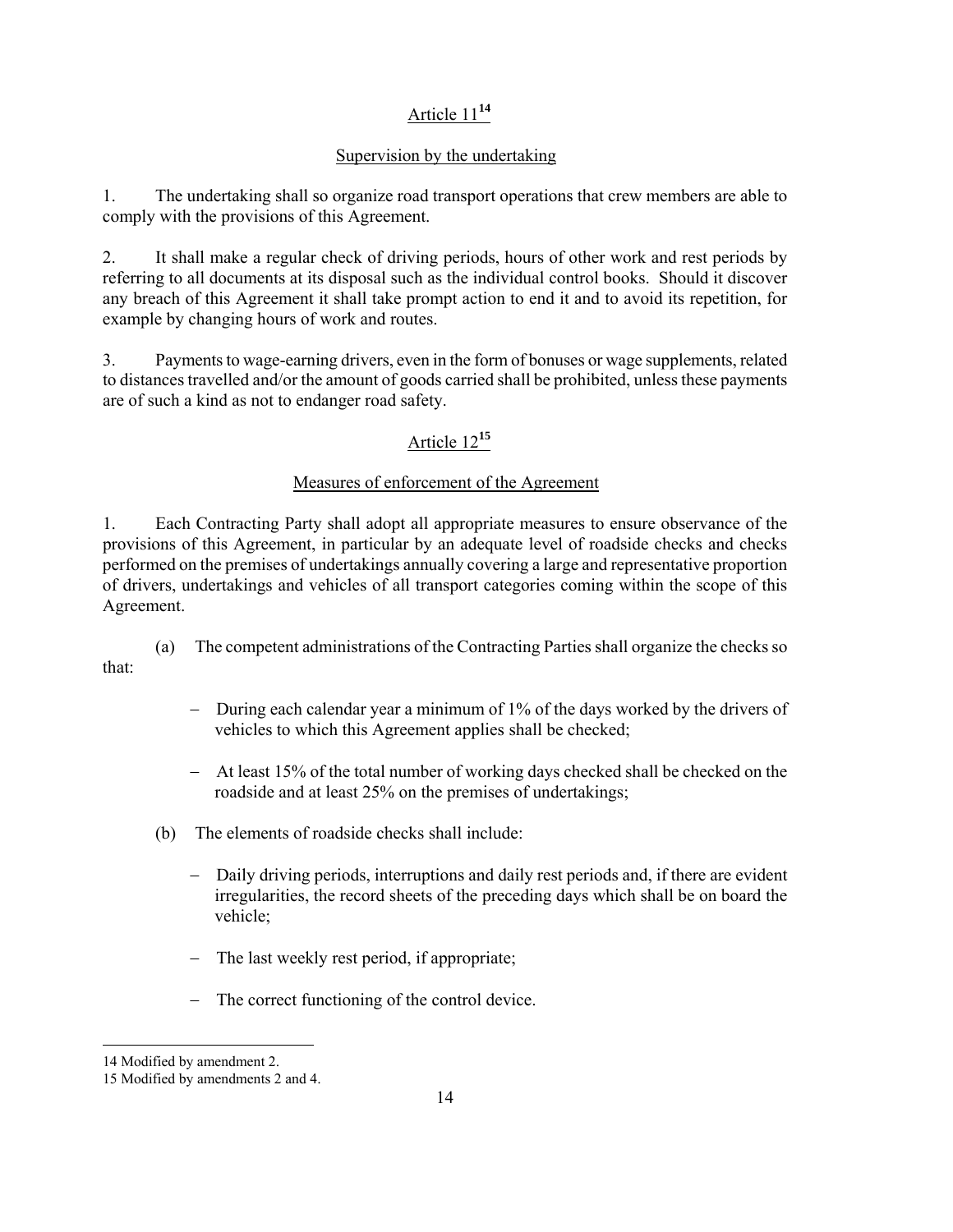These checks shall be carried out without discrimination of vehicles and drivers, whether resident or not.

 (c) The elements of checks on the premises of undertakings shall include, apart from the elements subject to roadside checks, in addition to compliance with Article 10, paragraph 3:

- − Weekly rest periods and driving periods between these rest periods;
- Two-weekly limits on hours of driving;
- − Compensation for daily and weekly rest periods reduced in accordance with Article 8, paragraphs 1 and 3;
- − Use of recording sheets and/or the organization of drivers' working time.

2. Within the framework of mutual assistance, the competent authorities of the Contracting Parties shall regularly send one another all available information concerning:

- − Breaches of this Agreement committed by non-residents and any penalties imposed for such breaches;
- − Penalties imposed by a Contracting Party on its residents for such breaches committed on the territory of other Contracting Parties.

In case of serious breaches, such information shall include the penalty imposed.

3. If the findings of a roadside check on the driver of a vehicle registered in the territory of another Contracting Party provide grounds to believe that infringements have been committed which cannot be detected during the check due to lack of necessary data, the competent authorities of the Contracting Parties concerned shall assist each other to clarify the situation. In cases where, to this end, the competent Contracting Party carries out a check at the premises of the undertaking, the results of this check shall be communicated to the other Party concerned.

4. Contracting Parties shall work in cooperation with each other in the organization of concerted roadside checks.

5. The United Nations Economic Commission for Europe shall issue a report every two years on the application by Contracting Parties of paragraph 1 of the present article.

# Article 13**<sup>16</sup>**

# Transitional provisions

1. All the new provisions of the present Agreement, including its Annex and Appendices 1B and 2, relating to the introduction of a digital control device, shall become mandatory for countries which are Contracting Parties to this Agreement at latest four years after the date of entry into force of the relevant amendments resulting from the procedure specified in article 21. In consequence, all

<sup>16</sup> Modified successively by amendments 2 and 5.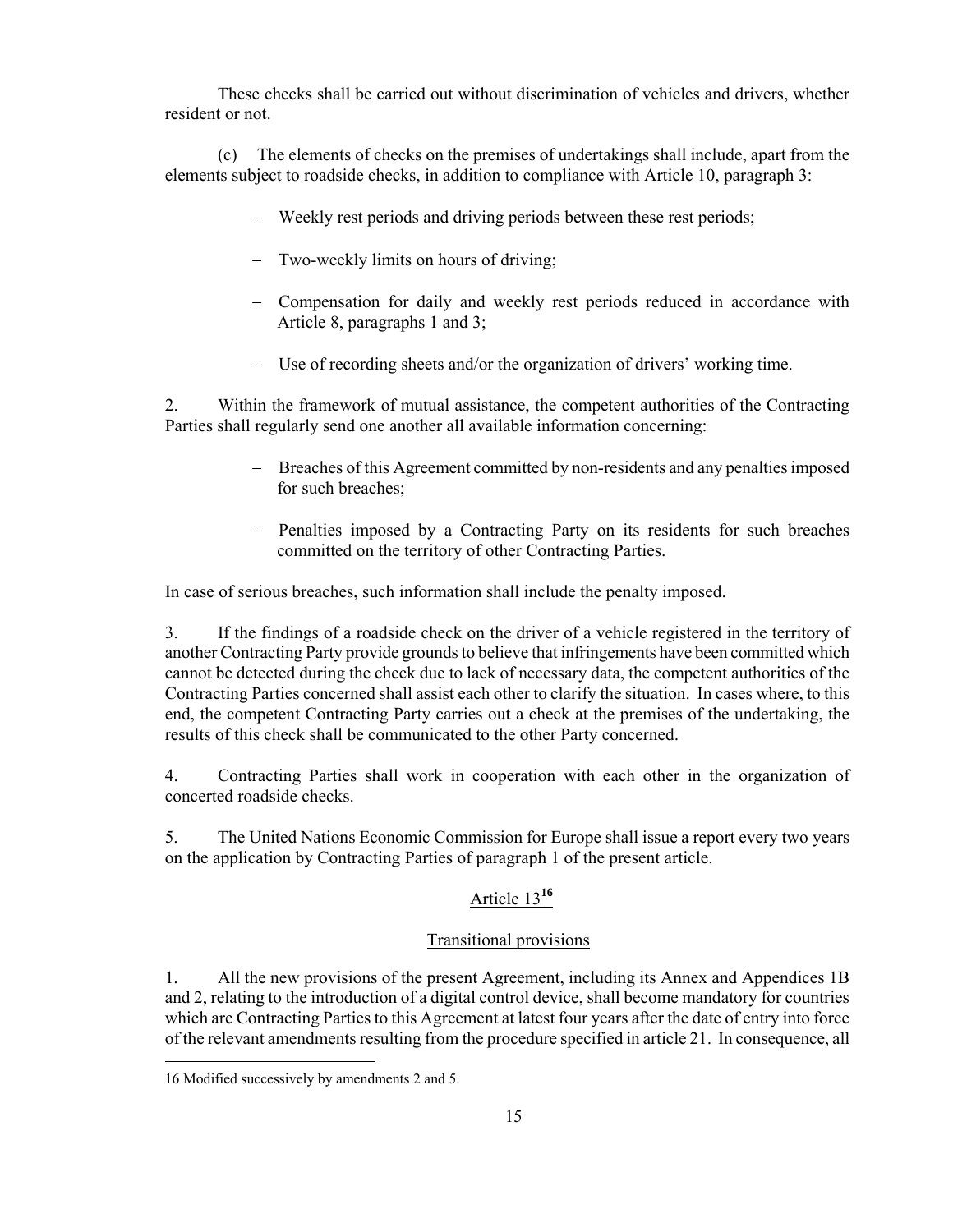vehicles covered by this Agreement, put into service for the first time after the expiry of this period, shall be equipped with a control device conforming to these new requirements. During this fouryear period, Contracting Parties, which have not yet implemented these amendments in their countries, shall accept and control on their territory vehicles registered in another Contracting Party to this Agreement, which are already equipped with such a digital control device.

2. (a) The Contracting Parties shall take the necessary steps to be able to issue the driver cards referred to in the Annex to the present Agreement, as amended, at latest three months before the expiry of the four-year deadline referred to in paragraph 1. This minimum period of three months shall also be complied with in the event of the implementation by a Contracting Party of the provisions relating to the digital control device in conformity with Appendix 1B to this Annex before the expiry of the four-year deadline. Such Contracting Parties shall keep the secretariat of the Working Party on Road Transport of the Economic Commission for Europe informed of progress in the introduction of the digital control device in conformity with Appendix 1B to this Annex within its territory.

(b) Pending the issue by Contracting Parties of the cards referred to in (a), the provisions of article 14 of the Annex to this Agreement shall apply to drivers who may be required to drive vehicles fitted with a digital control device in accordance with Appendix 1B to this Annex.

3. Any instrument of ratification or accession deposited by a State after the entry into force of the amendments referred to in paragraph 1 shall be deemed to apply to the Agreement as amended, including the deadline for implementation specified in paragraph 1.

 If accession takes place less than two years before the expiry of the deadline referred to in paragraph 1, the State shall inform the depositary of the date on which the digital control device will be brought into effective use in its territory when it deposits its instrument of ratification or accession. Such State may make use of a transitional period not exceeding two years from the date of entry into force of the Agreement for the State. The depositary shall so inform all Contracting Parties.

 The provisions of the preceding paragraph shall also apply in the event of the accession of a State after the expiry of the four-year deadline for implementation referred to in paragraph 1.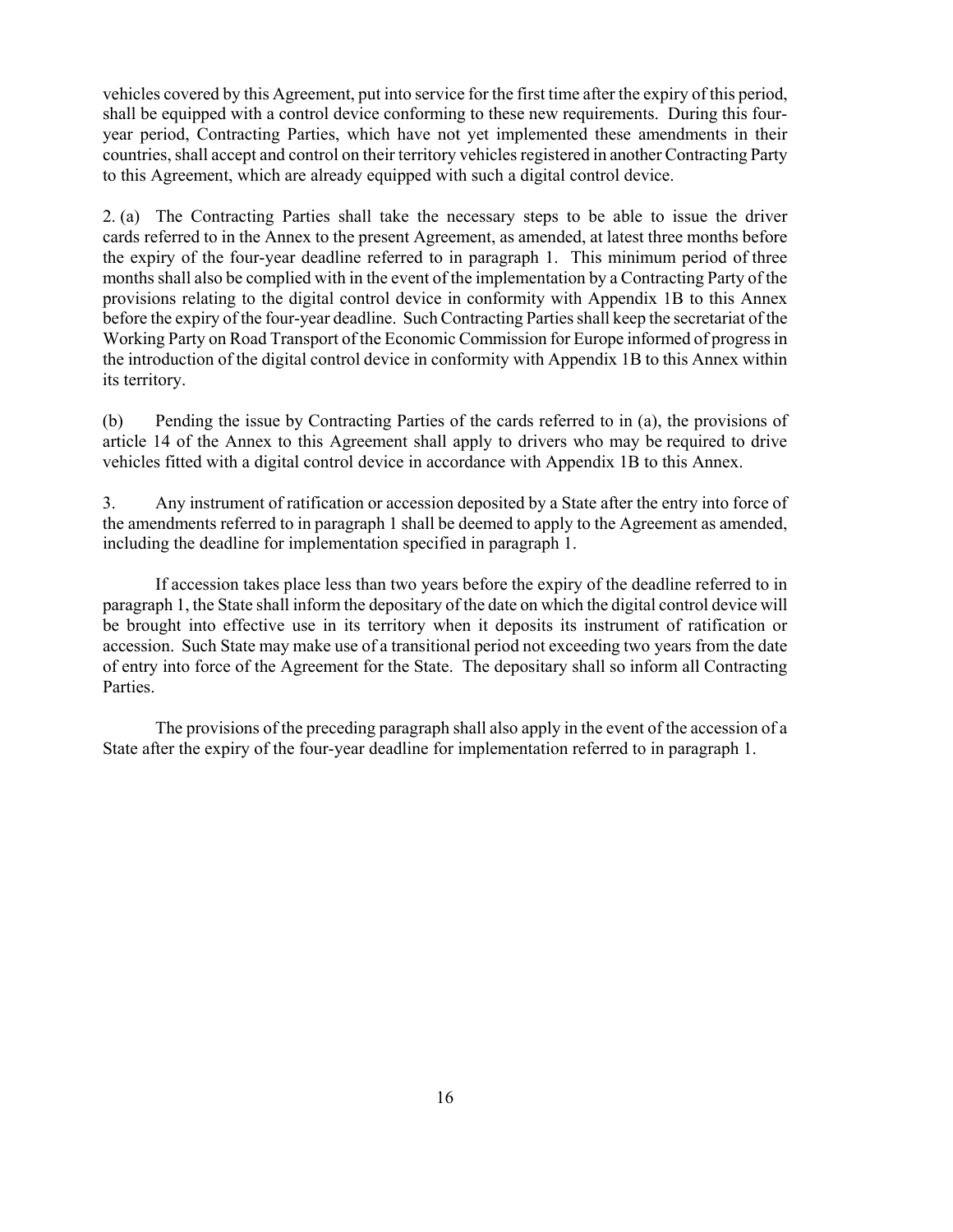# Final provisions

# Article 14

1. This Agreement shall be open for signature until 31 March 1971 and thereafter for accession, by States members of the Economic Commission for Europe and States admitted to the Commission in a consultative capacity under paragraph 8 of the Commission's terms of reference.

2. This Agreement shall be ratified.

3, The instruments of ratification or accession shall be deposited with the Secretary-General of the United Nations.

4. This Agreement shall enter into force on the one hundred and eightieth day after the date of deposit of the eighth instrument of ratification or accession.

5. In respect of each State which ratifies, or accedes to, this Agreement after the deposit of the eighth instrument of ratification or accession as referred to in paragraph 4 of this article, the Agreement shall enter into force one hundred and eighty days after the deposit by that State of its instrument of ratification or accession.

# Article 15

1. Any Contracting Party may denounce this Agreement by notice addressed to the Secretary-General of the United Nations.

2. The denunciation shall take effect six months after the date on which the Secretary-General receives notice thereof.

# Article 16

This Agreement shall cease to have effect if for any period of twelve consecutive months after its entry into force the number of Contracting Parties is less than three.

# Article 17**<sup>17</sup>**

1. Any State may, at the time of signing this Agreement or of depositing its instrument of ratification or accession or at any time thereafter, declare by notification addressed to the Secretary-General of the United Nations that the validity of the Agreement shall be extended to all or any of the territories for the international relations of which it is responsible. The Agreement shall apply to the territory or territories named in the notification as from the one hundred and eightieth day after receipt of the notification by the Secretary-General or, if on that day the Agreement has not yet entered into force, as from the date of its entry into force.

<sup>17</sup> Modified by amendment 2.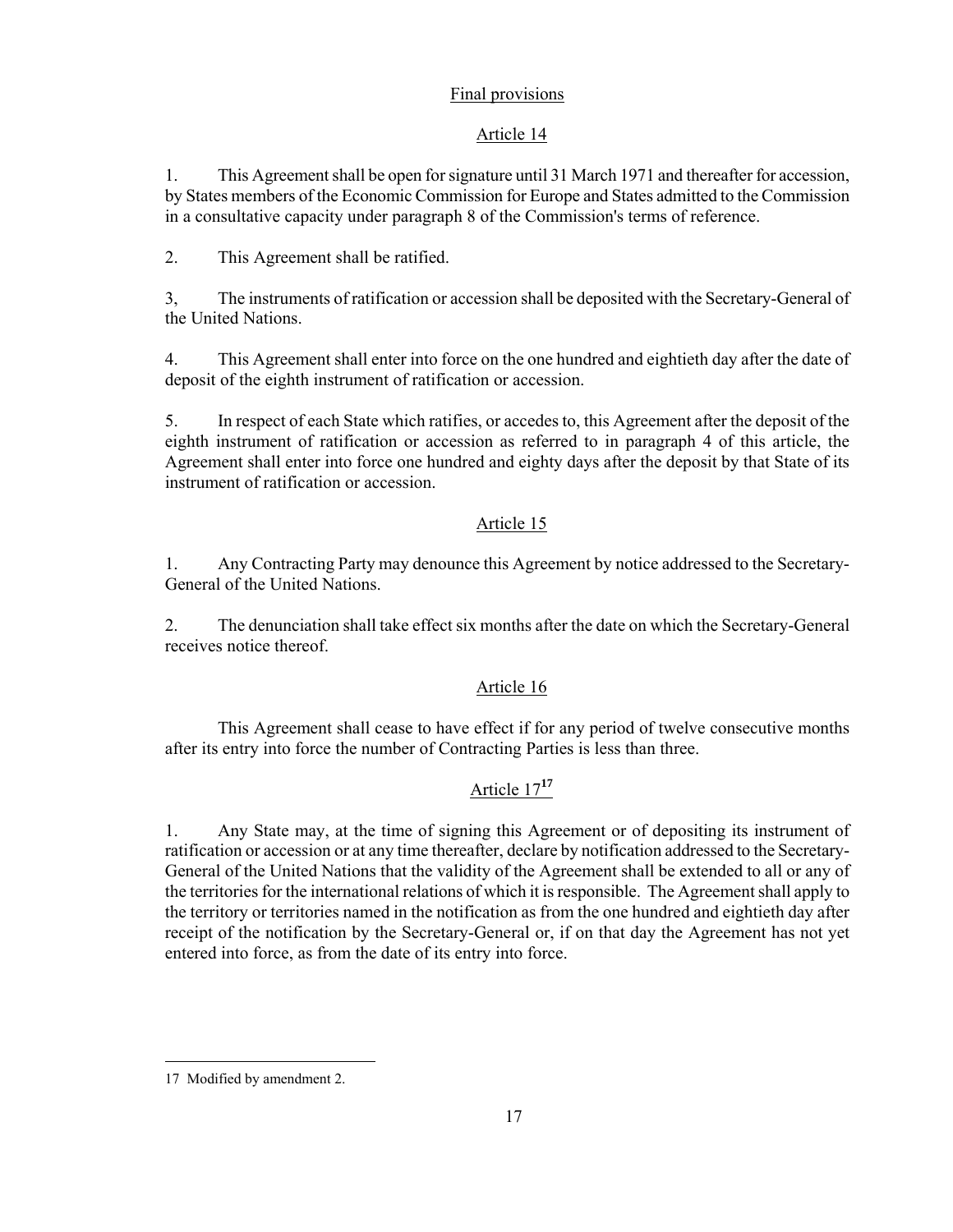2. Any State which has made a declaration under the preceding paragraph making this Agreement applicable to a territory for whose international relations it is responsible may denounce the Agreement separately in respect of that territory in conformity with the provisions of article 15 hereof.

# Article 18

1. Any dispute between two or more Contracting Parties concerning the interpretation or application of this Agreement shall so far as possible be settled by negotiation between them.

2. Any dispute which is not settled by negotiation shall be submitted to arbitration if any one of the Contracting Parties concerned in the dispute so requests and shall accordingly be referred to one or more arbitrators selected by agreement between the Parties in dispute. If within three months from the date of the request for arbitration the Parties in dispute are unable to agree on the selection of an arbitrator or arbitrators, any of those Parties may request the Secretary-General of the United Nations to appoint a single arbitrator to whom the dispute shall be referred for decision.

3. The decision of the arbitrator or arbitrators appointed under the preceding paragraph shall be binding on the Contracting Parties in dispute.

# Article 19**<sup>18</sup>**

1. Any State may, at the time of signing, ratifying, or acceding to this Agreement, declare that it does not consider itself bound by article 18, paragraphs 2 and 3 hereof. The other Contracting Parties shall not be bound by the said paragraphs with respect to any Contracting Party which has entered such a reservation.

2. If at the time of depositing its instrument of ratification or accession a State enters a reservation other than that provided for in paragraph 1 of this article, the Secretary-General of the United Nations shall communicate the reservation to the States which have previously deposited their instruments of ratification or accession and have not since denounced this Agreement. The reservation shall be deemed to be accepted if none of the said States has, within six months after such communication, expressed its opposition to acceptance of the reservation. Otherwise the reservation shall not be admitted, and, if the State which entered the reservation does not withdraw it the deposit of that State's instrument of ratification or accession shall be without effect. For the purpose of the application of this paragraph the opposition of States whose accession or ratification is, in virtue of this paragraph without effect by reason of reservations entered by them, shall be disregarded.

3. Any Contracting Party whose reservation has been adopted in the Protocol of signature of this Agreement or who has entered a reservation pursuant to paragraph 1 of this article, or made a reservation which has been accepted pursuant to paragraph 2 of this article may at any time withdraw such reservation by a notification addressed to the Secretary-General.

l

<sup>18</sup> Modified by amendment 2.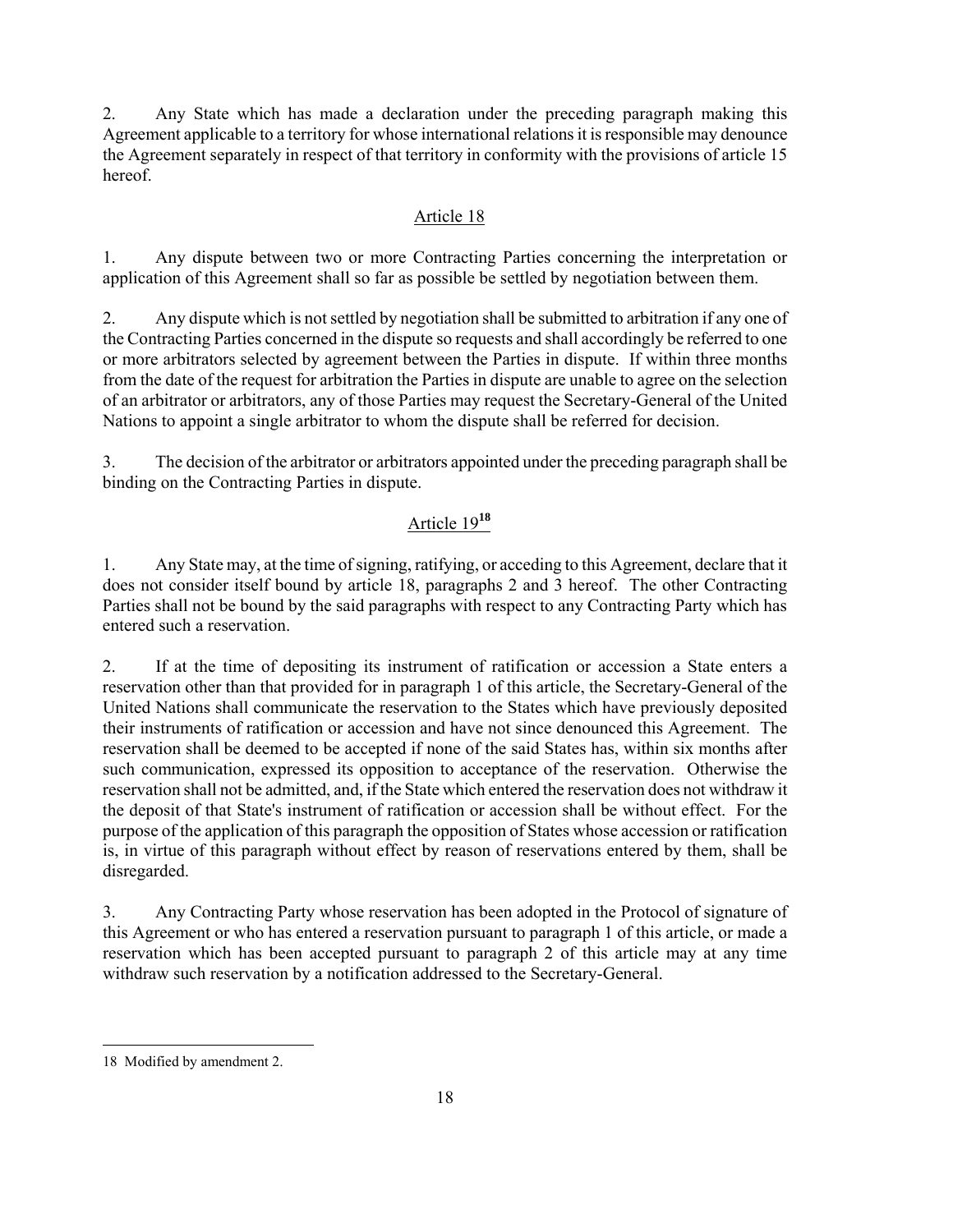# Article 20**<sup>19</sup>**

1. After this Agreement has been in force for three years any Contracting Party may, by a notification addressed to the Secretary-General of the United Nations, request that a conference be convened for the purpose of revising the Agreement. The Secretary-General shall notify all Contracting Parties of the request and shall convene a revision conference if not less than one-third of the Contracting Parties signify their assent to the request within a period of four months from the date of the notification by the Secretary-General.

2. If a conference is convened in conformity with the preceding paragraph the Secretary-General shall notify all the Contracting Parties and invite them to submit within a period of three months such proposals as they wish the conference to consider. The Secretary-General shall circulate to all Contracting Parties the provisional agenda for the conference, together with the text of such proposals, not less than three months before the date on which the conference is to meet.

3. The Secretary-General shall invite to any conference convened under this article all the States referred to in article 14, paragraph 1, of this Agreement.

# Article 21**<sup>20</sup>**

1. Any Contracting Party may propose one or more amendments to this Agreement. The text of any proposed amendment shall be communicated to the Secretary-General of the United Nations, who shall communicate it to all Contracting Parties and inform thereof all the other States referred to in article 14, paragraph 1, of this Agreement.

2. Within a period of six months from the date on which the proposed amendment is communicated by the Secretary-General, any Contracting Party may inform the Secretary-General:

(a) that it has an objection to the amendment proposed; or

(b) that, although it intends to accept the proposal, the conditions necessary for such acceptance are not yet fulfilled in its State.

3. If a Contracting Party sends to the Secretary-General a communication such as is provided for in paragraph 2 (b) of this article, it may, so long as it has not notified the Secretary-General of its acceptance of the proposed amendment, submit an objection to the proposed amendment within a period of nine months following the expiry of the six-month period provided for its communication.

4. If an objection to the proposed amendment is stated in accordance with the terms of paragraphs 2 and 3 of this article, the amendment shall be deemed not to have been accepted and shall be of no effect.

5. If no objection to the proposed amendment has been stated under paragraphs 2 and 3 of this article, then the amendment shall be deemed to have been accepted as from the date specified below:

<sup>19</sup> Modified by amendment 2.

<sup>20</sup> Modified by amendments 2 and 5.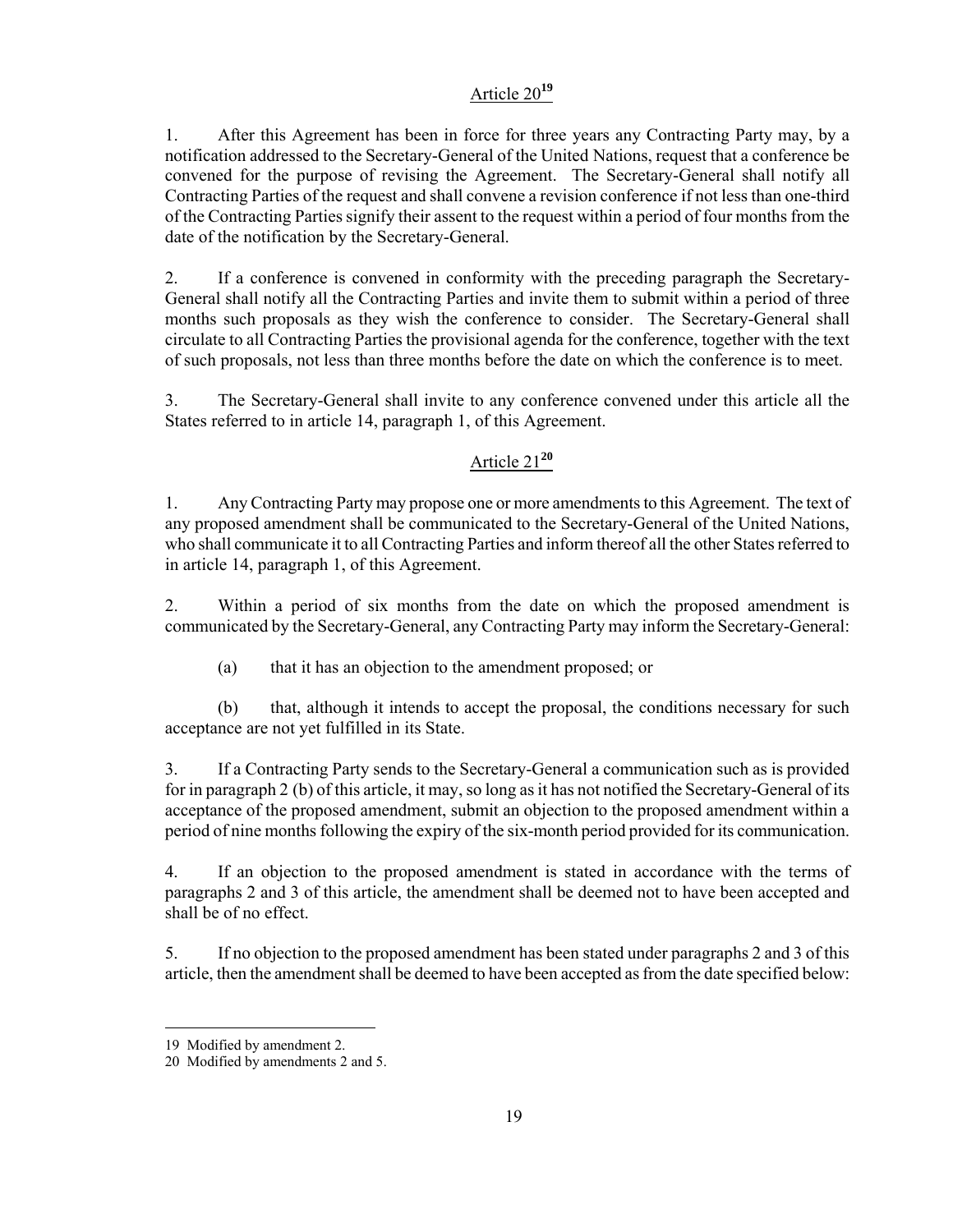(a) if no Contracting Party has sent a communication to the Secretary-General under paragraph 2 (b) of this article: on the expiry of the period of six months referred to in paragraph 2 of this article;

(b) if any Contracting Party has sent a communication to the Secretary-General under paragraph 2 (b) of this article: on the earlier of the following two dates:

- n the date by which all the Contracting Parties which sent such communications have notified the Secretary-General of their acceptance of the proposal, subject to the proviso that, if all the acceptances were notified before the expiry of the period of six months referred to in paragraph 2 of this article, this date shall be taken to be the date of expiry of the said six-month period;
- n the date of expiry of the period of nine months referred to in paragraph 3 of this article.

5 *bis* In the case of a country which becomes a Contracting Party to this Agreement between the moment of notification of a draft amendment and the moment when it is considered accepted, the secretariat of the Working Party on Road Transport of the Economic Commission for Europe shall notify the new State Party of the draft amendment as soon as possible. The latter may inform the Secretary-General of any objection before the end of the six-month period from the date of transmission of the original amendment to all Contracting Parties.

6. Any amendment deemed to be accepted shall enter into force three months after the date on which it was deemed to be accepted.

7. The Secretary-General shall as soon as possible notify all Contracting Parties whether an objection to the proposed amendment has been stated under paragraph 2 (a) of this article and whether he has received from one or more Contracting Parties a communication under paragraph 2 (b) of this article. If he has received such a communication from one or more Contracting Parties, he shall subsequently inform all the Contracting Parties whether the Contracting Party or Parties which have made such a communication raise an objection to or accept the proposed amendment.

8. Independently of the amendment procedure laid down in paragraphs 1 to 6 of this article, the annex to this Agreement may be modified by agreement between the competent administrations of all the Contracting Parties; if the competent administration of a Contracting Party has stated that under its domestic law its agreement is contingent on special authorization for the purpose, or on the approval of a legislative body, the consent of the competent administration of the Contracting Party concerned to the modification of the annex shall not be deemed to have been given until the said competent administration has notified the Secretary-General that the necessary authorization or approval has been obtained. The agreement between the competent administrations shall appoint the date of entry into force of the modified annex, and may provide that, during a transitional period, the old annex shall remain in force, wholly or in part, concurrently with the modified annex.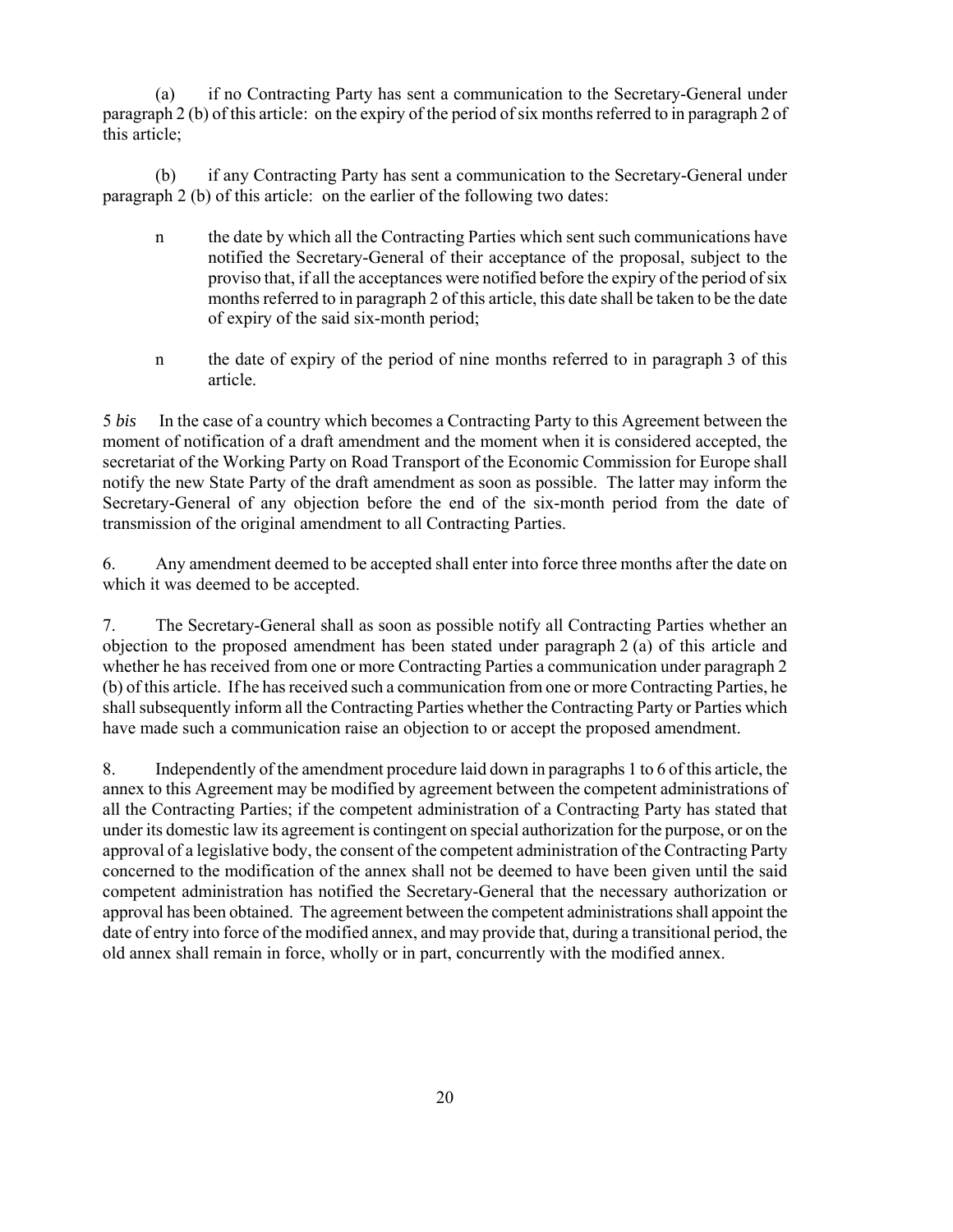# Article 22**<sup>21</sup>**

1. Appendices 1 and 2 to the annex to this Agreement may be amended by the procedure specified in this article.

2. At the request of a Contracting Party, any amendments proposed to appendices 1 and 2 to the annex to this Agreement shall be considered by the Principal Working Party on Road Transport of the Economic Commission for Europe.

3. If it is adopted by the majority of the members present and voting, and if this majority includes the majority of the Contracting Parties present and voting, the amendment shall be communicated by the Secretary-General to the competent administrations of all the Contracting Parties for acceptance.

4. The amendment shall be accepted if, within a period of six months following the date of notification, less than one third of the competent administrations of the Contracting Parties notify the Secretary-General of their objection to the amendment.

4 *bis*. In the case of a country which becomes a Party to this Agreement between the moment of notification of a draft amendment and the moment when it is considered accepted, the secretariat of the Working Party on Road Transport of the Economic Commission for Europe shall notify the new State Party of the draft amendment as soon as possible. The latter may inform the Secretary-General of any objection before the end of the six-month period from the date of transmission of the original amendment to all Contracting Parties.

5. Any amendment accepted shall be communicated by the Secretary-General to all the Contracting Parties and shall come into force three months after the date of its notification.

# Article 22 *bis***<sup>22</sup>**

# Procedure for the amendment of Appendix 1B

1. Appendix 1B of the Annex to the present Agreement shall be amended according to the procedure defined in the present article.

2. Any amendment proposal to the introductory articles of Appendix 1B shall be adopted by the Working Party on Road Transport of the Economic Commission for Europe by a majority of the Contracting Parties present and voting. Any amendment thus adopted will be transmitted by the secretariat of the Working Party to the Secretary-General for notification to all Contracting Parties. It shall enter into force three months after the date of notification to Contracting Parties.

 $\overline{a}$ 21 Introduced by amendment 2, then modified by amendment 5.

<sup>22</sup> Introduced by amendment 5.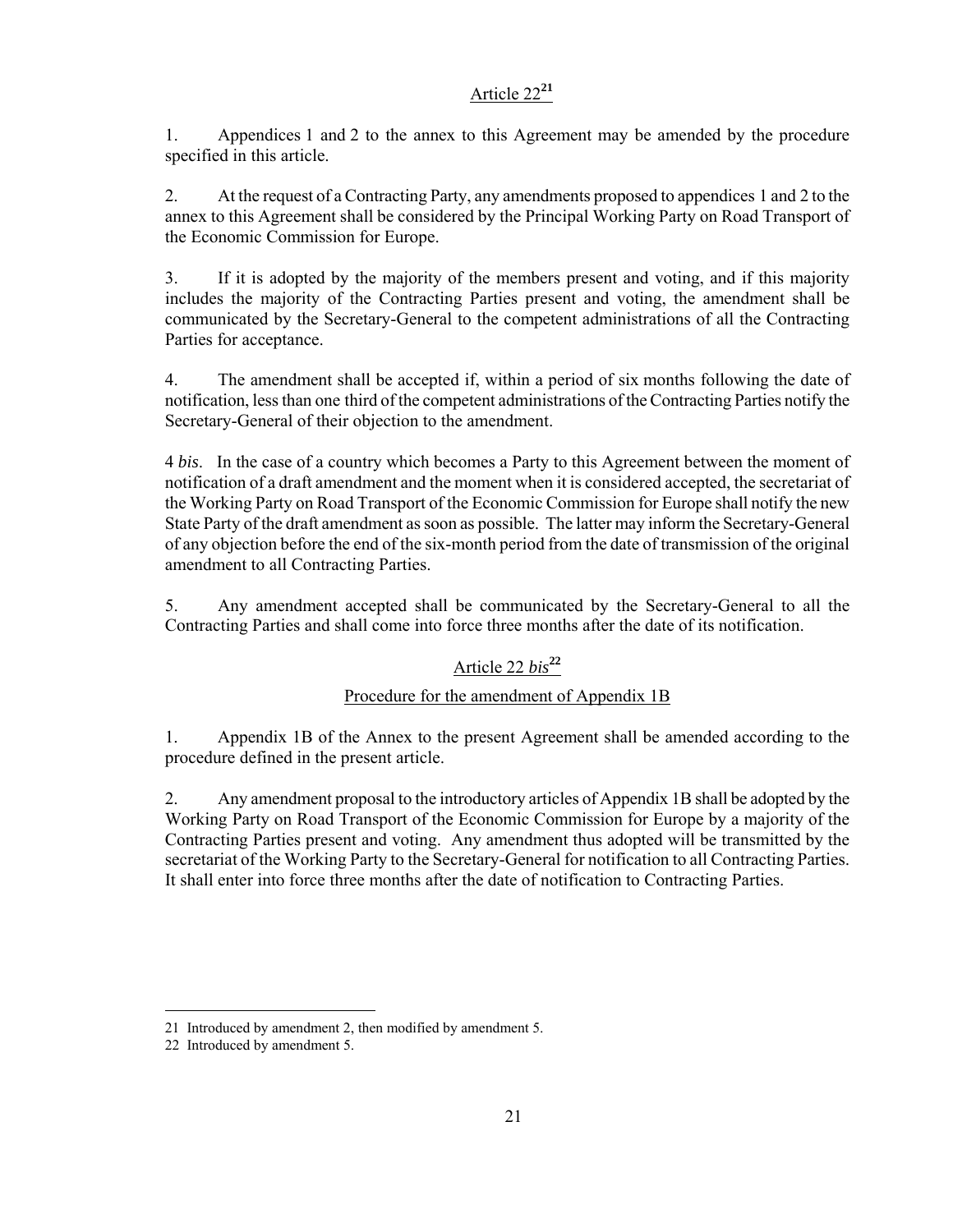3. Appendix 1B, adapted for the present Agreement from Annex IB \*of Regulation (EEC) 3821/85 as cited in article 10 of the present Agreement, depending directly on evolutions introduced into this Annex by the European Union, any amendment made to this Annex shall be applicable to Appendix 1B under the following conditions:

- the secretariat of the Working Party on Road Transport of the Economic Commission for Europe will officially inform the competent authorities of all Contracting Parties of the publication in the Official Journal of the European Communities of the amendments introduced to Annex IB of the Community Regulation and at the same time will communicate this information to the Secretary-General accompanied by a copy of the relevant texts.
- − these amendments shall enter directly into force for Appendix 1B three months after the date of communication to Contracting Parties of the information.

4. When a proposal to amend the Annex to the present Agreement also implies an amendment to Appendix 1B, the amendments concerning the Appendix may not enter into force before those concerning the Annex. When, in this framework, amendments to Appendix 1B are presented at the same time as amendments to the Annex, their date of entry into force shall be determined by the date resulting from application of the procedures outlined in article 21.

# Article 23**<sup>23</sup>**

In addition to the notifications referred to in articles 20 and 21 of this Agreement, the Secretary-General of the United Nations shall notify the States referred to in article 14, paragraph 1, hereof of:

(a) ratifications or accessions under article 14 of this Agreement;

(b) the dates of entry into force of the present Agreement, in conformity with article 14 hereof;

- (c) denunciations under article 15 of this Agreement;
- (d) the termination of this Agreement in conformity with article 16 hereof;
- (e) notifications received under article 17 of this Agreement;
- (f) declarations and notifications received under article 19 of this Agreement;

(g) the entry into force of any amendment in conformity with article 21 of this Agreement.

l

<sup>\*</sup> As last amended by Commission Regulations (EC) No.1360/2002 of 13 June 2002 (OJ L 207 of 5 August 2002 (corrigendum OJ L 77 of 13 March 2004)) and No. 432/2004 of 5 March 2004 (OJ L 71 of 10 March 2004).

<sup>23</sup> Modified by amendment 2.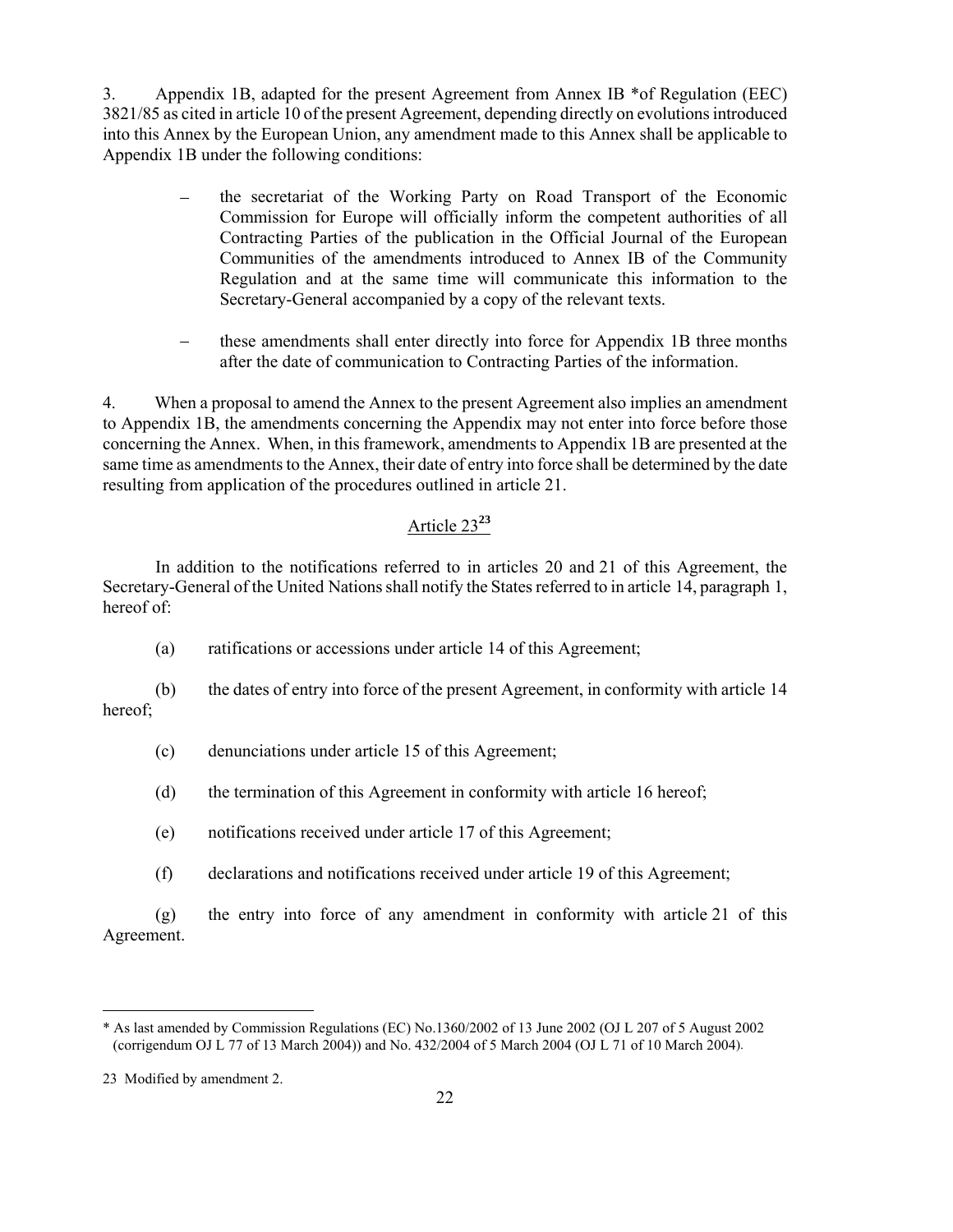## Article 24

The Protocol of signature of this Agreement shall have the same force, validity and duration as the Agreement itself, of which it shall be deemed to be an integral part.

# Article 25**<sup>24</sup>**

After 31 March 1971 the original of this Agreement shall be deposited with the Secretary-General of the United Nations, who shall transmit certified true copies to each of the States referred to in article 14, paragraph 1, hereof.

<sup>24</sup> Modified by amendment 2.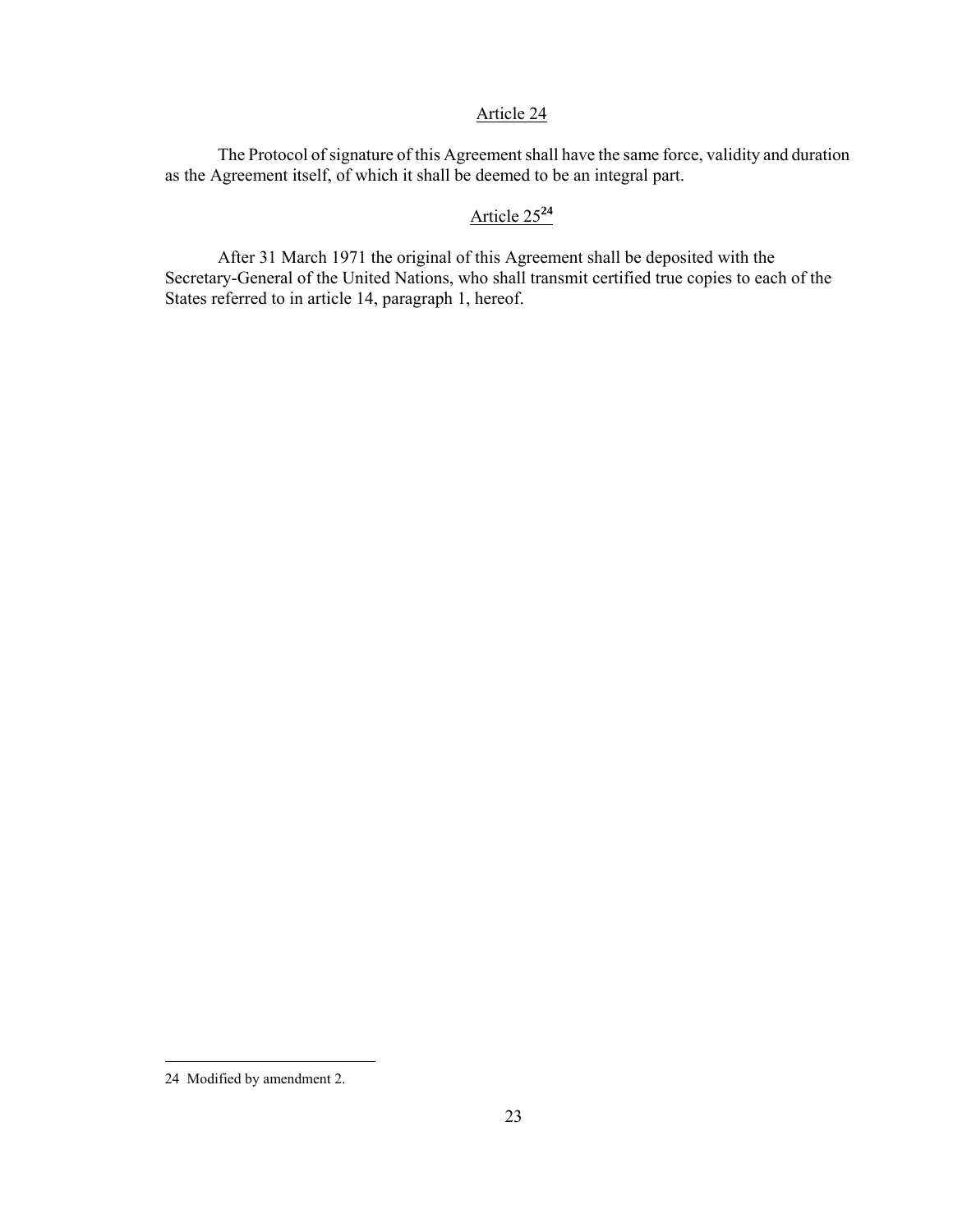# **ANNEX<sup>25</sup>**

## **CONTROL DEVICE**

#### **GENERAL PROVISIONS**

#### **Chapter I: Type approval**

#### Article 1

 For the purposes of this Chapter, the words "control device" shall mean "control device or its components".

 Applications for the approval of a type of control device or of a model record sheet or memory card shall be submitted, accompanied by the appropriate specifications, by the manufacturer or his agent to a Contracting Party. No application in respect of any one type of control device or of any one model record sheet or memory card may be submitted to more than one Contracting Party.

#### Article 2

 A Contracting Party shall grant its type approval to any type of control device, to any model record sheet or memory card which conforms to the requirements laid down in Appendix 1 or 1B to this Annex, provided that the Contracting Party is in a position to check that production models conform to the approved prototype.

 The control device referred to in Appendix 1B may not be granted type approval until the whole system (the control device itself, driver card and electrical gearbox connections) has demonstrated its capacity to resist attempts to tamper with or alter the data on driving times. The tests necessary to establish this shall be carried out by experts familiar with up-to-date tampering techniques.

 Any modifications or additions to an approved model must receive additional type approval from the Contracting Party which granted the original type approval.

## Article 3

 Contracting Parties shall issue to the applicant an approval mark, which shall conform to the model shown in Appendix 2, for each type of control device or model record sheet or memory card which they approve pursuant to article 2.

#### Article 4

 The competent authorities of the Contracting Party to which the application for type approval has been submitted shall, in respect of each type of control device or model record sheet or memory card which they approve or refuse to approve, either send within one month to the authorities of the other Contracting Parties a copy of the approval certificate accompanied by copies of the relevant specifications, or, if such is the case, notify those authorities that approval has been refused; in cases of refusal they shall communicate the reasons for their decision.

l

<sup>25</sup> Modified by amendment 2, then completely revised by amendment 5.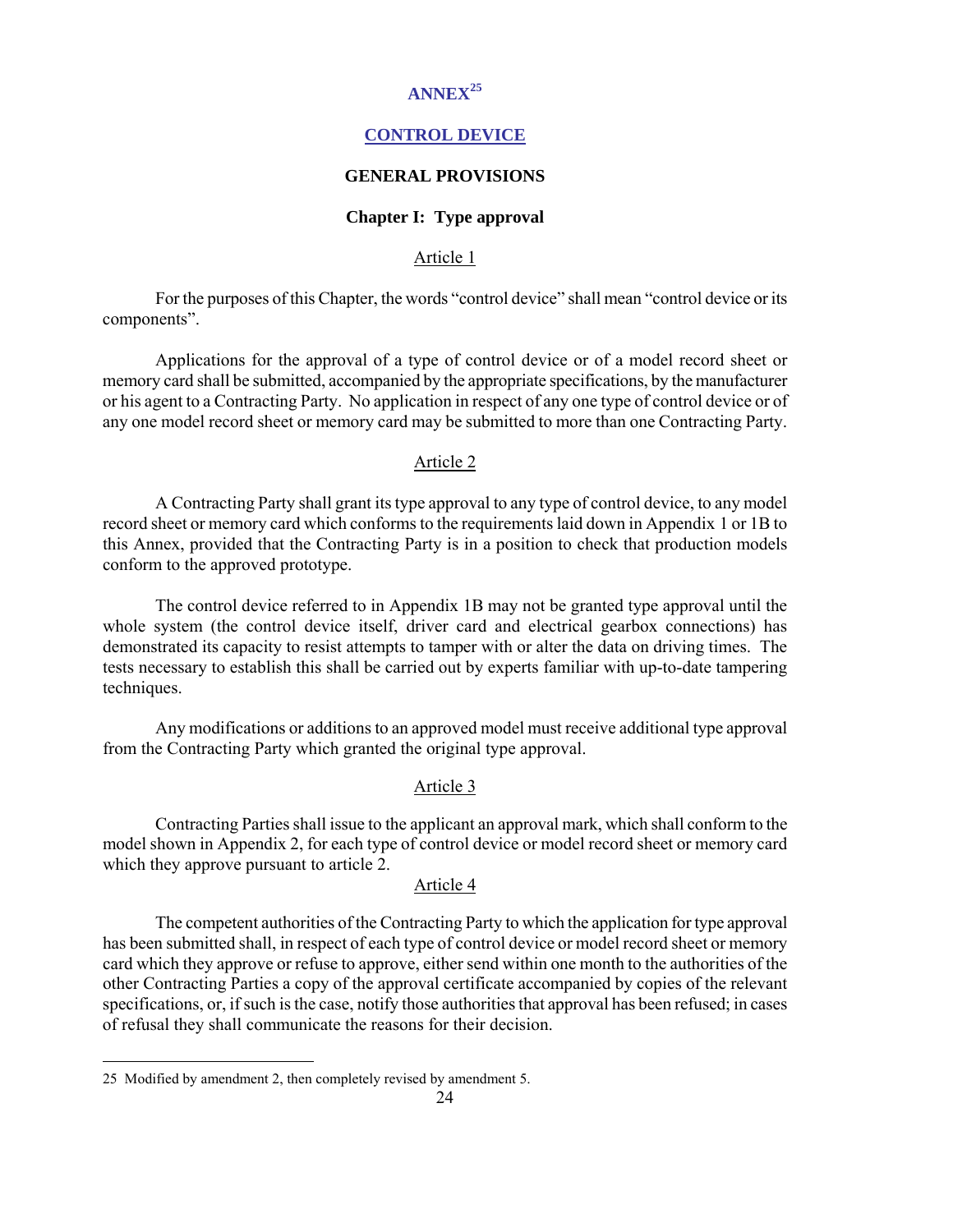## Article 5

1. If a Contracting Party which has granted type approval as provided for in article 2 finds that a certain control device or record sheet or memory card bearing the type approval mark which it has issued does not conform to the prototype which it has approved, it shall take the necessary measures to ensure that production models conform to the approved prototype. The measures taken may, if necessary, extend to withdrawal of the type approval.

2. A Contracting Party which has granted type approval shall withdraw such approval if the control device or record sheet or memory card which has been approved is not in conformity with this Annex or its Appendices or displays in use any general defect which makes it unsuitable for the purpose for which it is intended.

3. If a Contracting Party which has granted type approval is notified by another Contracting Party of one of the cases referred to in paragraphs 1 and 2, it shall also, after consulting the latter Contracting Party, take the steps laid down in those paragraphs, subject to paragraph 5.

4. A Contracting Party which ascertains that one of the cases referred to in paragraph 2 has arisen may forbid until further notice the placing on the market and putting into service of the control device or record sheets or memory card. The same applies in the cases mentioned in paragraph 1 with respect to control devices or record sheets or memory cards which have been exempted from the initial verification, if the manufacturer, after due warning, does not bring the equipment into line with the approved model or with the requirements of this Annex.

 In any event, the competent authorities of the Contracting Parties shall notify one another within one month, of any withdrawal of type approval or of any other measures taken pursuant to paragraphs 1, 2 and 3 and shall specify the reasons for such action.

5. If a Contracting Party which has granted type approval disputes the existence of any of the cases specified in paragraphs 1 or 2 notified to it, the Contracting Parties concerned shall endeavour to settle the dispute.

## Article 6

1. An applicant for type approval of a model record sheet shall state on his application the type or types of control device on which the sheet in question is designed to be used and shall provide a suitable device of such type or types for the purpose of testing the sheet.

2. The competent authorities of each Contracting Party shall indicate on the approval certificate for the model record sheet the type or types of control device on which that model sheet may be used.

# Article 7

 No Contracting Party may refuse to register any vehicle fitted with a control device, or prohibit the entry into service or use of such vehicle for any reason connected with the fact that the vehicle is fitted with such device, if the control device bears the approval mark referred to in article 3 and the installation plaque referred to in article 9.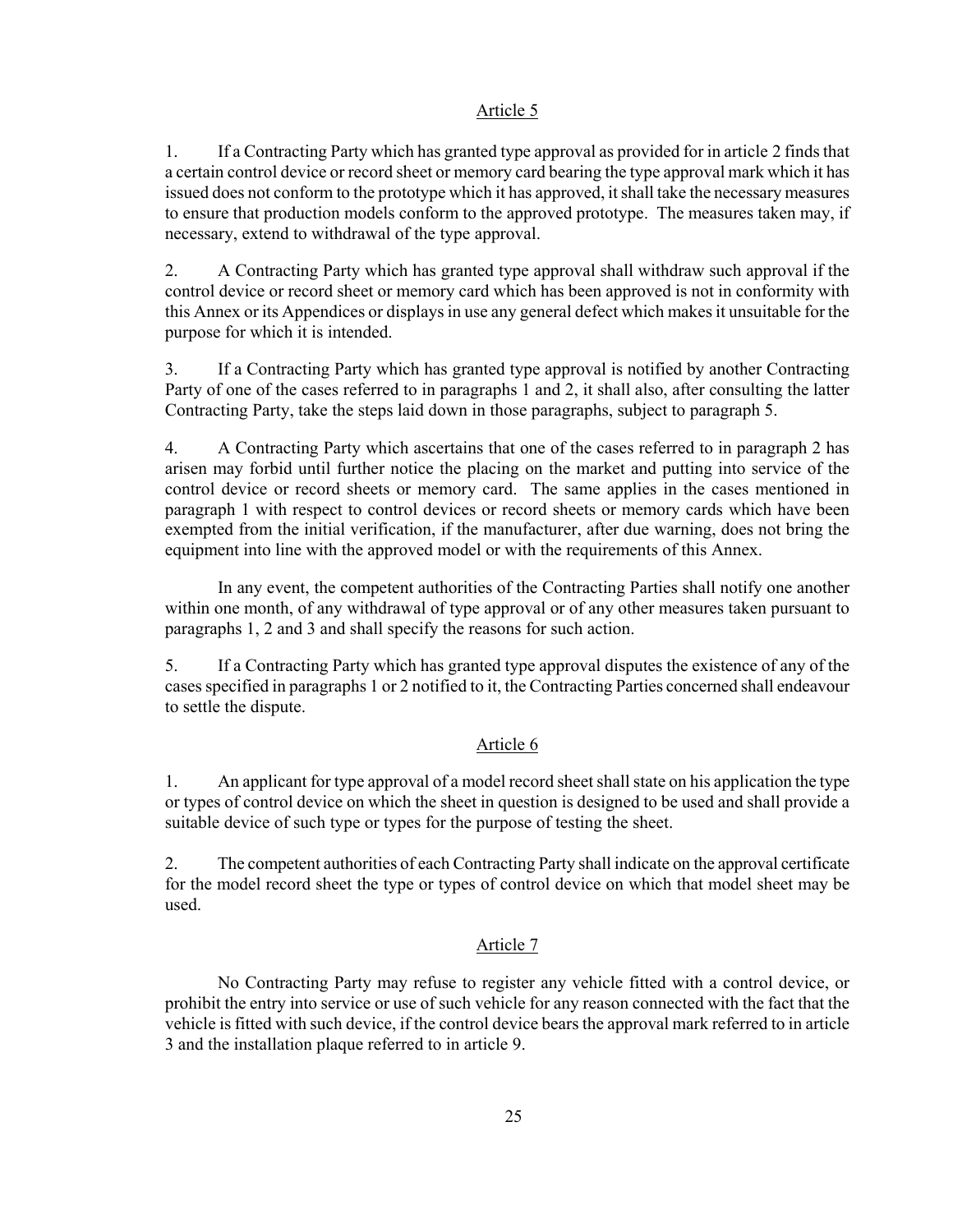#### Article 8

 All decisions pursuant to this Annex refusing or withdrawing approval of a type of control device or model record sheet or memory card shall specify in detail the reasons on which they are based. A decision shall be communicated to the party concerned, who shall at the same time be informed of the remedies available to him under the laws of the Contracting Party and of the time limits for the exercise of such remedies.

#### **Chapter II - Installation and inspection**

#### Article 9

1. The control device may be installed or repaired only by fitters or workshops approved by the competent authorities of Contracting Parties for that purpose after the latter, should they so desire, have heard the views of the manufacturers concerned.

 The period of administrative validity of approved workshop and fitter cards shall not exceed one year.

 If a card issued to an approved workshop or fitter is to be extended, is damaged, malfunctions, is lost or stolen, the authority shall supply a replacement card within five working days of receiving a detailed request to that effect.

 Where a new card is issued to replace an old one, the new card shall bear the same "workshop" information number, but the index shall be increased by one. The authority issuing the card shall maintain a register of lost, stolen or defective cards.

 Contracting Parties shall take any measure necessary to prevent the cards distributed to approved fitters and workshops from being falsified.

2. The approved fitter or workshop shall place a special mark on the seals which it affixes and, in addition, shall enter for a control device in conformity with Appendix 1B, the electronic security data for carrying out, in particular, the authentication checks. The competent authorities of each Contracting Party shall maintain a register of the marks and electronic security data used and of approved workshop and fitter cards issued.

3. The competent authorities of the Contracting Parties shall send each other their lists of approved fitters and workshops and the cards issued to them and also copies of the marks and of the necessary information relating to the electronic security data used.

4. For the purpose of certifying that installation of the control device took place in accordance with the requirements of this Annex an installation plaque affixed as provided in Appendix 1 or 1B shall be used.

5. Seals may be removed by fitters or workshops approved by the competent authorities in accordance with the provisions of paragraph 1 of this article or in the circumstances described in Appendix 1 or 1B of this Annex.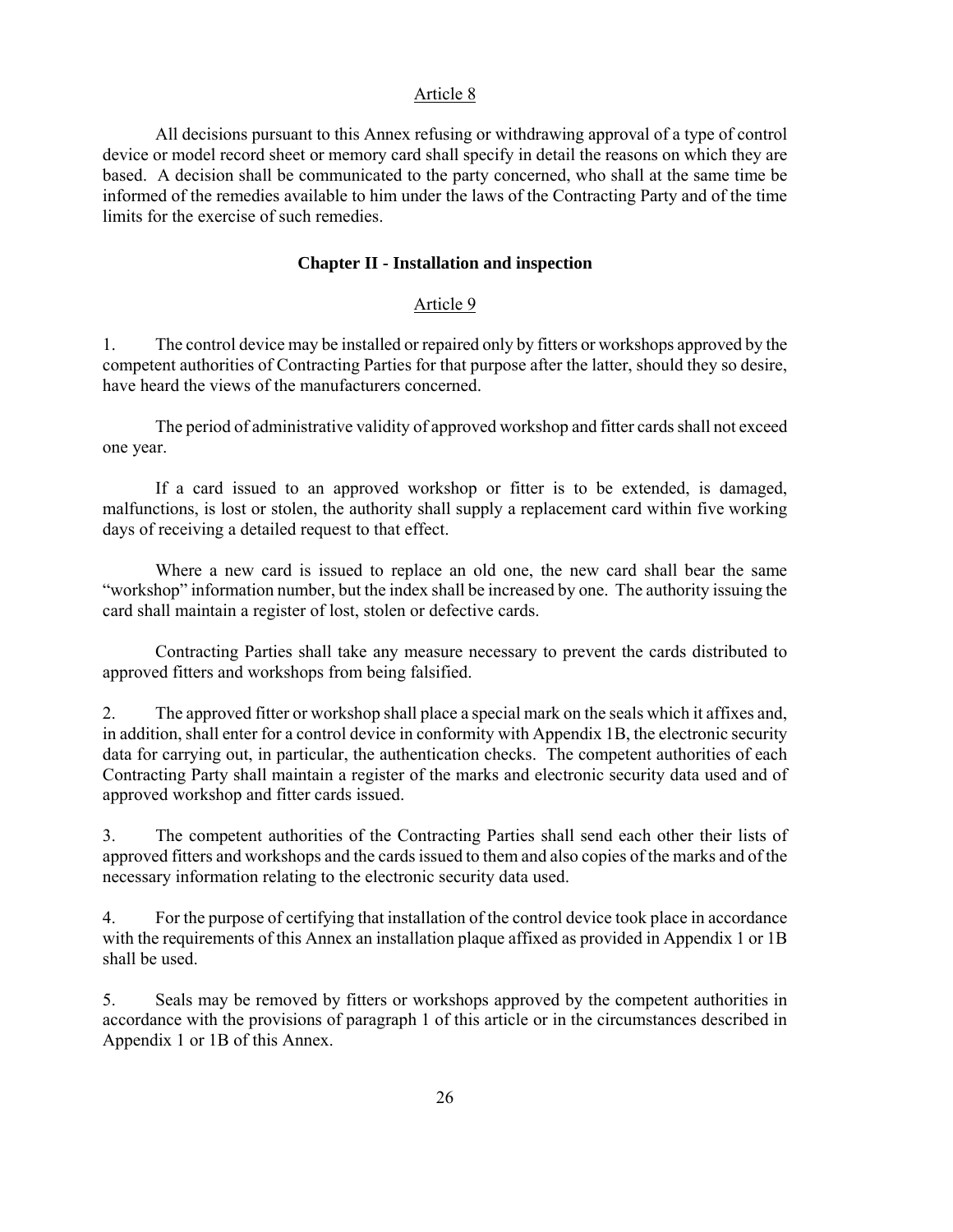#### **Chapter III - Use of equipment**

#### Article 10

 The employer and drivers shall ensure the correct functioning and proper use of, on the one hand, the control device and, on the other, the driver card where a driver is required to drive a vehicle fitted with a control device in conformity with Appendix 1B.

#### Article 11

1. The employer shall issue a sufficient number of record sheets to drivers of vehicles fitted with the control device in conformity with Appendix 1, bearing in mind the fact that these sheets are personal in character, the length of the period of service, and the possible obligation to replace sheets which are damaged, or have been taken by an authorized inspecting officer. The employer shall issue to drivers only sheets of an approved model suitable for use in the control device installed in the vehicle.

 Where the vehicle is fitted with a control device in conformity with Appendix 1B, the employer and the driver shall ensure that, taking into account the length of the period of service, the printing on request referred to in Appendix 1B can be carried out correctly in the event of an inspection.

2. The undertaking shall keep the record sheets in good order for at least a year after their use and shall give copies to the drivers concerned who request them. The sheets shall be produced or handed over at the request of any authorized inspecting officer.

3. The driver card as defined in Appendix 1B shall be issued, at the request of the driver, by the competent authority of the Contracting Party where the driver has his normal residence.

 A Contracting Party may require any driver subject to the provisions of the Agreement and normally resident on its territory to hold a driver card.

 (a) For the purposes of this Agreement 'normal residence' means the place where a person usually lives, that is for at least 185 days in each calendar year, because of personal and occupational ties, or, in the case of a person with no occupational ties, because of personal ties which show close links between that person and the place where he is living.

 However, the normal residence of a person whose occupational ties are in a different place from his personal ties and who consequently lives in turn in different places situated in two or more Contracting Parties shall be regarded as being the place of his personal ties, provided that such person returns there regularly. This last condition need not be met where the person is living in a Contracting Party in order to carry out a fixed-term assignment.

 (b) Drivers shall give proof of their place of normal residence by any appropriate means, such as their identity card or any other valid document.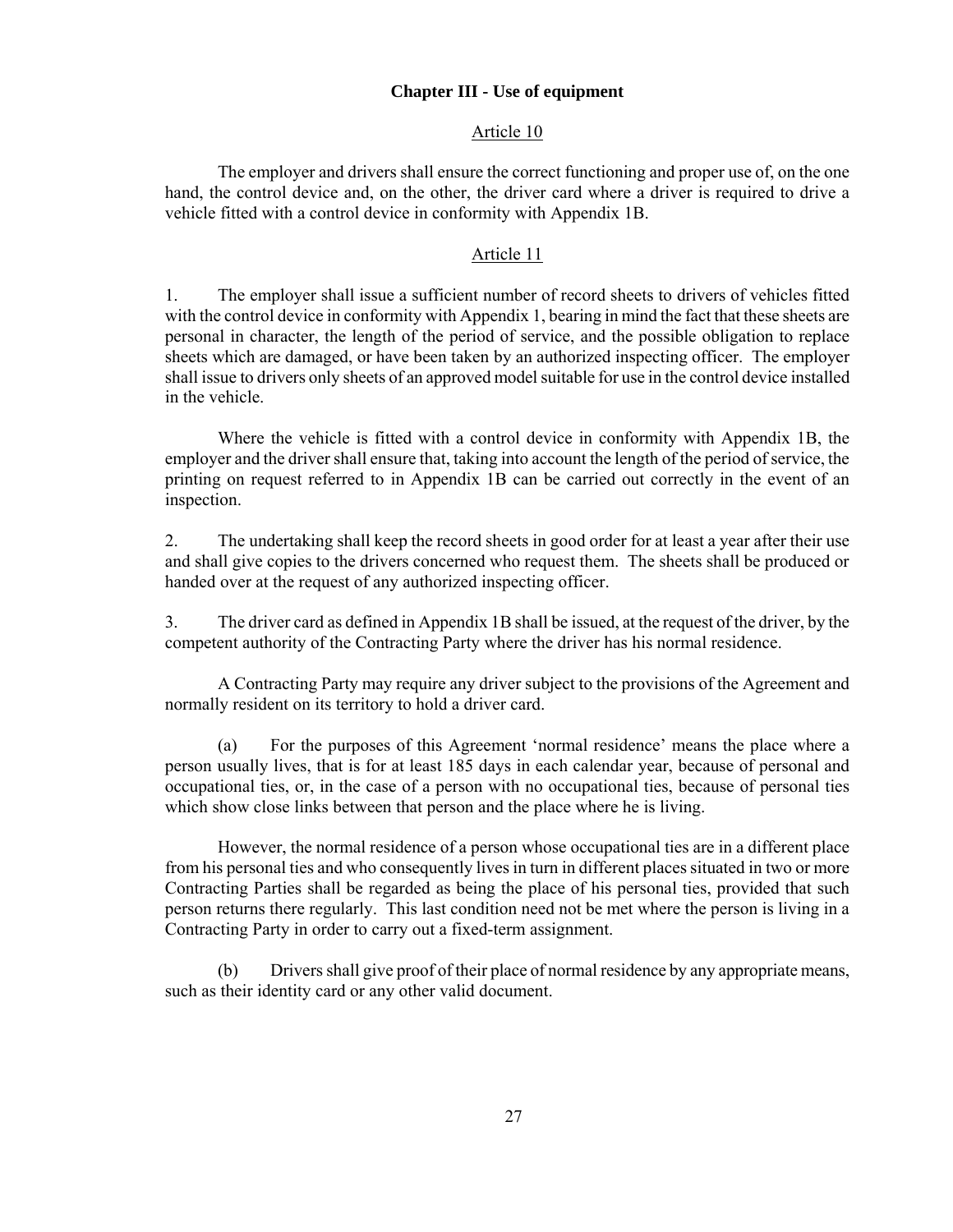(c) Where the competent authorities of the Contracting Party issuing the driver card have doubts as to the validity of a statement as to normal residence made in accordance with point (b), or for the purpose of certain specific controls, they may request any additional information or evidence.

 (d) The competent authority of the issuing Contracting Party shall, as far as this can be done, ensure that the applicant does not already hold a valid driver card.

4. (a) The competent authority of the Contracting Party shall personalize the driver card in accordance with the provisions of Appendix 1B.

The period of administrative validity of the driver card shall not exceed five years.

 The driver may hold one valid driver card only. The driver is authorized to use only his own personalized driver card. The driver shall not use a driver card which is defective or which has expired.

 When a driver card is issued replacing an old one, the new card shall bear the same driver card issue number but the index shall be increased by one. The issuing authority shall keep records of issued, stolen, lost or defective driver cards for a period at least equivalent to their period of validity.

 If the driver card is damaged, malfunctions or is lost or stolen, the authority shall supply a replacement card within five working days of receiving a detailed request to that effect.

 In the event of a request for the renewal of a card whose expiry date is approaching, the authority shall supply a new card before the expiry date provided that the request was sent to it within the time limits laid down in the fourth subparagraph of article 12 (1).

 (b) Driver cards shall be issued only to applicants who are subject to the provisions of the Agreement.

 (c) The driver card shall be personal. It may not, during its official period of validity, be withdrawn or suspended for whatever reason unless the competent authority of a Contracting Party finds that the card has been falsified, or the driver is using a card of which he is not the holder, or that the card held has been obtained on the basis of false declarations and/or forged documents. If such suspension or withdrawal measures are taken by a Contracting Party other than the Contracting Party of issue, the former shall return the card to the authorities of the Contracting Party which issued it and shall indicate the reasons for returning it.

(d) Driver cards issued by Contracting Parties shall be mutually recognized.

 Where the holder of a valid driver card issued by a Contracting Party has established his normal place of residence in another Contracting Party, he may ask for his card to be exchanged for an equivalent driver card; it shall be the responsibility of the Contracting Party which carries out the exchange to verify if necessary whether the card produced is actually still valid.

 Contracting Parties carrying out an exchange shall return the old card to the authorities of the Contracting Party of issue and indicate the reasons for so doing.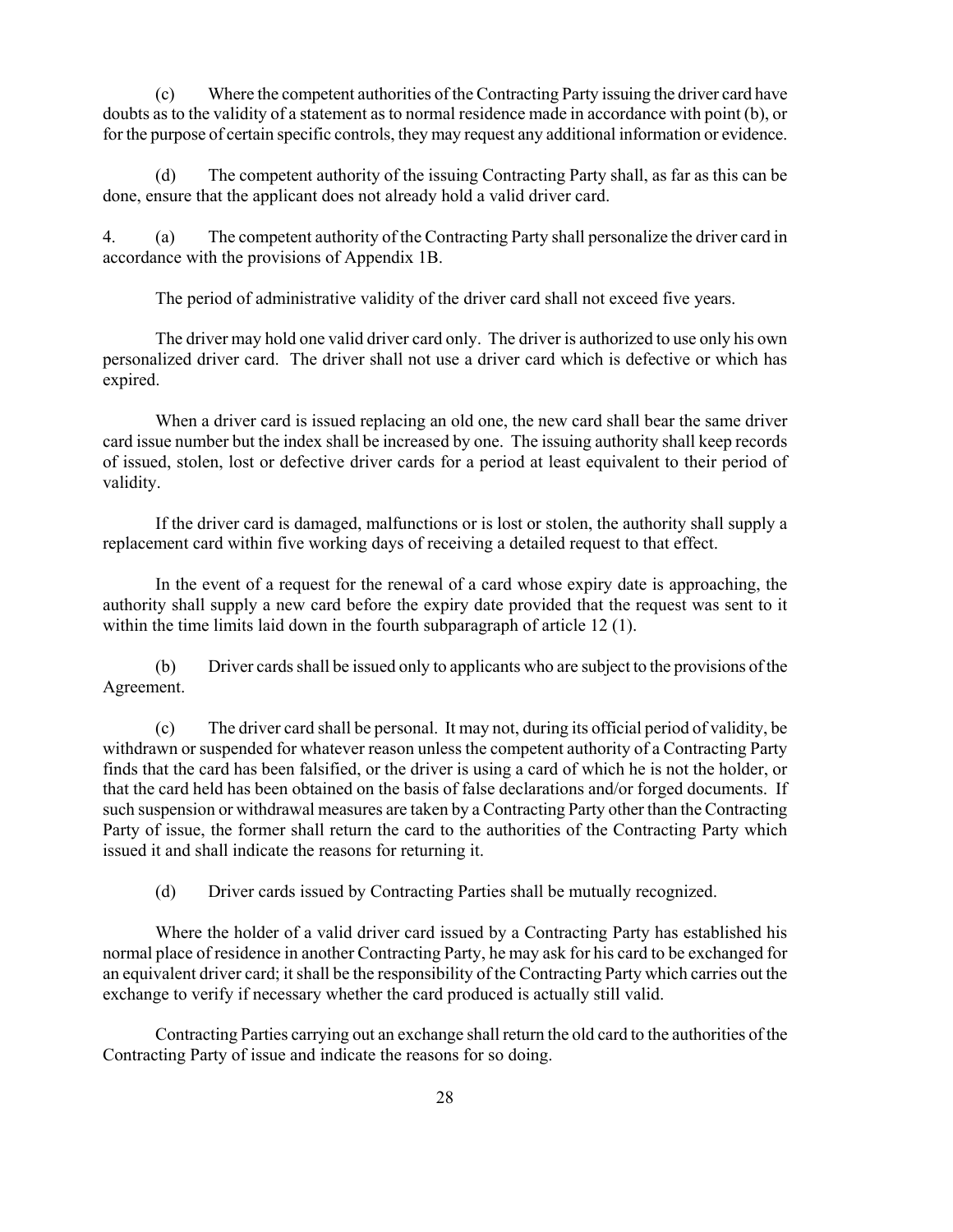(e) Where a Contracting Party replaces or exchanges a driver card, the replacement or exchange, and any subsequent replacement or renewal, shall be registered in that Contracting Party.

 (f) Contracting Parties shall take all the necessary measures to prevent any possibility of driver cards being falsified.

5. Contracting Parties shall ensure that data needed to monitor compliance with the present Agreement which are recorded and stored by the control device in conformity with Appendix 1B to this Annex can be stored for 365 days after the date of their recording and that they can be made available under conditions that guarantee the security and accuracy of the data.

 Contracting Parties shall take any measures necessary to ensure that the resale or decommissioning of a control device cannot detract, in particular, from the satisfactory application of this paragraph.

#### Article 12

1. Drivers shall not use dirty or damaged record sheets or driver card. The sheets or driver card shall be adequately protected on this account.

 In case of damage to a sheet or driver card bearing recordings, drivers shall attach the damaged sheet or driver card to a spare sheet or a temporary sheet used to replace it.

 If the driver card is damaged, malfunctions or is lost or stolen, the driver shall apply within seven calendar days for its replacement to the competent authorities of the Contracting Party in which he has his normal residence.

 Where a driver wishes to renew his driver card, he shall apply to the competent authorities of the Contracting Party in which he has his normal residence not later than 15 working days before the expiry date of the card.

2. Drivers shall use the record sheets or driver card every day on which they are driving, starting from the moment they take over the vehicle. The record sheet or driver card shall not be withdrawn before the end of the daily working period unless its withdrawal is otherwise authorized. No record sheet or driver card may be used to cover a period longer than that for which it is intended.

 When, as a result of being away from the vehicle, a driver is unable to use the control device fitted to the vehicle, the periods of time indicated in paragraph 3, second indent (b), (c) and (d) below shall be entered on the sheet, either manually, by automatic recording or other means, legibly and without dirtying the sheet.

 Drivers shall amend the record sheets as necessary should there be more than one driver on board the vehicle, so that the information referred to in paragraph 3 second indent (b), (c) and (d) below is recorded on the record sheet of the driver who is actually driving.

## 3. Drivers shall:

ensure that the time recorded on the sheet agrees with the official time in the country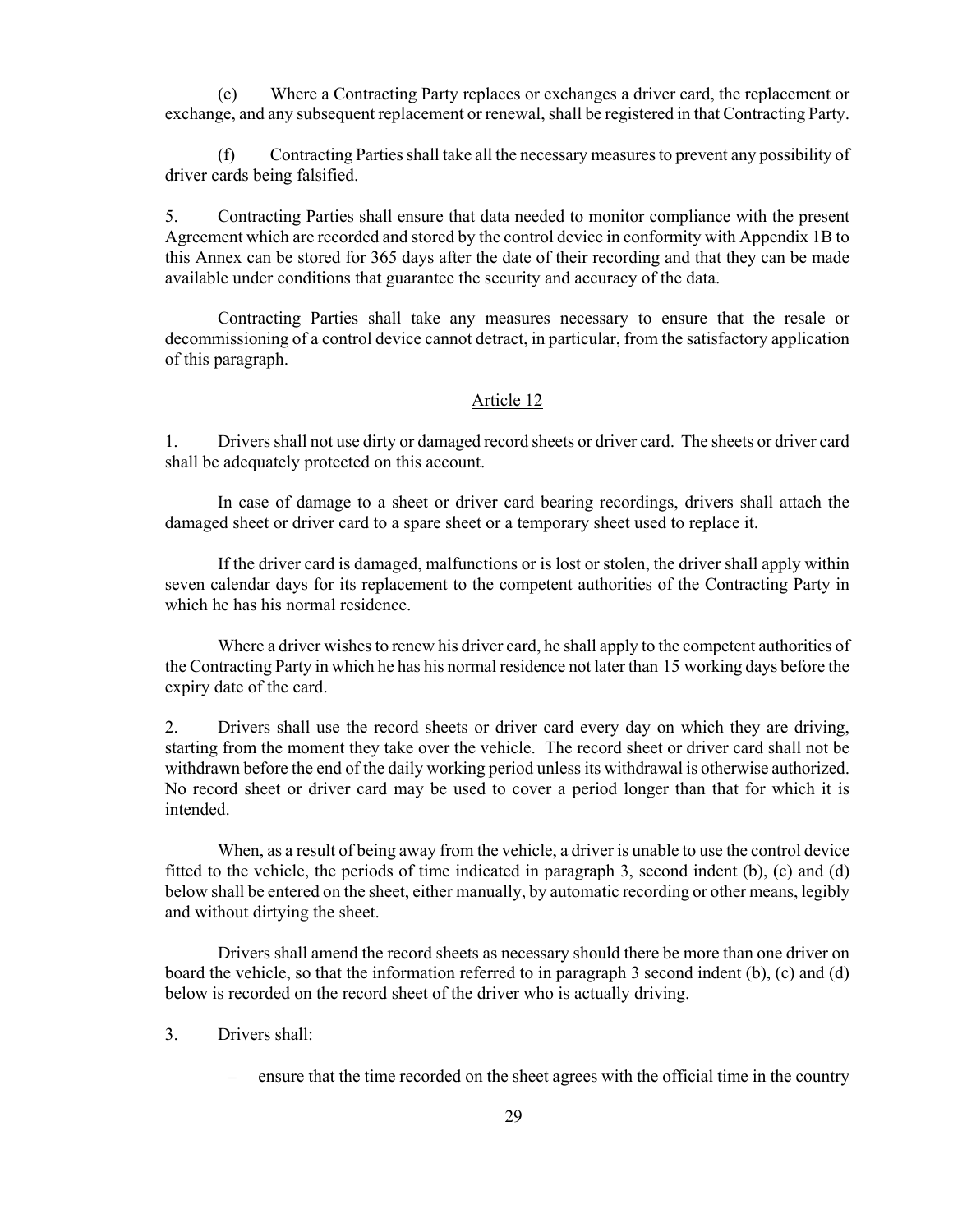of registration of the vehicle,

- − operate the switch mechanisms enabling the following periods of time to be recorded separately and distinctly:
	- (a) under the sign  $\bigotimes$  or  $\bigcirc^{26}$  driving time;
	- (b) under the sign  $\mathcal{R}$  or  $\mathcal{R}^{27}$  all other periods of work;
	- (c) under the sign  $\boxtimes$  or  $\blacksquare$ <sup>28</sup> other periods of availability, namely:
		- waiting time, i.e. the period during which drivers need remain at their posts only for the purpose of answering any calls to start or resume driving or to carry out other work,
		- time spent beside the driver while the vehicle is in motion,
		- time spent on a bunk while the vehicle is in motion;
		- (d) under the sign  $\Box$  or  $\Box$  breaks in work and daily rest periods.

4. Each Contracting Party may permit all the periods referred to in paragraph 3, second indent (b) and (c) to be recorded under the sign  $\boxtimes$  on the record sheets used on vehicles registered in its territory.

5. Each crew member concerned shall enter the following information on his record sheet:

(a) on beginning to use the sheet - his surname and first name;

 (b) the date and place where use of the sheet begins and the date and place where such use ends;

 (c) the registration number of each vehicle to which he is assigned, both at the start of the first journey recorded on the sheet and then, in the event of a change of vehicle, during use of the sheet;

- (d) the odometer reading:
- at the start of the first journey recorded on the sheet,
- at the end of the last journey recorded on the sheet,
- − in the event of a change of vehicle during a working day (reading on the vehicle to

-

<sup>26</sup> Symbols used for the digital tachograph.

<sup>27</sup> Symbols used for the digital tachograph.

<sup>28</sup> Symbols used for the digital tachograph.

<sup>29</sup> Symbols used for the digital tachograph.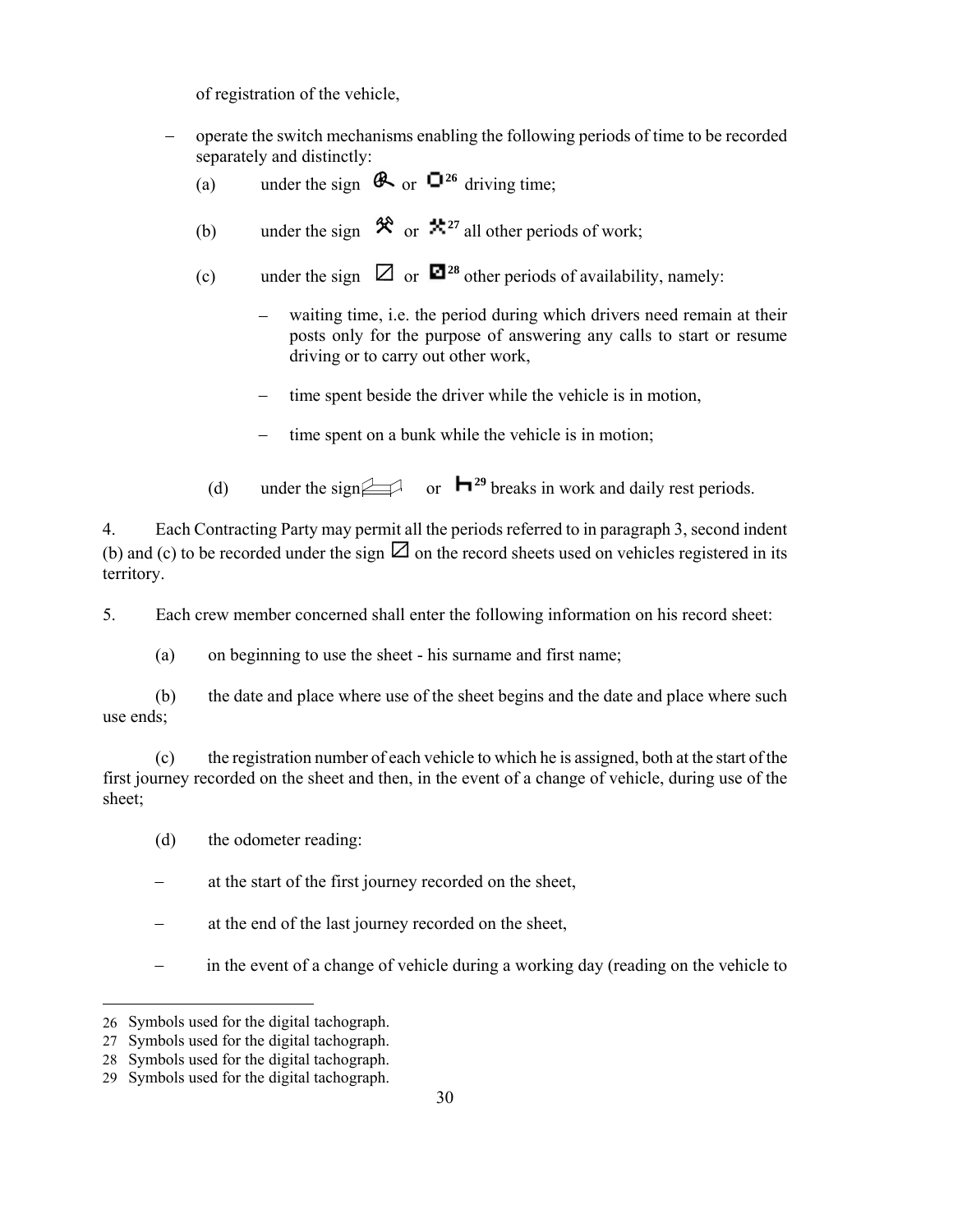which he was assigned and reading on the vehicle to which he is assigned);

(e) if relevant, the time of any change of vehicle.

5 *bis*. The driver shall enter in the control device in conformity with Appendix 1B the symbols of the countries in which he begins and ends his daily work period.

 The above data entries shall be activated by the driver, and may be entirely manual or automatic if the control device is linked to a satellite tracking system.

6. The control device defined in Appendix 1 shall be so designed that it is possible for an authorized inspecting officer, if necessary after opening the equipment, to read the recordings relating to the nine hours preceding the time of the check without permanently deforming, damaging or soiling the sheet.

 The device shall, furthermore, be so designed that it is possible, without opening the case, to verify that recordings are being made.

7. (a) Where the driver drives a vehicle fitted with a control device in conformity with Appendix 1, he must be able to produce, whenever an inspecting officer so requests:

- the record sheets for the current week and, in any event, the sheet for the last day on which he drove during the previous week,
- − the driver card if he holds one, and
- − print-outs from the control device defined in Appendix 1B relating to the periods of time indicated in paragraph 3, second indent, (a), (b), (c) and (d) if he drove a vehicle fitted with such a control device during the period referred to in the first indent of this paragraph.

 (b) Where the driver drives a vehicle fitted with a control device in conformity with Appendix 1B, he must be able to produce, whenever an inspecting officer so requests:

- − the driver card of which he is the holder and,
- − the record sheets corresponding to the same period as the one referred to in the first indent of subparagraph (a) during which he drove a vehicle fitted with a control device in conformity with Appendix 1.

 (c) An authorized inspecting officer may check compliance with the Agreement by analysis of the record sheets, of the displayed or printed data which have been recorded by the control device or by the driver card or, failing this, by analysis of any other supporting document that justifies non-compliance with a provision, such as those laid down in article 13 (2) and (3).

8. It shall be forbidden to falsify, suppress or destroy data recorded on the record sheet, stored in the control device or on the driver card, or print-outs from the control device as defined in Appendix 1B. The same applies to any manipulation of the control device, record sheet or driver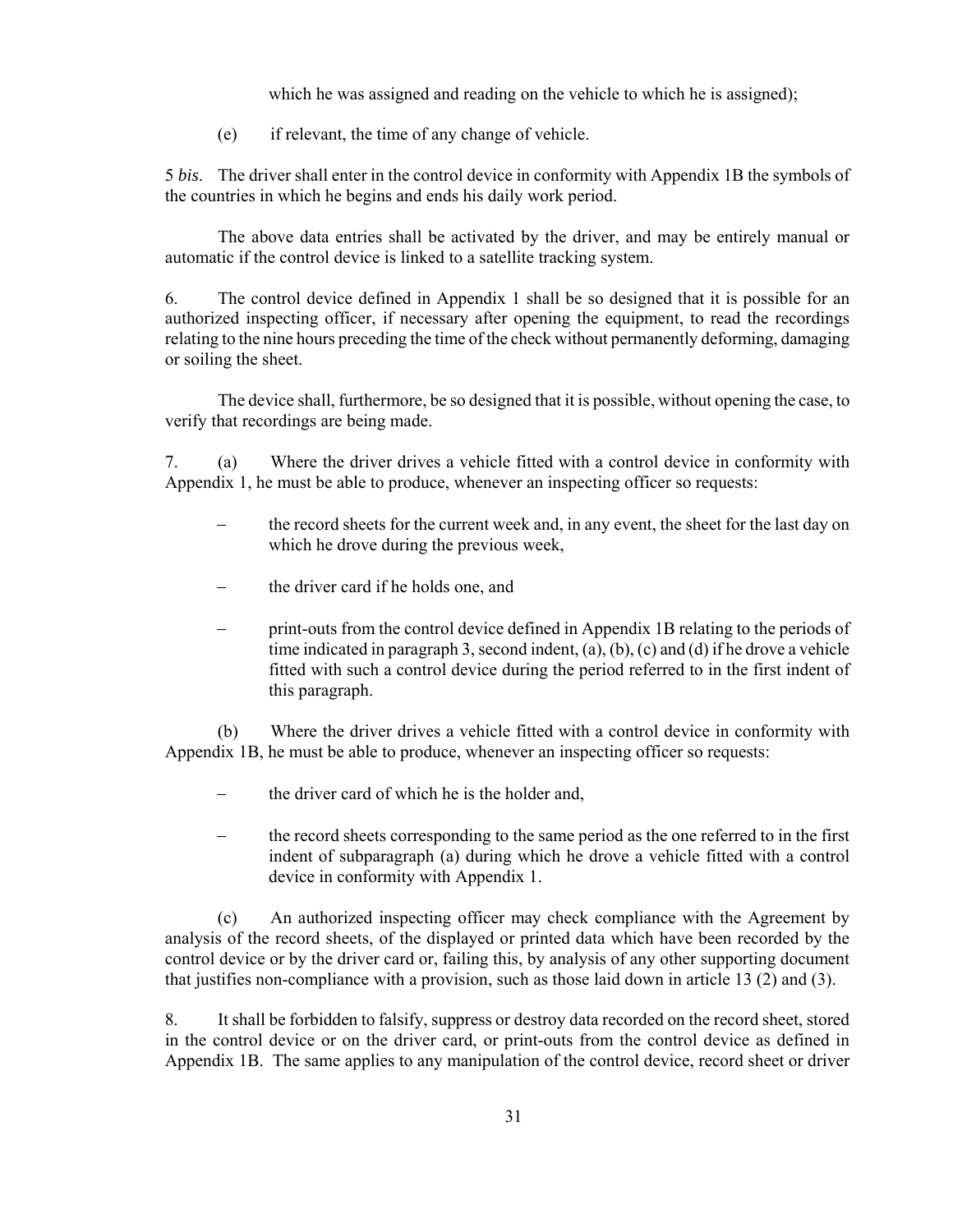card which may result in data and/or printed information being falsified, suppressed or destroyed. No device which could be used to carry out the manipulations mentioned shall be present on the vehicle.

## Article 13

1. In the event of breakdown or faulty operation of the control device, the employer shall have it repaired by an approved fitter or workshop, as soon as circumstances permit.

 If the vehicle is unable to return to the premises within a period of one week calculated from the day of the break-down or of the discovery of defective operation, the repair shall be carried out en route.

 Measures taken by the Contracting Parties may give the competent authorities power to prohibit the use of the vehicle in cases where breakdown or faulty operation has not been put right as provided in the foregoing subparagraphs.

2. While the device is unserviceable or malfunctioning, drivers shall mark on the record sheet or sheets, or on a temporary sheet to be attached to the record sheet or to the driver card, on which he shall enter data enabling him to be identified (name and number of his driving licence or name and number of his driver card)*,* including his signature, all information for the various periods of time which are no longer recorded or printed out correctly by the control device.

 If a driver card is damaged, malfunctions or is lost or stolen, the driver shall, at the end of his journey, print out the information relating to the periods of time recorded by the control device and mark on that document the details that enable him to be identified (name and number of his driving licence or name and number of his driver card), including his signature.

3. If a driver card is damaged or if it malfunctions, the driver shall return it to the competent authority of the Contracting Party in which he has his normal residence. Theft of the driver card shall be the subject of a formal declaration to the competent authorities of the State where the theft occurred.

 Loss of the driver card must be reported in a formal declaration to the competent authorities of the Contracting Party that issued it and to the competent authorities of the Contracting Party of normal residence where they are different.

 The driver may continue to drive without a driver card for a maximum period of 15 calendar days or for a longer period if this is necessary for the vehicle to return to its premises, provided he can prove the impossibility of producing or using the card during this period.

 Where the authorities of the Contracting Party in which the driver has his normal residence are different from those which issued his card and where the latter are requested to renew, replace or exchange the driver card, they shall inform the authorities which issued the old card of the precise reasons for its renewal, replacement or exchange.

#### Article 14

1. Pursuant to article 13, paragraph 2 (b) of the Agreement, drivers who are driving a vehicle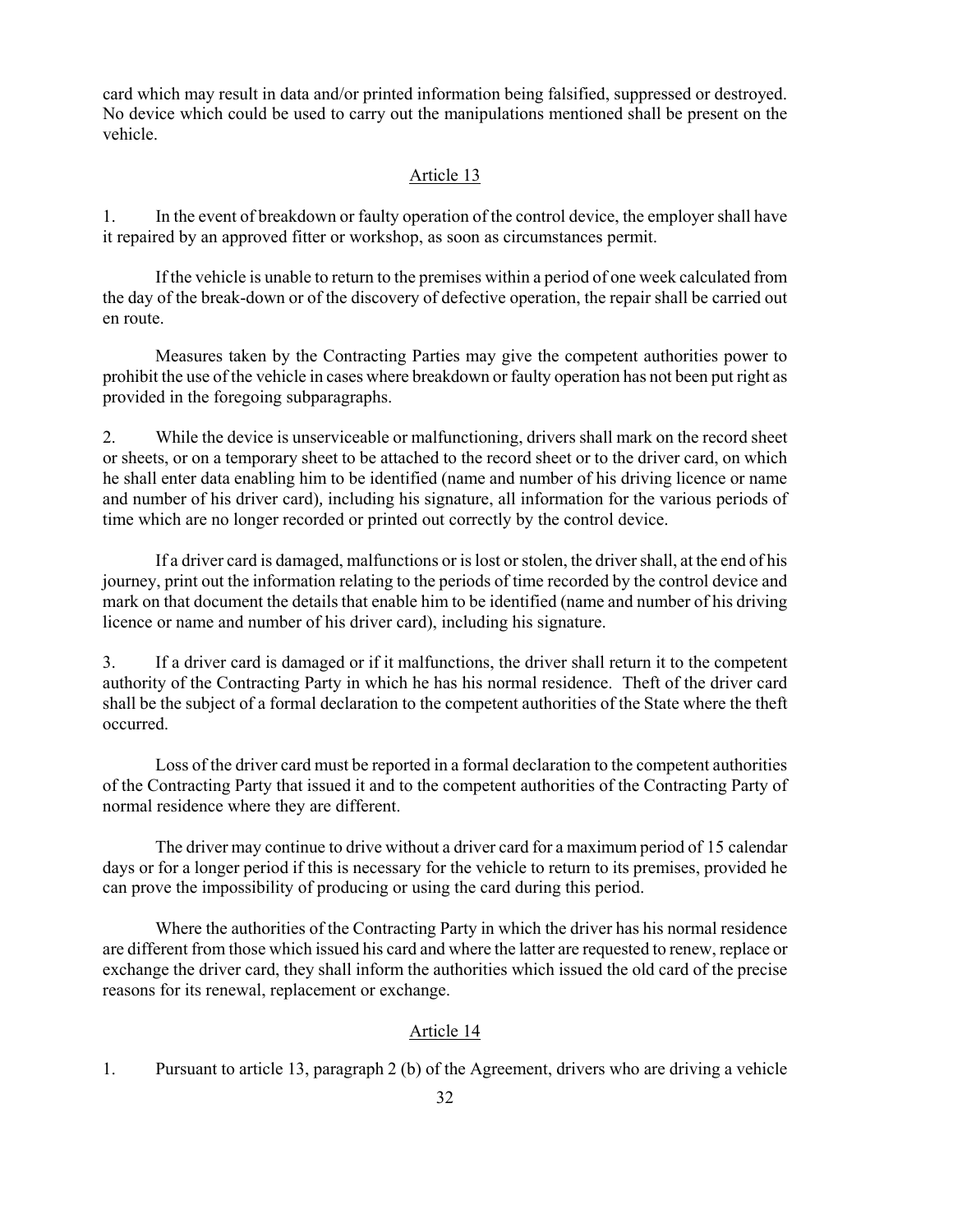registered in a Contracting Party and to whom the competent authorities have not yet been able to issue the driver cards and who, during the transitional period referred to in paragraph 1 of this article, drive in international traffic with a vehicle fitted with a digital control device in accordance with Appendix 1B to the Annex, must be able to produce, whenever an inspecting officer so requests, the printouts and/or the record sheets for the current week and, in any event, the printout and/or record sheet for the last day on which he drove during the previous week.

2. Paragraph 1 does not apply to drivers of vehicles registered in a country where it is obligatory to use a driver card. However, drivers shall produce printouts whenever an inspecting officer so requests.

3. The printouts referred to in paragraph 1 shall be marked with the details that enable the drivers to be identified (name and number of the driving licence), including their signature."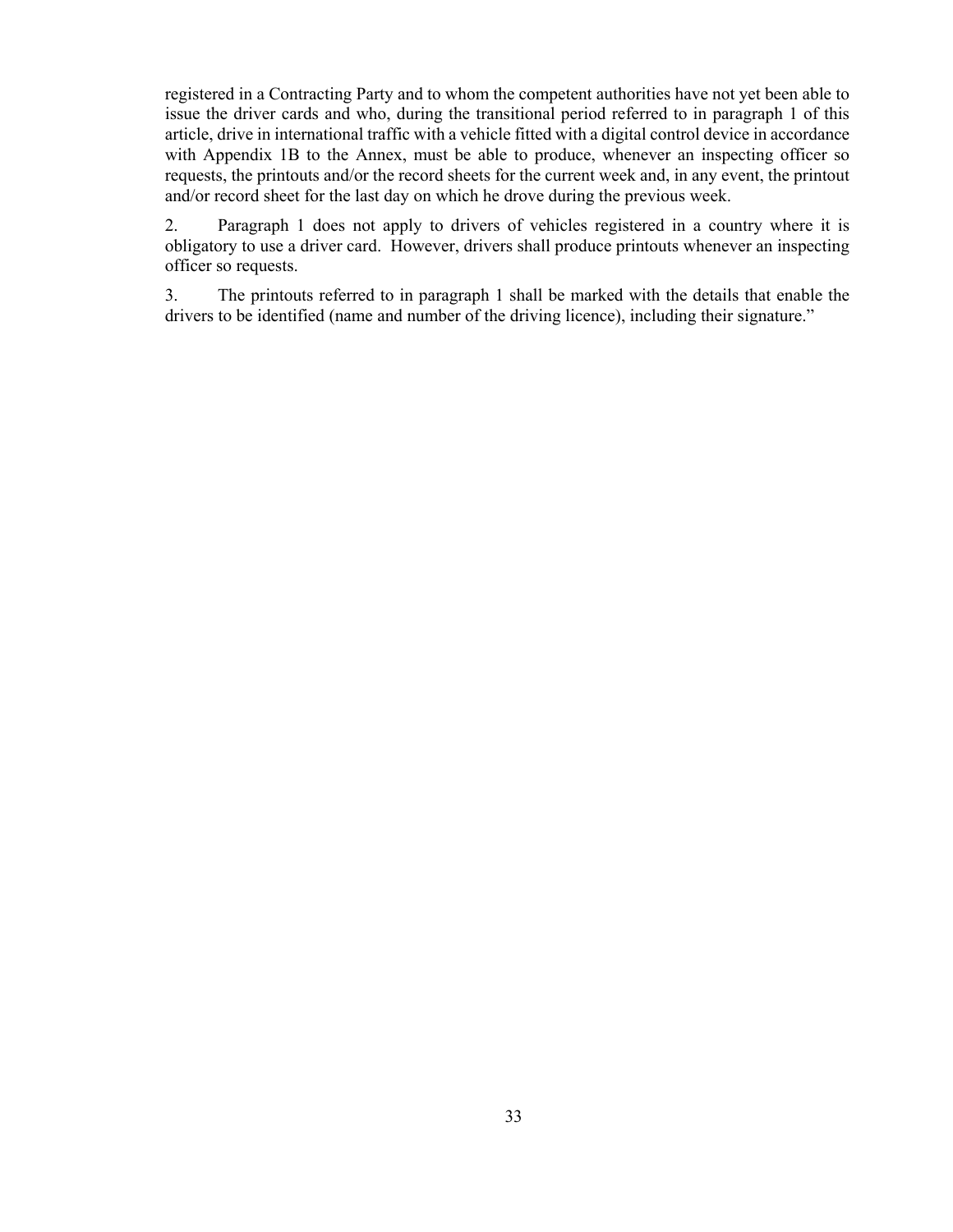# Annex - Appendix  $1^{30}$

## REQUIREMENTS FOR CONSTRUCTION, TESTING, INSTALLATION AND INSPECTION

# I. DEFINITIONS

## In this appendix

(a) "control device" means equipment intended for installation in road vehicles to show and record automatically or semi-automatically details of the movement of those vehicles and of certain working periods of their drivers;

(b) "record sheet" means a sheet designed to accept and retain recorded data, to be placed in the control device and on which the marking devices of the latter inscribe a continuous record of the information to be recorded;

(c) "constant of the control device" means the numerical characteristic giving the value of the input signal required to show and record a distance travelled of 1 kilometre; this constant must be expressed either in revolutions per kilometre ( $k = ...$  rev/km), or in impulses per kilometre ( $k = ...$ imp/km);

(d) "characteristic coefficient of the vehicle" means the numerical characteristic giving the value of the output signal emitted by the part of the vehicle linking it with the control device (gearbox output shaft or axle) while the vehicle travels a distance of one measured kilometre under normal test conditions (see chapter VI, paragraph 4 of this appendix). The characteristic coefficient is expressed either in revolutions per kilometre (W = rev/km) or in impulses per kilometre (W = ... imp/km);

(e) "effective circumference of wheel tyres" means the average of the distances travelled by the several wheels moving the vehicle (driving wheels) in the course of one complete rotation. The measurement of these distances must be made under normal test conditions (see chapter VI, paragraph 4 of this appendix) and is expressed in the form:  $1 = ...$  mm.

# II. GENERAL CHARACTERISTICS AND FUNCTIONS OF CONTROL DEVICE

The control device must be able to record the following:

- 1. distance travelled by the vehicle;
- 2. speed of the vehicle;
- 3. driving time;
- 4. other periods of work or of availability;

l

<sup>30</sup> Modified by amendment 2.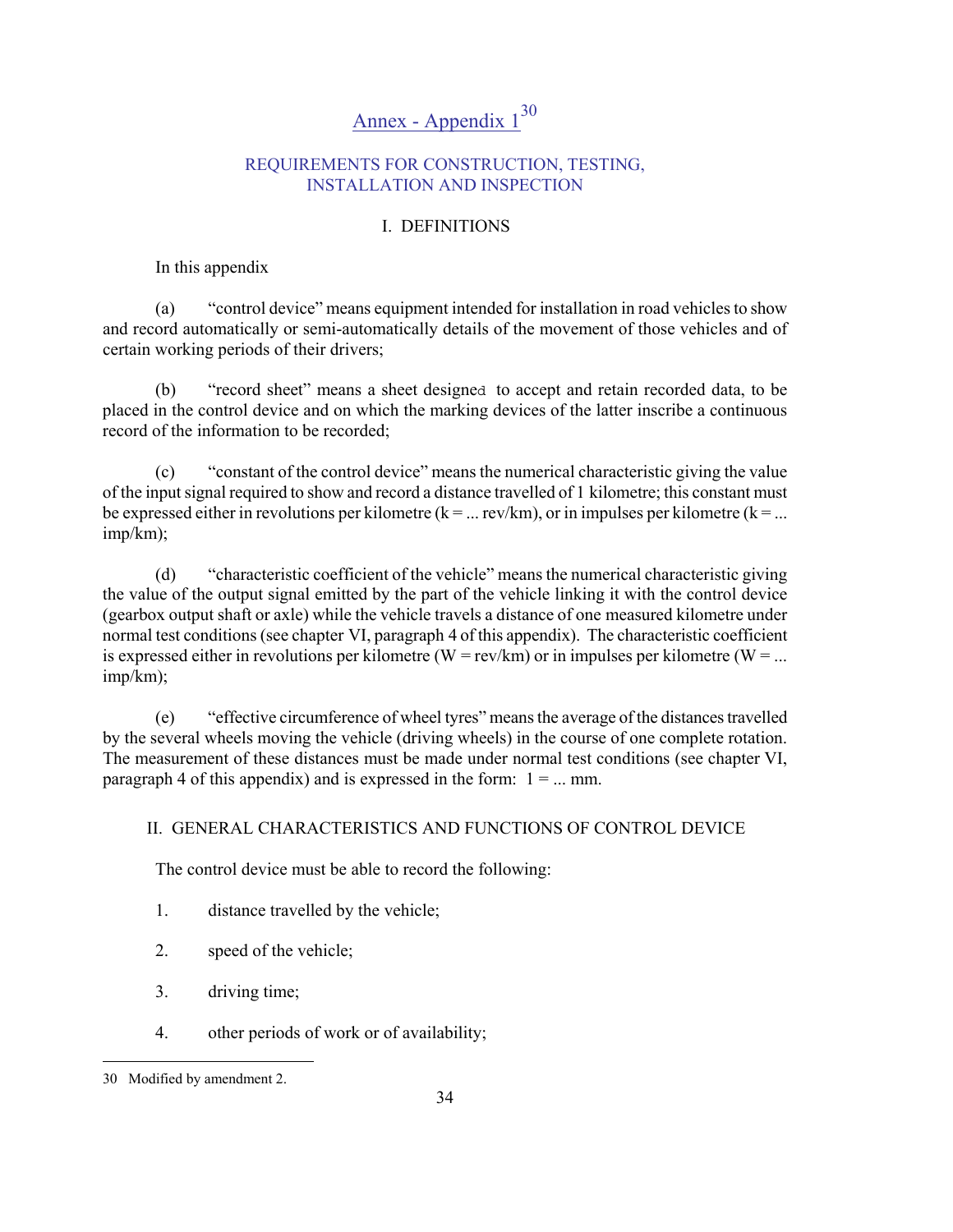- 5. breaks from work and daily rest periods;
- 6. opening of the case containing the record sheet;
- 7. for electronic control device which is device operating by signals transmitted electrically from the distance and speed sensor, any interruption exceeding 100 milliseconds in the power supply of the recording equipment (except lighting), in the power supply of the distance and speed sensor and any interruption in the signal lead to the distance and speed sensor.

For vehicles used by two drivers the control device must be capable of recording simultaneously but distinctly and on two separate sheets details of the periods listed under 3, 4 and 5.

III. CONSTRUCTION REQUIREMENTS FOR CONTROL DEVICE

- A. GENERAL POINTS
- 1. Control device shall include the following:
	- (a) Visual instruments showing:
		- distance travelled (distance recorder),
		- speed (speedometer),
		- time (clock).
	- (b) Recording instruments comprising:
		- a recorder of the distance travelled,
		- a speed recorder,
		- one or more time recorders satisfying the requirements laid down in chapter III C 4.
	- (c) A means of marking showing on the record sheet individually:
		- each opening of the case containing that sheet,
		- for electronic control device, as defined in point 7 of chapter II, any interruption exceeding 100 milliseconds in the power supply of the control device (except lighting), not later than at switching-on the power supply again,
		- for electronic control device, as defined in point 7 of chapter II, any interruption exceeding 100 milliseconds in the power supply of the distance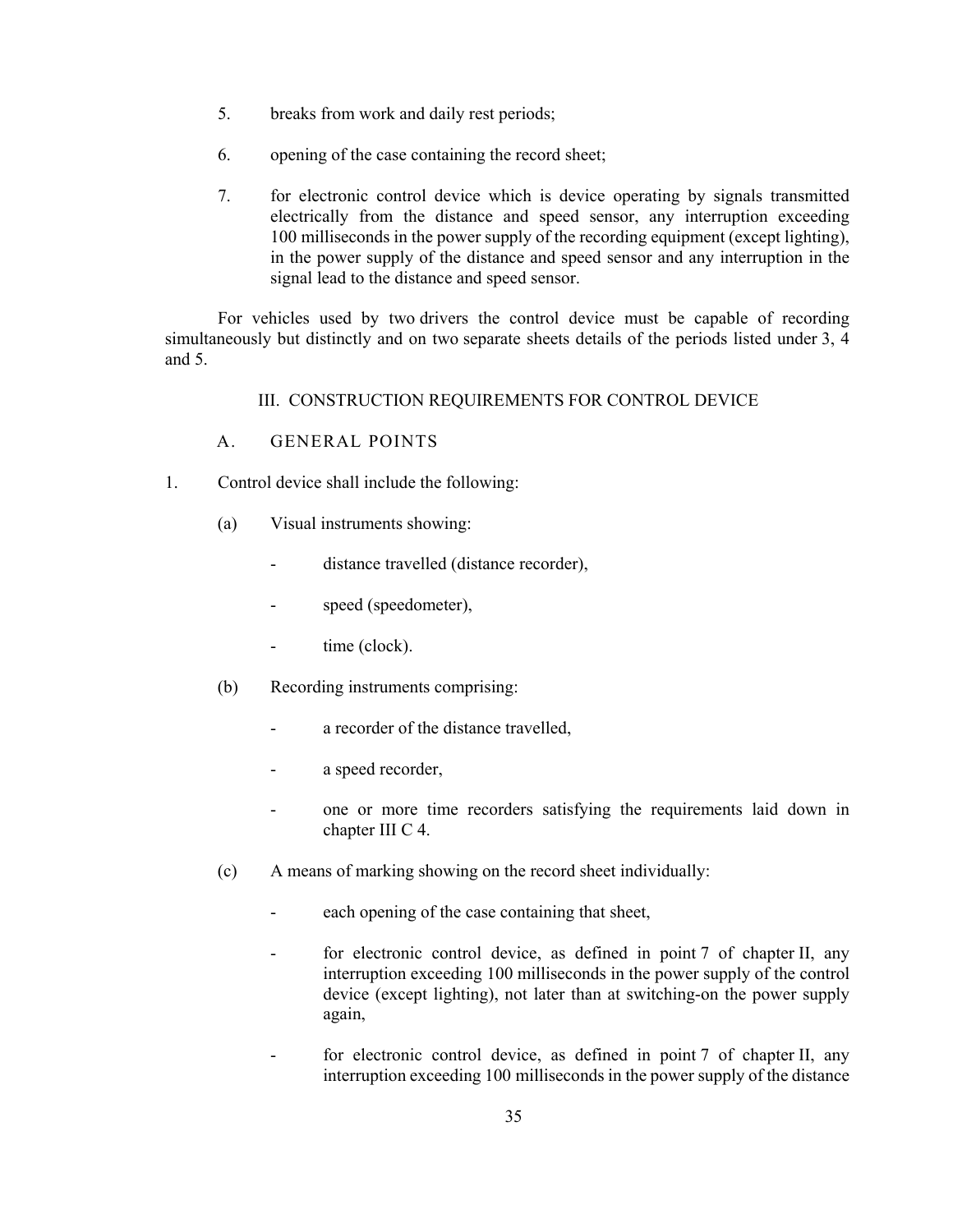and speed sensor and any interruption in the signal lead to the distance and speed sensor.

2. Any inclusion of the equipment of devices additional to those listed above must not interfere with the proper operation of the mandatory devices or with the reading of them.

The control device must be submitted for approval complete with any such additional devices.

3. Materials

(a) All the constituent parts of the control device must be made of materials with sufficient stability and mechanical strength and stable electrical and magnetic characteristics.

(b) Any modification in a constituent part of the control device or in the nature of the materials used for its manufacture must, before being applied in manufacture, be submitted for approval to the authority which granted type-approval for the control device.

4. Measurement of distance travelled

The distances travelled may be measured and recorded either:

- so as to include both forward and reverse movement, or
- so as to include only forward movement.

Any recording of reversing movements must on no account affect the clarity and accuracy of the other recordings.

#### 5. Measurement of speed

(a) The range of speed measurement shall be as stated in the type-approval certificate.

(b) The natural frequency and the damping of the measuring device must be such that the instruments showing and recording the speed can, within the range of measurement, follow acceleration changes of up to 2 m/s<sup>2</sup>, within the limits of accepted tolerances.

6. Measurement of time (clock)

(a) The control of the mechanism for resetting the clock must be located inside a case containing the record sheet; each opening of that case must be automatically recorded on the record sheet.

(b) If the forward movement mechanism of the record sheet is controlled by the clock, the period during which the latter will run correctly after being fully wound must be greater by at least 10% than the recording period corresponding to the maximum sheet-load of the equipment.

7. Lighting and protection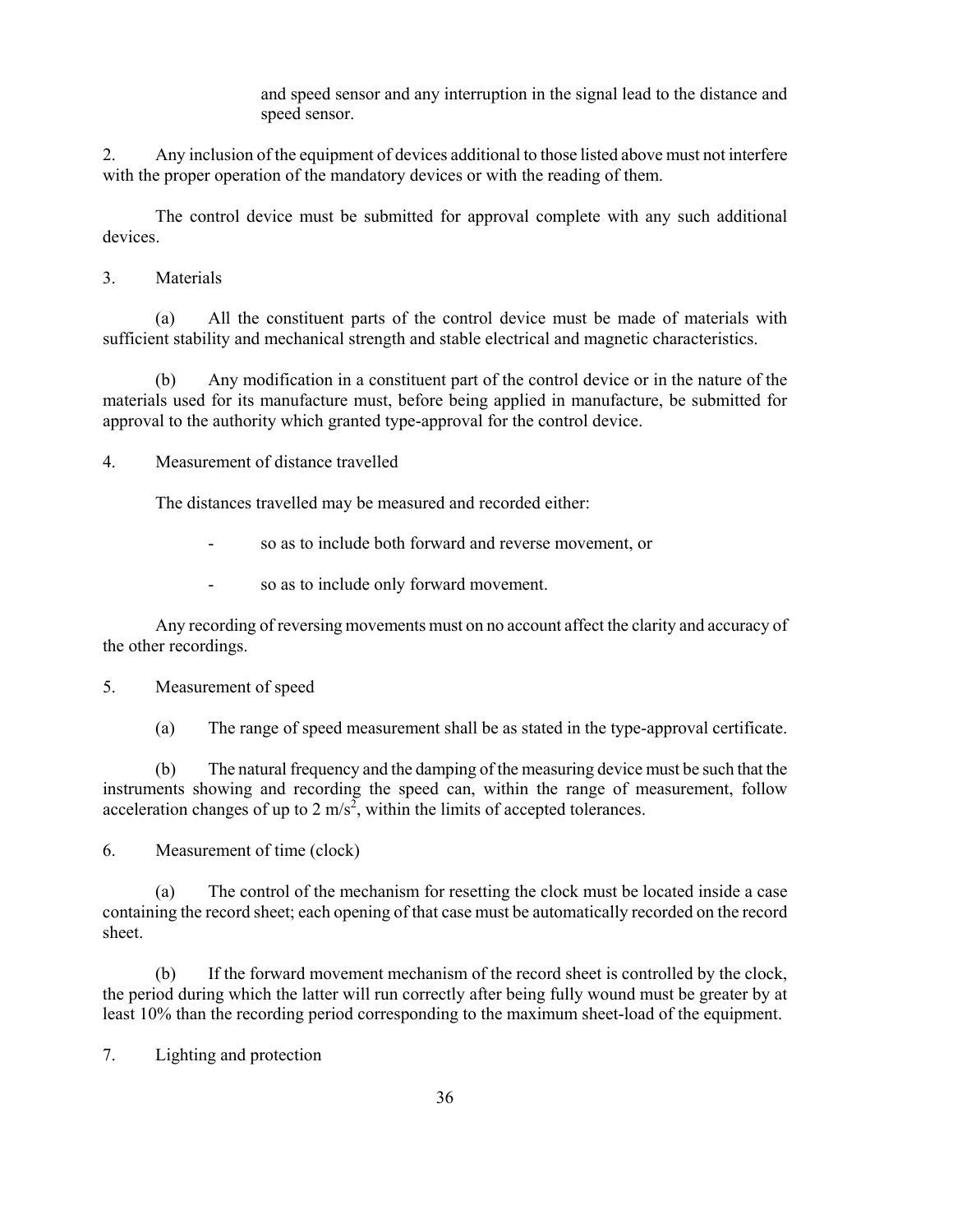(a) The visual instruments of the control device must be provided with adequate nondazzling lighting.

(b) For normal conditions of use, all the internal parts of the control device must be protected against damp and dust. In addition they must be made proof against tampering by means of casings capable of being sealed.

B. VISUAL INSTRUMENTS

1. Distance travelled indicator (distance recorder)

(a) The value of the smallest grading on the control device showing distance travelled must be 0.1 kilometres. Figures showing hectometres must be clearly distinguishable from those showing whole kilometres.

(b) The figures on the distance recorder must be clearly legible and must have an apparent height of at least 4 mm.

(c) The distance recorder must be capable of reading up to at least 99,999.9 kilometres.

2. Speed indicators (speedometer)

(a) Within the range of measurement, the speed scale must be uniformly graduated by 1, 2, 5 or 10 kilometres per hour. The value of a speed graduation (space between two successive marks) must not exceed 10% of the maximum speed shown on the scale.

(b) The range indicated beyond that measured need not be marked by figures.

(c) The length of each space on the scale representing a speed difference of 10 kilometres per hour must not be less than 10 millimetres.

(d) On an indicator with a needle, the distance between the needle and the control device face must not exceed 3 millimetres.

3. Time indicator (clock)

The time indicator must be visible from outside control device and give a clear, plain and unambiguous reading.

#### C. RECORDING INSTRUMENTS

1. General points

(a) All equipment, whatever the form of the record sheet (strip or disc) must be provided with a mark enabling the record sheet to be inserted correctly, in such a way as to ensure that the time shown by the clock and the time-marking on the sheet correspond.

(b) The mechanism moving the record sheet must be such as to ensure that the latter moves without play and can be freely inserted and removed.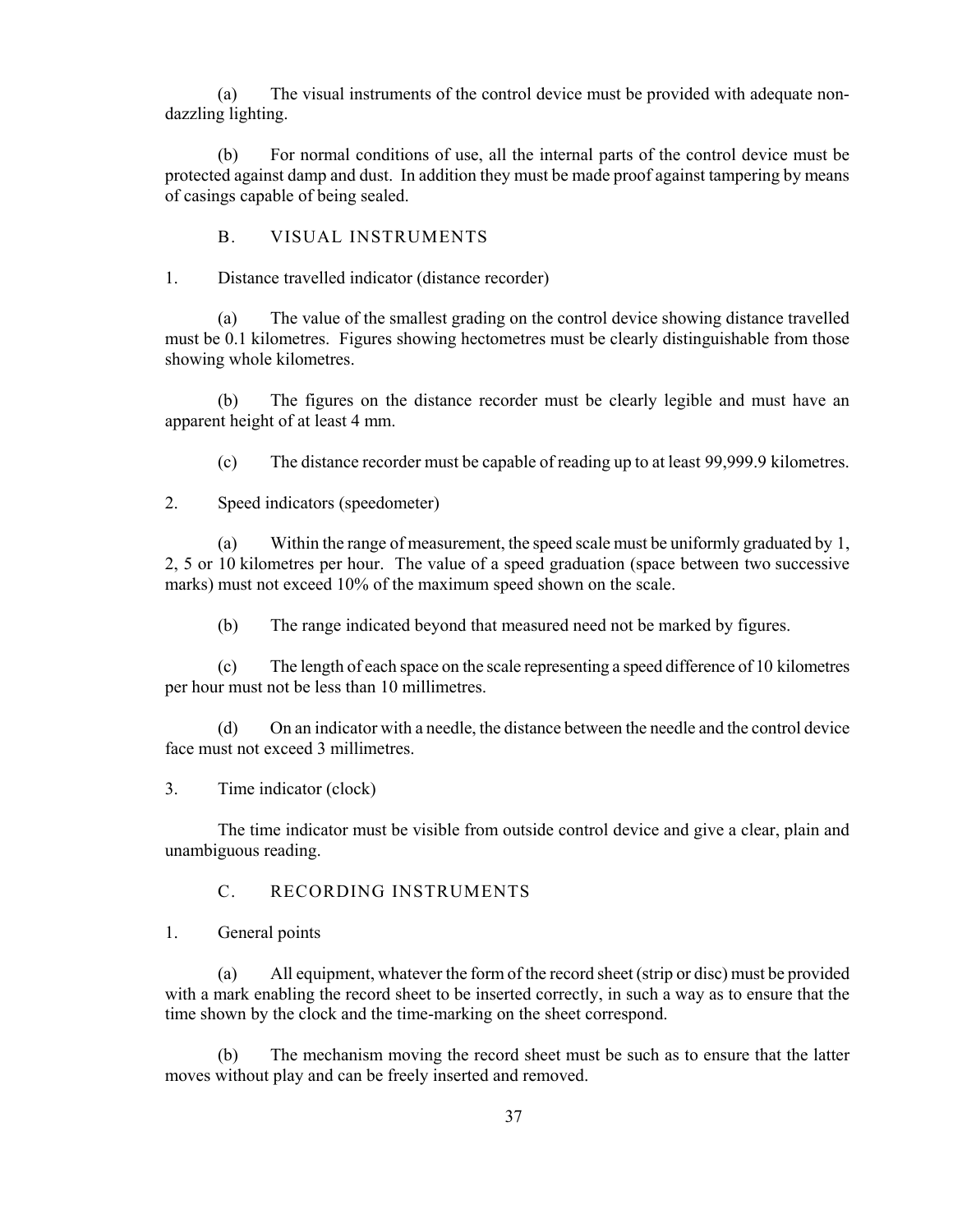(c) For record sheets in disc form, the forward movement device must be controlled by the clock mechanism. In this case, the rotating movement of the sheet must be continuous and uniform, with a minimum speed of 7 millimetres per hour measured at the inner border of the ring marking the edge of the speed recording area.

In equipment of the strip type, where the forward movement device of the sheets is controlled by the clock mechanism the speed of rectilinear forward movement must be at least 10 millimetres per hour.

(d) Recording of the distance travelled, of the speed of the vehicle and of any opening of the case containing the record sheet or sheets must be automatic.

2. Recording distance travelled

(a) Every kilometre of distance travelled must be represented on the record by a variation of at least 1 millimetre on the corresponding coordinate.

(b) Even at speeds reaching the upper limit of the range of measurement, the record of distances must still be clearly legible.

3. Recording speed

(a) Whatever the form of the record sheet, the speed recording stylus must normally move in a straight line and at right angles to the direction of travel of the record sheet.

However, the movement of the stylus may be curvilinear, provided the following conditions are satisfied:

- the trace drawn by the stylus must be perpendicular to the average circumference (in the case of sheets in disc form) or to the axis (in the case of sheets in strip form) of the area reserved for speed recording,
- the ratio between the radius of curvature of the trace drawn by the stylus and the width of the area reserved for speed recording must be not less than 2.4 to 1 whatever the form of the record sheet,
- the markings on the timescale must cross the recording area in a curve of the same radius as the trace drawn by the stylus. The spaces between the markings on the timescale must represent a period not exceeding one hour.

(b) Each variation in speed of 10 kilometres per hour must be represented on the record by a variation of at least 1.5 millimetres on the corresponding coordinate.

4. Recording time

(a) Control device must be so constructed that the period of driving time is always recorded automatically and that it is possible, through the operation where necessary of a switch device to record separately the other periods of time as follows: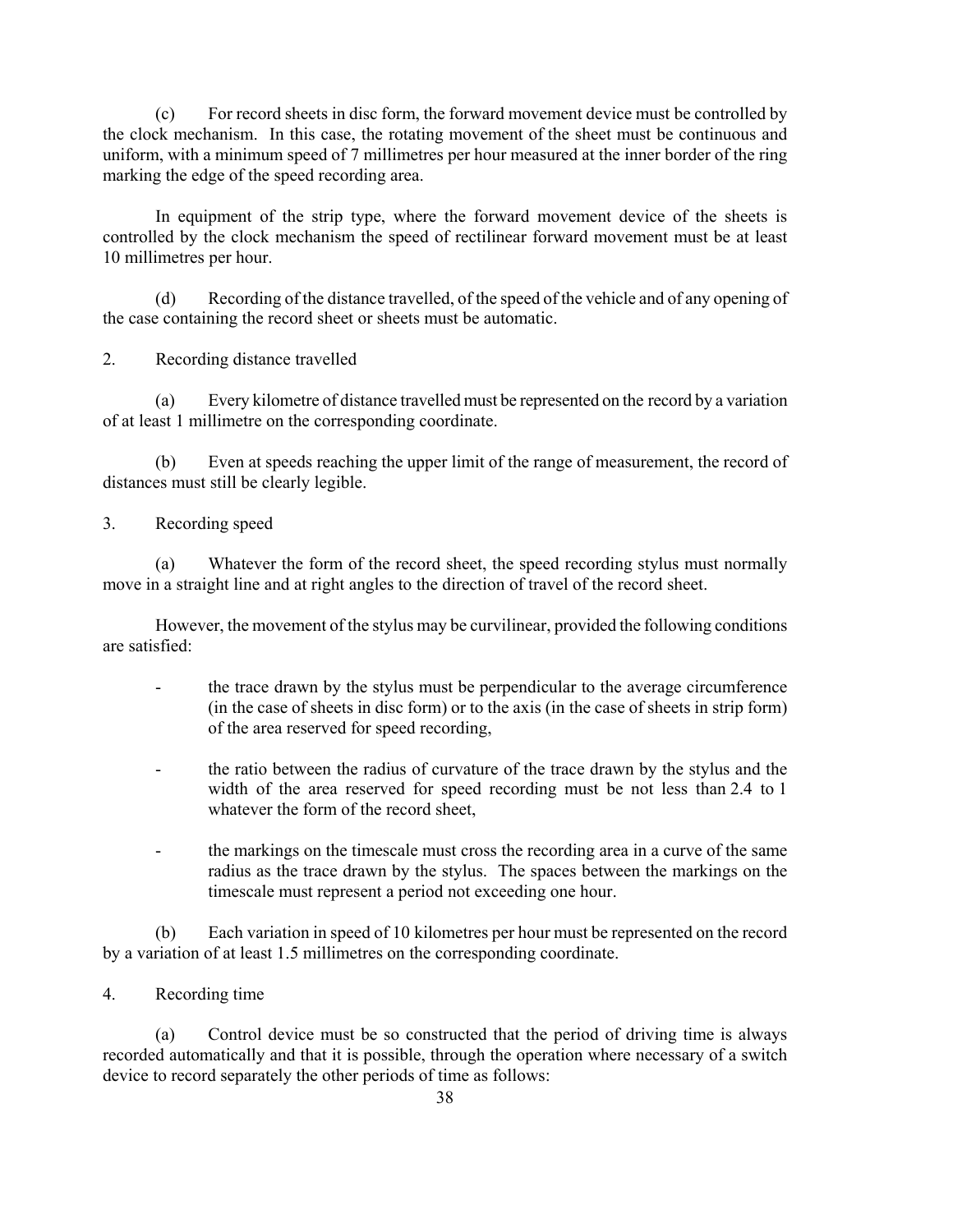- (i) under the sign $\bigotimes$ : driving time;
- (ii) under the sign  $\hat{\diamond}$  : all other periods of work;
- (iii) under the sign  $\boxed{\phantom{a}}$  : other periods of availability, namely:
	- waiting time, i.e. the period during which drivers need remain at their posts only for the purpose of answering any calls to start or resume driving or to carry out other work,
	- time spent beside the driver while the vehicle is in motion,
	- time spent on a bunk while the vehicle is in motion;
- (iv) under the sign  $\Box$ : breaks in work and daily rest periods.

Each Contracting Party may permit all the periods referred to in subparagraphs (ii) and (iii) above to be recorded under the sign  $\Box$  on the record sheets used on vehicles registered in its territory.

(b) It must be possible, from the characteristics of the traces, their relative positions and if necessary the signs laid down in paragraph 4 (a) to distinguish clearly between the various periods of time.

The various periods of time should be differentiated from one another on the record by differences in the thickness of the relevant traces, or by any other system of at least equal effectiveness from the point of view of legibility and ease of interpretation of the record.

(c) In the case of vehicles with a crew consisting of more than one driver, the recordings provided for in paragraph 4 (a) must be made on two separate sheets, each sheet being allocated to one driver. In this case, the forward movement of the separate sheets must be effected either by a single mechanism or by separate synchronized mechanisms.

## D. CLOSING DEVICE

1. The case containing the record sheet or sheets and the control of the mechanism for resetting the clock must be provided with a lock.

2. Each opening of the case containing the record sheet or sheets and the control of the mechanism for resetting the clock must be automatically recorded on the sheet or sheets.

## E. MARKINGS

- 1. The following markings must appear on the instrument face of the control device:
	- Close to the figure shown by the distance recorder, the unit of measurement of distance, indicated by the abbreviation "km",
	- near the speed scale, the marking "km/h",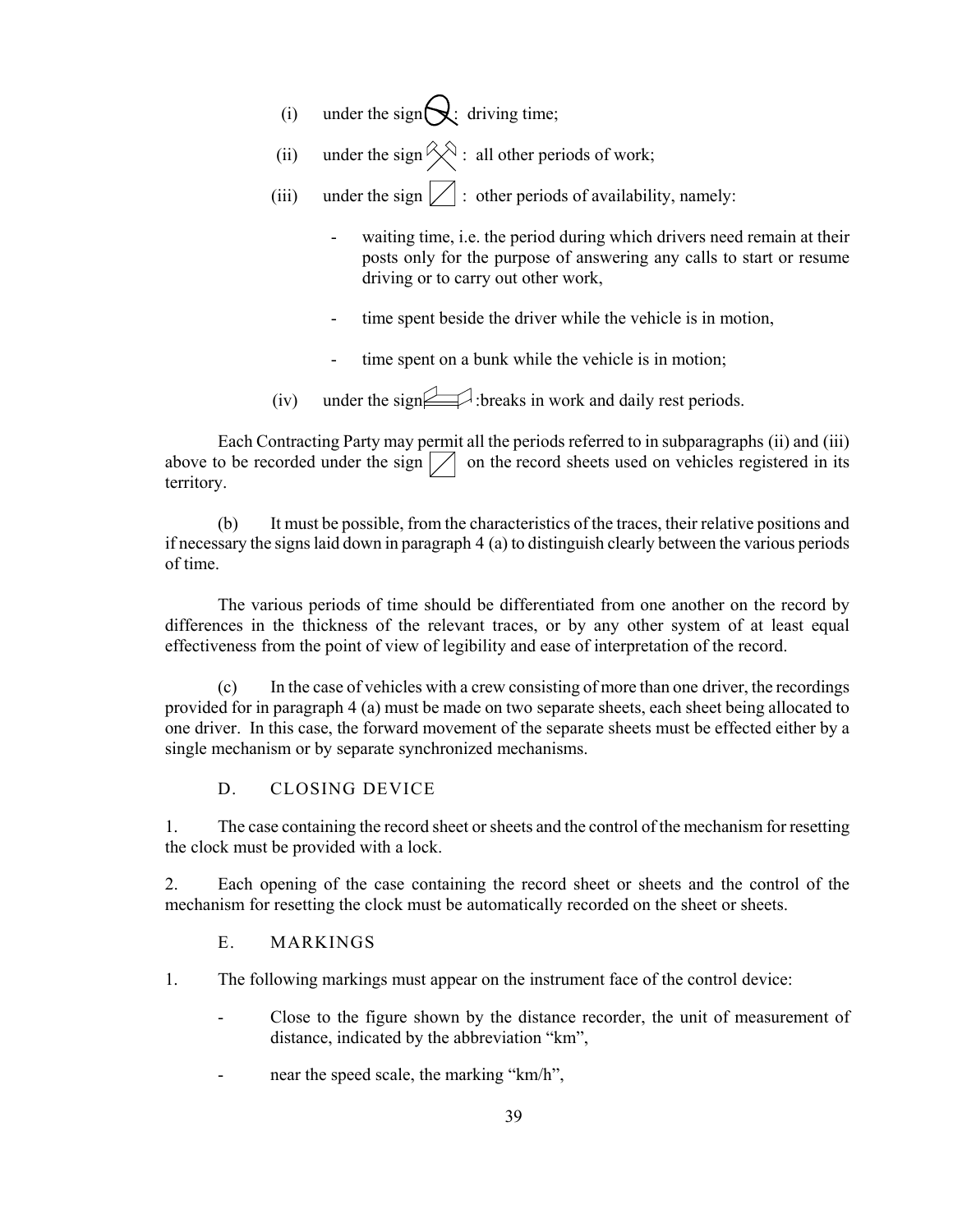the measurement range of the speedometer in the form "Vmin ... km/h, Vmax ... km/h". This marking is not necessary if it is shown on the descriptive plaque of the equipment.

However, these requirements shall not apply to control devices approved before 10 August 1970.

2. The descriptive plaque must be built into the equipment and must show the following markings, which must be visible on the control device when installed:

- name and address of the manufacturer of the equipment,
- manufacturer's number and year of construction,
- approval mark for the control device type,
- the constant of the equipment in the form " $k = ...$  rev/km" or " $k = ...$  imp/km",
- optionally, the range of speed measurement, in the form indicated in point 1,
- should the sensitivity of the instrument to the angle of inclination be capable of affecting the readings given by the equipment beyond the permitted tolerances, the permissible angle expressed as:



where  $\alpha$  is the angle measured from the horizontal position of the front face (fitted the right way up) of the equipment for which the instrument is calibrated, while  $\beta$  and  $\gamma$  represent respectively the maximum permissible upward and downward deviations from the angle of calibration α.

- F. MAXIMUM TOLERANCES (VISUAL AND RECORDING INSTRUMENTS)
- 1. On the test bench before installation:
	- (a) distance travelled:

1% more or less than the real distance, where the distance is at least 1 kilometre;

(b) speed:

3 km/h more or less than the real speed;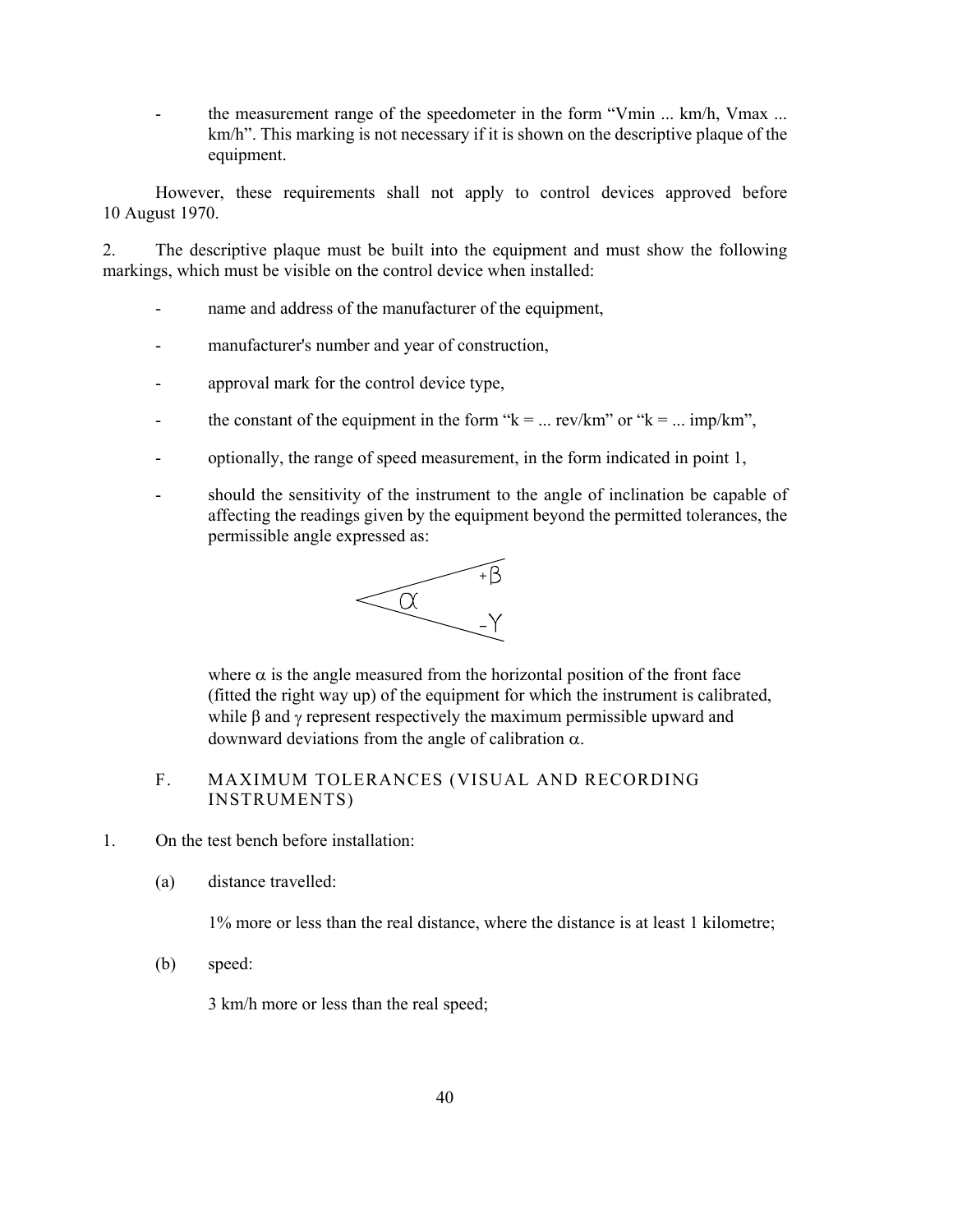(c) time:

 two minutes per day with a maximum of 10 minutes per 7 days in cases where the running period of the clock after rewinding is not less than that period.

- 2. On installation:
	- (a) distance travelled:

2% more or less than the real distance, where that distance is at least 1 kilometre;

(b) speed:

4 km/h more or less than real speed;

(c) time:

two minutes per day, or

10 minutes per seven days.

- 3. In use:
	- (a) distance travelled:

4% more or less than the real distance, where that distance is at least 1 kilometre;

(b) speed:

6 km/h more or less than the real speed;

(c) time:

two minutes per day, or

10 minutes per seven days

4. The maximum tolerances set out in paragraphs 1, 2 and 3 are valid for temperatures between 0 and 40 C, temperatures being taken in close proximity to the equipment.

5. Measurement of the maximum tolerances set out in paragraphs 2 and 3 shall take place under the conditions laid down in Chapter VI.

#### **IV. RECORD SHEETS**

# A. GENERAL POINTS

1. The record sheets must be such that they do not impede the normal functioning of the instrument and that the records which they contain are indelible and easily legible and identifiable.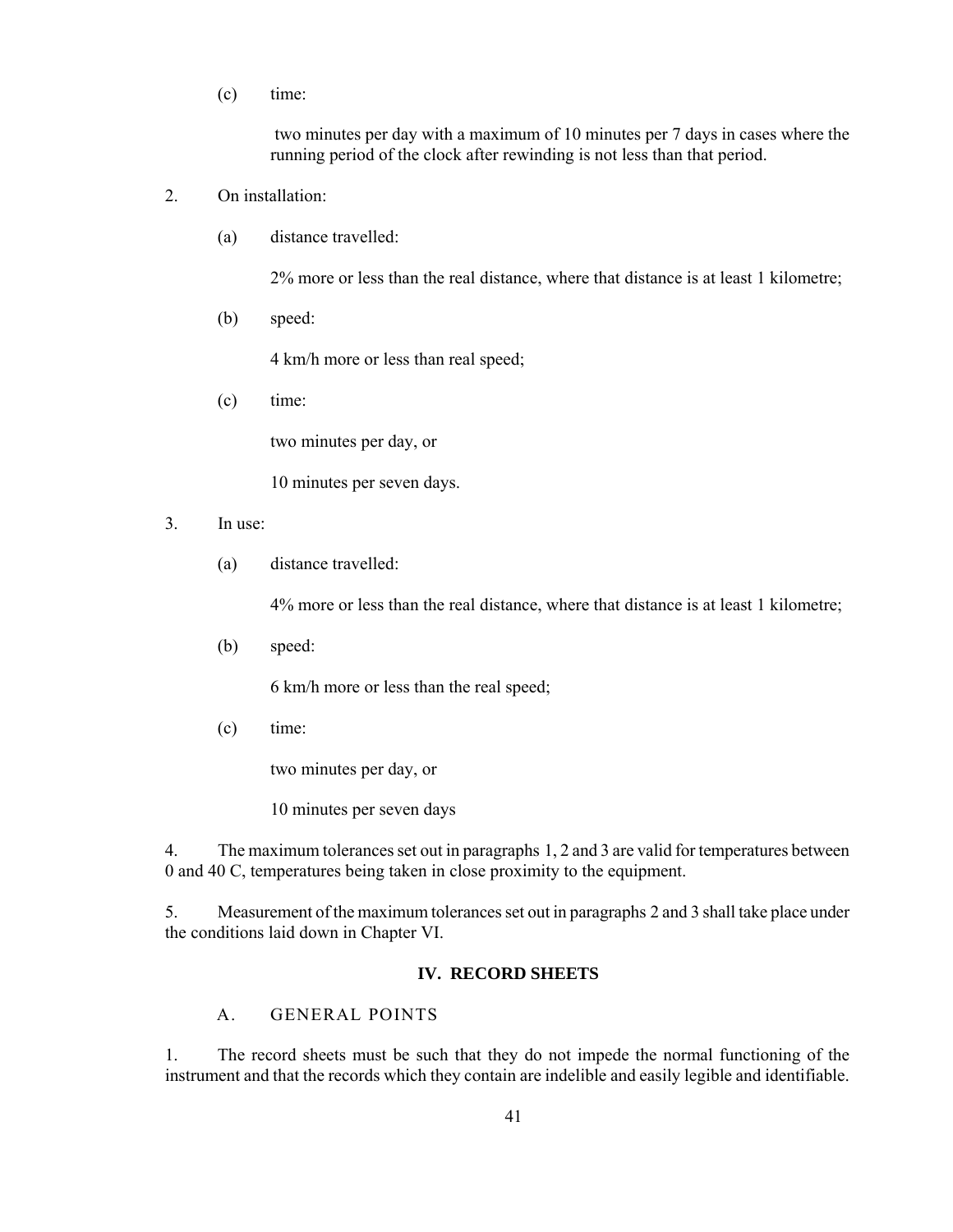The record sheets must retain their dimensions and any records made on them under normal conditions of humidity and temperature.

In addition it must be possible by each crew member to enter on the sheets, without damaging them and without affecting the legibility of the recordings, the following information:

(a) on beginning to use the sheet - his surname and first name;

(b) the date and place where use of the sheet begins and the date and place where such use ends;

(c) the registration number of each vehicle to which he is assigned, both at the start of the first journey recorded on the sheet and then, in the event of a change of vehicle, during use of the sheet;

(d) the odometer reading:

- at the start of the first journey recorded on the sheet,
- at the end of the last journey recorded on the sheet,
- in the event of a change of vehicle during a working day (reading on the vehicle to which he was assigned and reading on the vehicle to which he is to be assigned);
- (e) the time of any change of vehicle.

Under normal conditions of storage, the recordings must remain clearly legible for at least one year.

2. The minimum recording capacity of the sheets, whatever their form, must be 24 hours.

If several discs are linked together to increase the continuous recording capacity which can be achieved without intervention by staff, the links between the various discs must be made in such a way that there are no breaks in or overlapping of recordings at the point of transfer from one disc to another.

#### B. RECORDING AREAS AND THEIR GRADUATION

- 1. The record sheets shall include the following recording areas:
	- an area exclusively reserved for data relating to speed,
	- an area exclusively reserved for data relating to distance travelled,
	- one or more areas for data relating to driving time, to other periods of work and availability to breaks from work and to rest periods for drivers.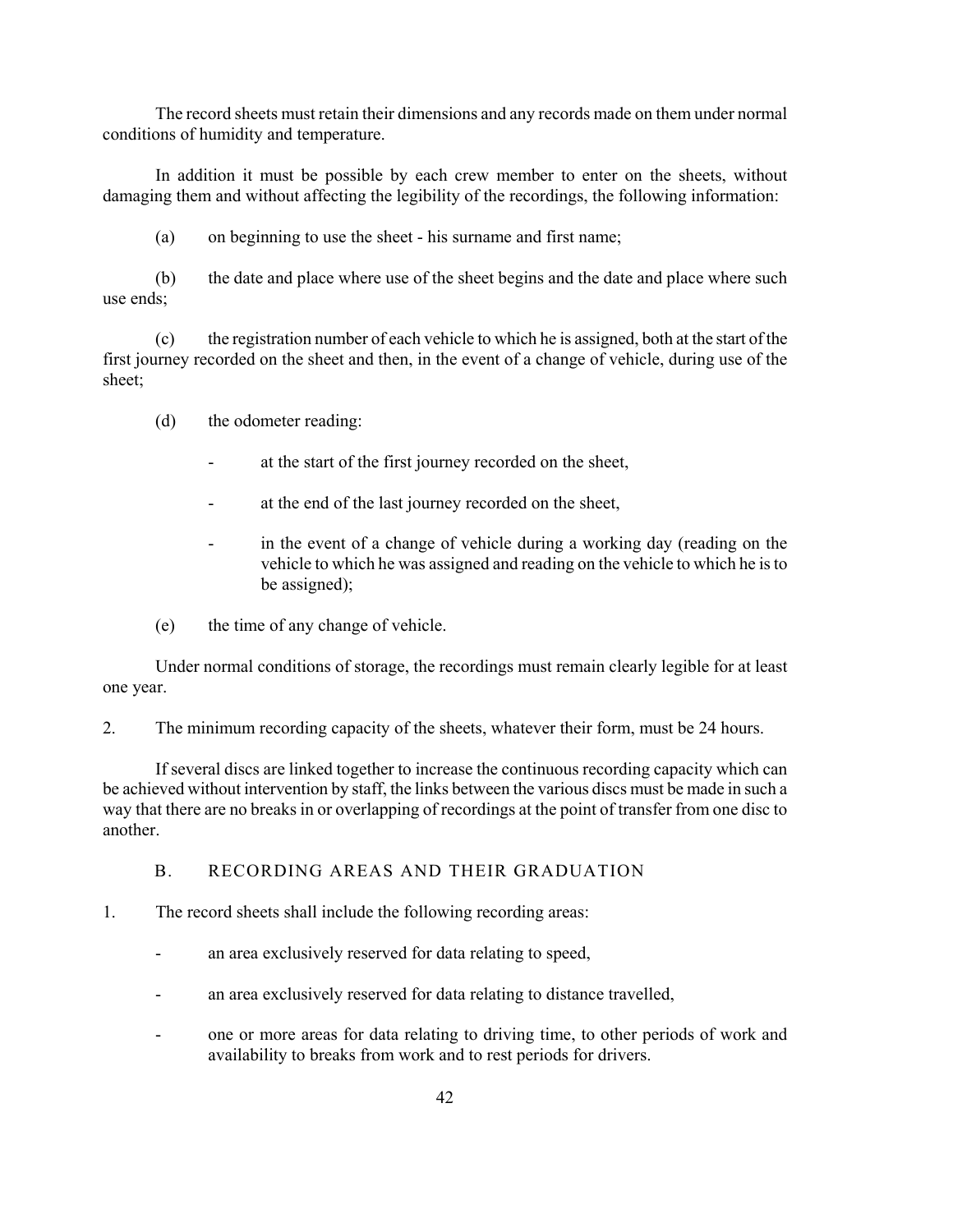2. The area for recording speed must be scaled off in divisions of 20 kilometres per hour or less. The speed corresponding to each marking on the scale must be shown in figures against that marking. The symbol "km/h" must be shown at least once within the area. The last marking on the scale must coincide with the upper limit of the range of measurement.

3. The area for recording distance travelled must be set out in such a way that the number of kilometres travelled may be read without difficulty.

4. The area or areas reserved for recording the periods referred to in point 1 must be so marked that it is possible to distinguish clearly between the various periods of time.

# C. INFORMATION TO BE PRINTED ON THE RECORD SHEETS

Each sheet must bear, in printed form, the following information:

- name and address or trade name of the manufacturer,
- approval mark for the model of the sheet,

- approval mark for the type or types of control devices in which the sheet may be used,

- upper limit of the speed measurement range, printed in kilometres per hour.

By way of minimal additional requirements, each sheet must bear, in printed form a timescale graduated in such a way that the time may be read directly at intervals of 15 minutes while each 5-minute interval may be determined without difficulty.

# D. FREE SPACE FOR HANDWRITTEN INSERTIONS

A free space must be provided on the sheets such that drivers may as a minimum write in the following details:

- surname and first name of the driver,
- date and place where use of the sheet begins and date and place where such use ends,
- the registration number or numbers of the vehicle or vehicles to which the driver is assigned during the use of the sheet,
- odometer readings from the vehicle or vehicles to which the driver is assigned during the use of the sheet,
	- the time at which any change of vehicle takes place.

# **V. INSTALLATION OF CONTROL DEVICE**

A. GENERAL POINTS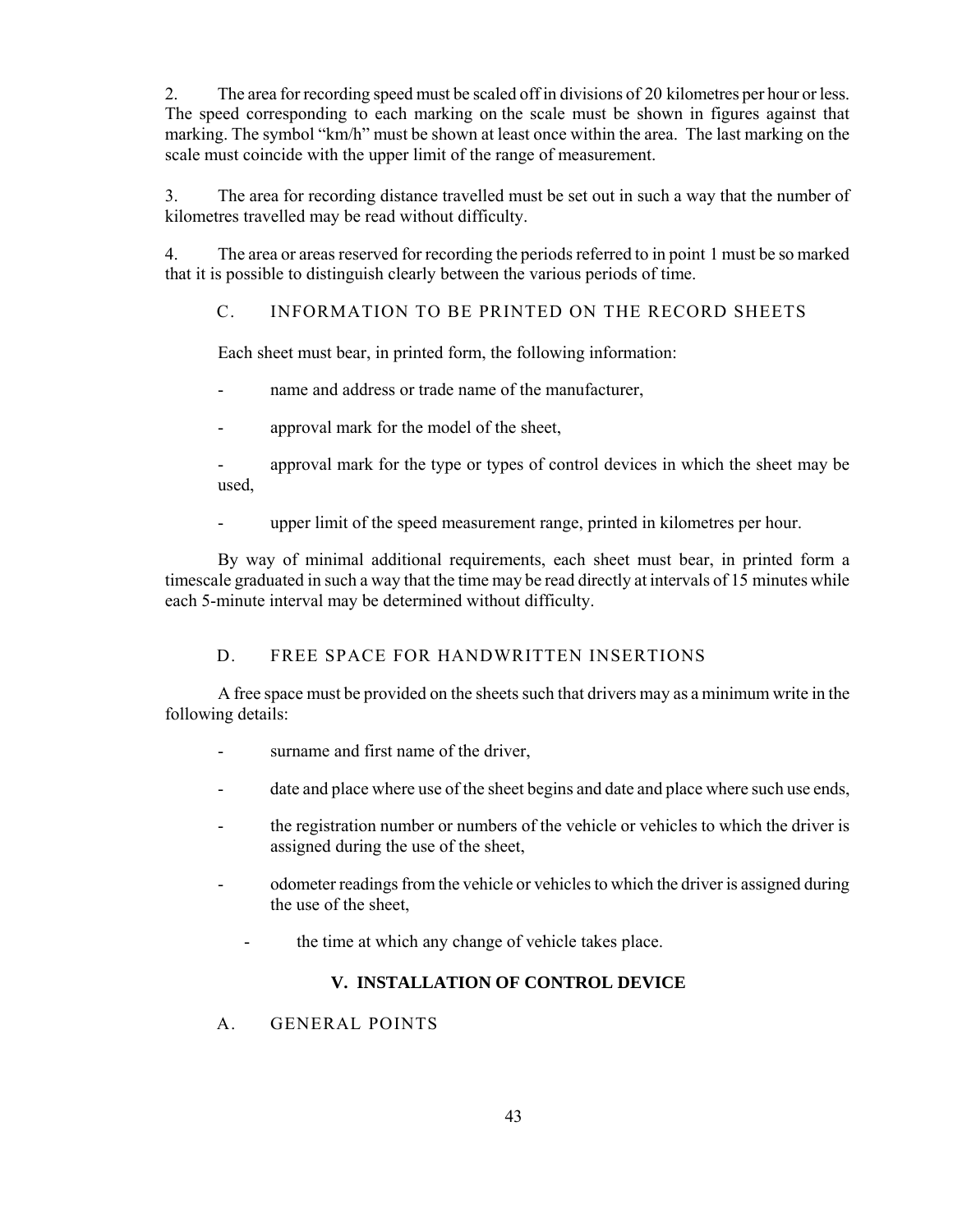1. The control device must be positioned in the vehicle in such a way that the driver has a clear view from his seat of speedometer, distance recorder and clock while at the same time all parts of those instruments, including driving parts, are protected against accidental damage.

2. It must be possible to adapt the constant of the control device to the characteristic coefficient of the vehicle by means of a suitable device, to be known as an adaptor.

Vehicles with two or more rear axle ratios must be fitted with a switch device whereby these various ratios may be automatically brought into line with the ratio for which the control device has been adapted to the vehicle.

3. After the control device has been checked on installation, an installation plaque shall be affixed to the vehicle beside the device or in the device itself and in such a way as to be clearly visible. After every inspection by an approved fitter or workshop requiring a change in the setting of the installation itself, a new plaque must be affixed in place of the previous one.

The plaque must show at least the following details:

- name, address or trade name of the approved fitter or workshop,
- characteristic coefficient of the vehicle, in the form " $w = ...$  rev/km" or " $w = ... \text{imp/km}$ ".
- effective circumference of the wheel tyres in the form " $1 = ...$  mm",
- the dates on which the characteristic coefficient of the vehicle was determined and the effective measured circumference of the wheel tyres.
- B. SEALING

The following parts must be sealed:

(a) the installation plaque, unless it is attached in such a way that it cannot be removed without the markings thereon being destroyed;

(b) the two ends of the link between the control device proper and the vehicle;

(c) the adaptor itself and the point of its insertion into the circuit;

(d) the switch mechanism for vehicles with two or more axle ratios;

(e) the links joining the adaptor and the switch mechanism to the rest of the control device;

(f) the casings required under Chapter III A 7 (b).

In particular cases, further seals may be required on approval of the control device type and a note of the positioning of these seals must be made on the approval certificate.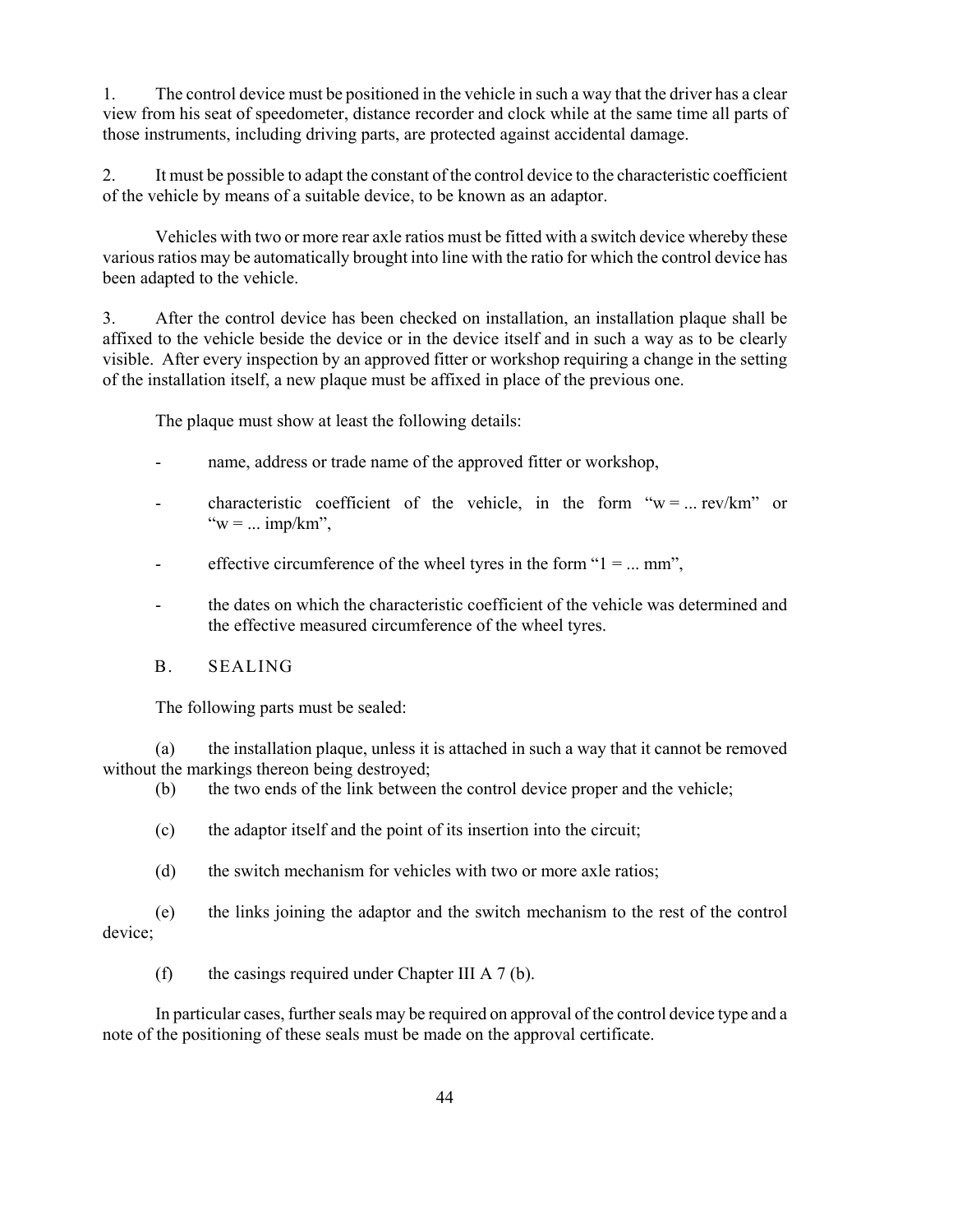Only the seals mentioned in (b), (c) and (e) may be removed in cases of emergency; for each occasion that these seals are broken a written statement giving the reasons for such action must be prepared and made available to the competent authority.

#### **VI. CHECKS AND INSPECTIONS**

The Contracting Party shall nominate the bodies which shall carry out the checks and inspections.

#### 1. Certification of new or repaired instruments

Every individual device, whether new or repaired, shall be certified in respect of its correct operation and the accuracy of its readings and recordings, within the limits laid down in Chapter III F 1, by means of sealing in accordance with Chapter V B (f).

For this purpose, the Contracting Party may stipulate an initial verification, consisting of a check on and confirmation of the conformity of a new or repaired device with the type-approved model and/or with the requirements of this annex and its appendices or may delegate the power to certify to the manufacturers or to their authorized agents.

#### 2. Installation

When being fitted to a vehicle, the control device and the whole installation must comply with the provisions relating to maximum tolerances laid down in Chapter III F 2.

The inspection tests shall be carried out by the approved fitter or workshop on his or its responsibility.

#### 3. Periodic inspections

(a) Periodic inspections of the control device fitted to vehicles shall take place at least every two years and may be carried out in conjunction with roadworthiness tests of vehicles.

These inspections shall include the following checks:

- that the control device is working correctly,
- that the control device carries the type-approval mark,
- that the installation plaque is affixed,
- that the seals on the control device on the other parts of the installation are intact,
- the actual circumference of the tyres.

(b) An inspection to ensure compliance with the provision of Chapter III F 3 on the maximum tolerances in use shall be carried out at least once every six years, although each Contracting Party may stipulate a shorter interval for such inspection in respect of vehicles registered in its territory. Such inspections must include replacement of the installation plaque.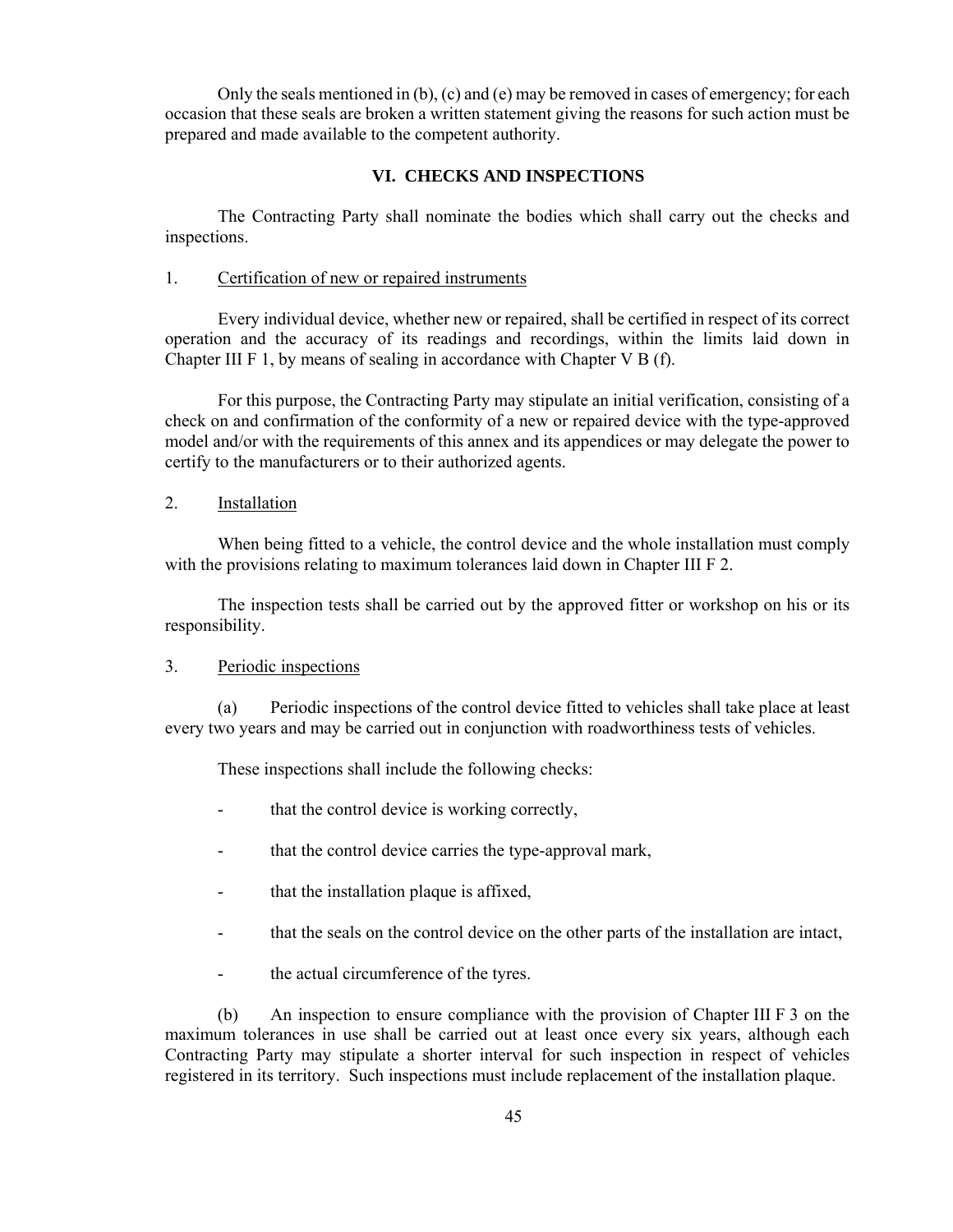## 4. Measurement of errors

The measurement of errors on installation and during use shall be carried out under the following conditions, which are to be regarded as constituting standard test conditions:

- vehicle unladen, in normal running order,
- tyre pressures in accordance with the manufacturer's instructions,
- tyre wear within the limits allowed by law,
- movement of the vehicle: the vehicle must proceed, driven by its own engine, in a straight line and on a level surface, at a speed of 50+5 km/h; provided that it is of comparable accuracy, the test may also be carried out on an appropriate test bench.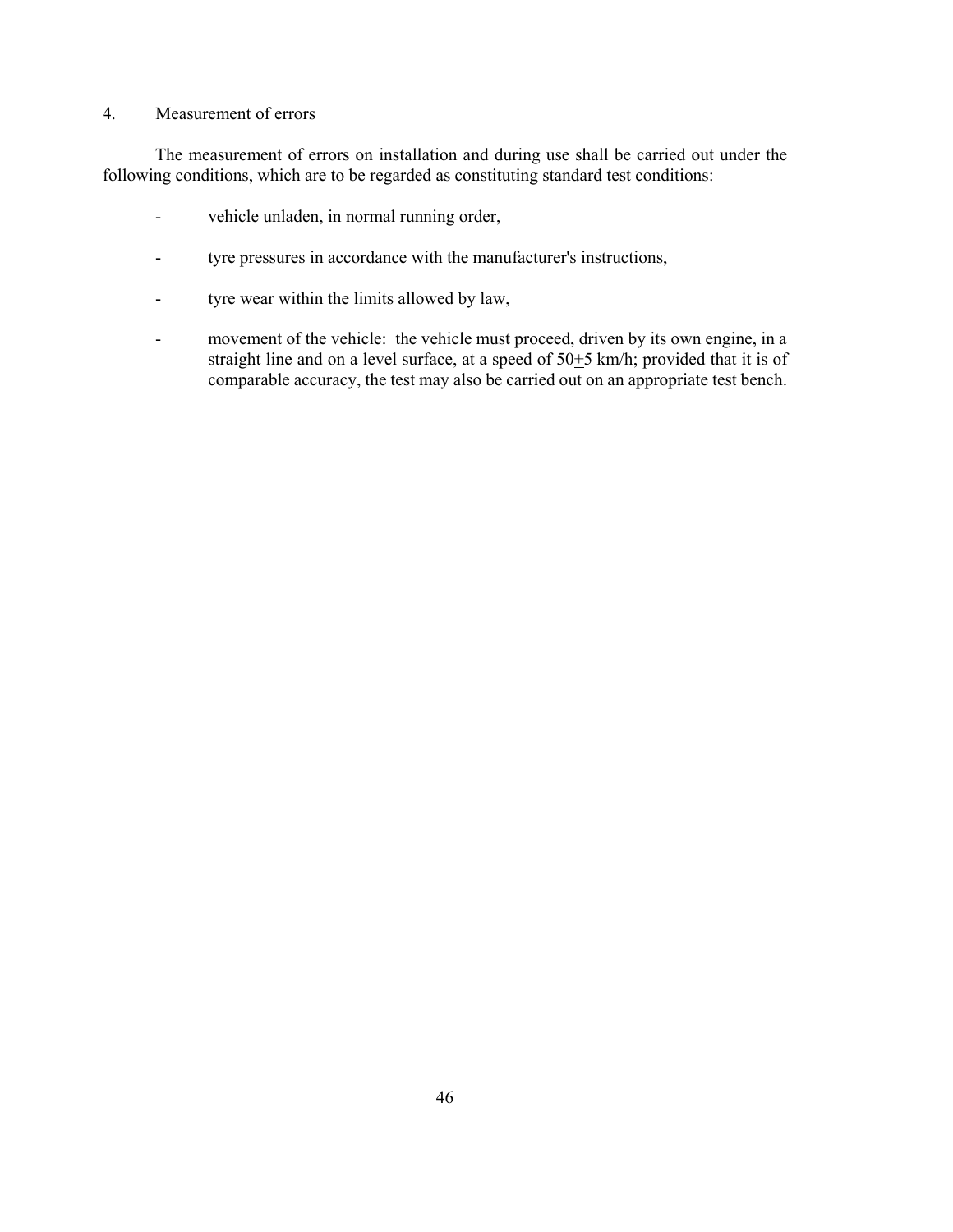# **Annex-APPENDIX 1B31**

## **Requirements for the construction, testing, installation and inspection of the digital control device used in road transport**

#### Article 1

#### Preamble

1. As this Appendix is an adaptation of Annex IB of Council Regulation (EEC) No. 3821/85 of 20 December 1985 concerning recording equipment in the field of road transport 1, the content of this Annex is not reproduced in the AETR because of its size and its very technical character. For the complete official text and its subsequent amendments, Contracting Parties shall refer to the *Official Journal* of the European Union.

The content of the present Appendix 1B is therefore limited to an introduction citing the references to the relevant texts of the European Union and of the Official Journals in which they were published and highlighting, by means of cross references, the particular points where that Annex has had to be adapted to the context of the AETR.

2. In order to facilitate consultation of that Annex with the adaptations made to take into account the AETR and to allow an overall view of the text, a consolidated version of this Appendix will be elaborated by the secretariat of the United Nations Economic Commission for Europe. However, this version will not have any legal force. This version, elaborated in the official languages of the UNECE, will be updated as necessary*.* 

#### Article 2

#### Introductory provisions to Appendix 1B

1. In accordance with paragraph 1 of article 1 above, Contracting Parties are invited, in order to consult Annex IB, to refer to Commission Regulations No. 1360/2002 of 13 June 2002 and No. 432/2004 of 5 March 2004 (\*see footnote below for the dates of their publication in the Official Journal of the European Union), adapting for the seventh and eighth times to technical progress Council Regulation (EEC) No. 3821/85 concerning recording equipment in the field of road transport.

- 2. For the purposes of Appendix 1B:
- 2.1 The terms in the left column below shall be replaced by the corresponding terms in the right column:

<sup>31</sup> Introduced by amendment 5.

<sup>\*</sup> As amended by Council Regulation (EC) No. 2135/98 of 24 September 1998 (OJ L 274 of 9 October 1998) as well as by Commission Regulations (EC) No. 1360/2002 of 13 June 2002 (OJ L 207 of 5 August 2002 (corrigendum OJ L 77 of 13 March 2004)) and No. 432/2004 of 5 March 2004 (OJ L 71 of 10 March 2004).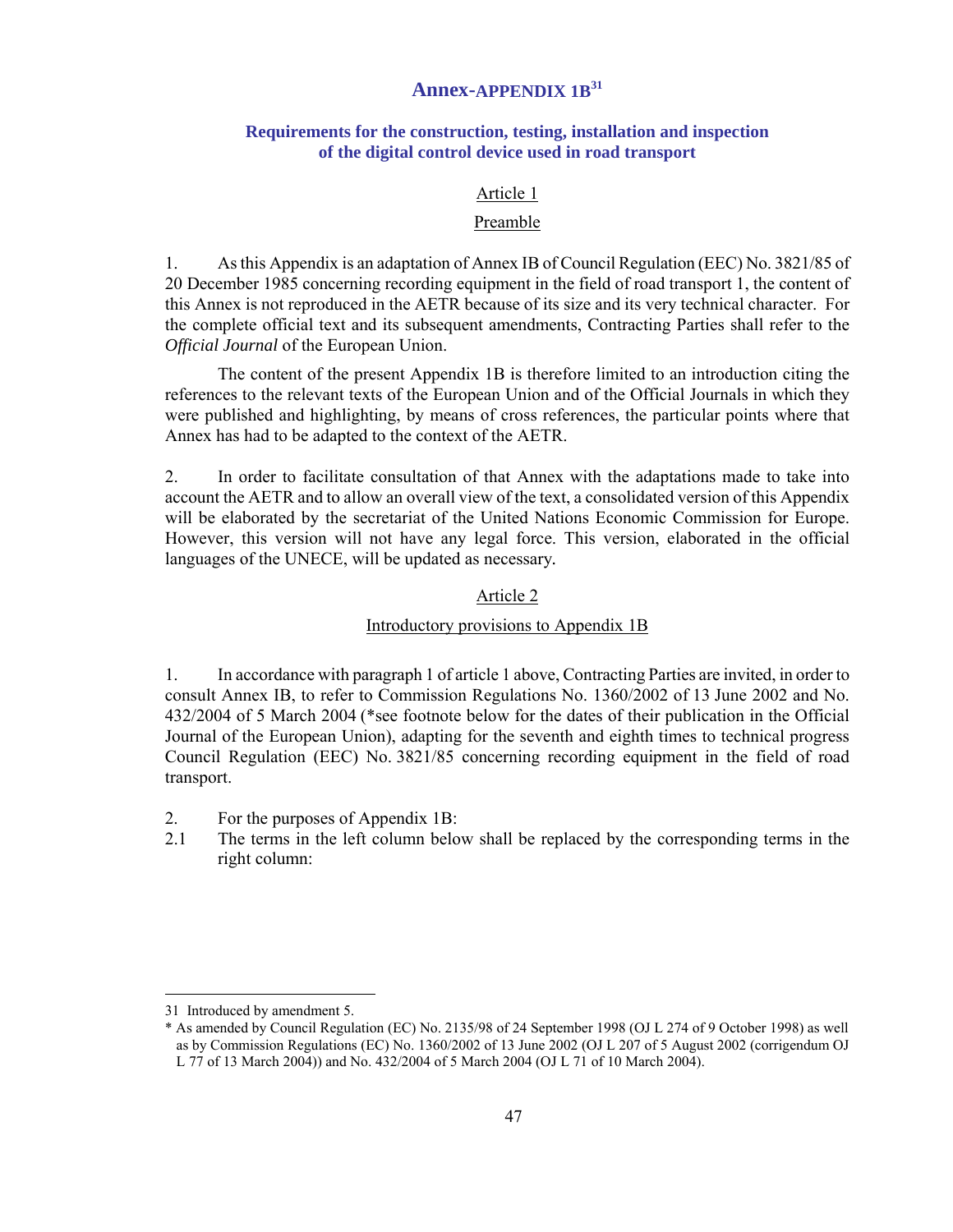| <b>Terms used in Annex IB</b> |                    | <b>Terms used in the AETR</b> |
|-------------------------------|--------------------|-------------------------------|
| <b>Member States</b>          |                    | <b>Contracting Parties</b>    |
| <b>MS</b>                     |                    | CP                            |
| Annex $(IB)$                  | <b>Replaced by</b> | Appendix (1B)                 |
| Appendix                      |                    | Sub-appendix                  |
| Regulation                    |                    | Agreement or AETR             |
| Community                     |                    | <b>UNECE</b>                  |
| Recording equipment           |                    | Control device                |
| (English version only)        |                    | (English version only)        |

2.2 References made to legal texts in the left column below shall be replaced by those in the right column:

| <b>Legal texts of the European</b><br><b>Community</b> |                    | Legal texts of the<br><b>United Nations Economic</b><br><b>Commission for Europe</b> |
|--------------------------------------------------------|--------------------|--------------------------------------------------------------------------------------|
| Council Regulation (EEC) No.                           |                    | AETR                                                                                 |
| 3821/85                                                | <b>Replaced by</b> |                                                                                      |
| Council Directive No. 92/23/EEC                        |                    | <b>ECE</b> Regulation 54                                                             |
| Commission Directive No. 95/54/EC                      |                    |                                                                                      |
| adapting to technical progress Council                 |                    | <b>ECE</b> Regulation 10                                                             |
| Directive 72/245/EEC                                   |                    |                                                                                      |

- 2.3 A list of texts or provisions for which an ECE equivalent does not exist or for which more information is necessary appears below. These texts or information are only quoted for reference.
- 2.3.1 The limit for setting the speed limitation device, as defined in I (Definitions), bb) of Annex IB/Appendix 1B conforms to the provisions of Council Directive No. 92/6/EEC of 10 February 1992 (OJ, No. L57, 02/03/1992).
- 2.3.2 The measurement of distances, as defined in I (Definitions), u) of Annex IB/Appendix 1B conforms to the provisions of Council Directive No. 97/27/EC of 22 July 1997, as last amended (OJ, No. L 233, 25/08/1997).
- 2.3.3 Vehicle identification, as defined in I (Definitions), nn) of Annex IB/Appendix 1B conforms to the provisions of Council Directive No. 76/114/EEC of 18 December 1975 (OJ, No. L 24, 30/01/1976).
- 2.3.4 The provisions on security shall conform with the provisions laid out in Council Recommendation No. 95/144/EC of 7 April 1995, on common information technology security evaluation criteria (ITSEC) (OJ, No. L 93, 26/04/1995).
- 2.3.5 The protection of individuals with regard to the processing of personal data and the free movement of such data conform to the provisions of Council Directive No. 95/46/EC of 24 October 1995, as last amended (OJ, No. L 281, 23/11/1995).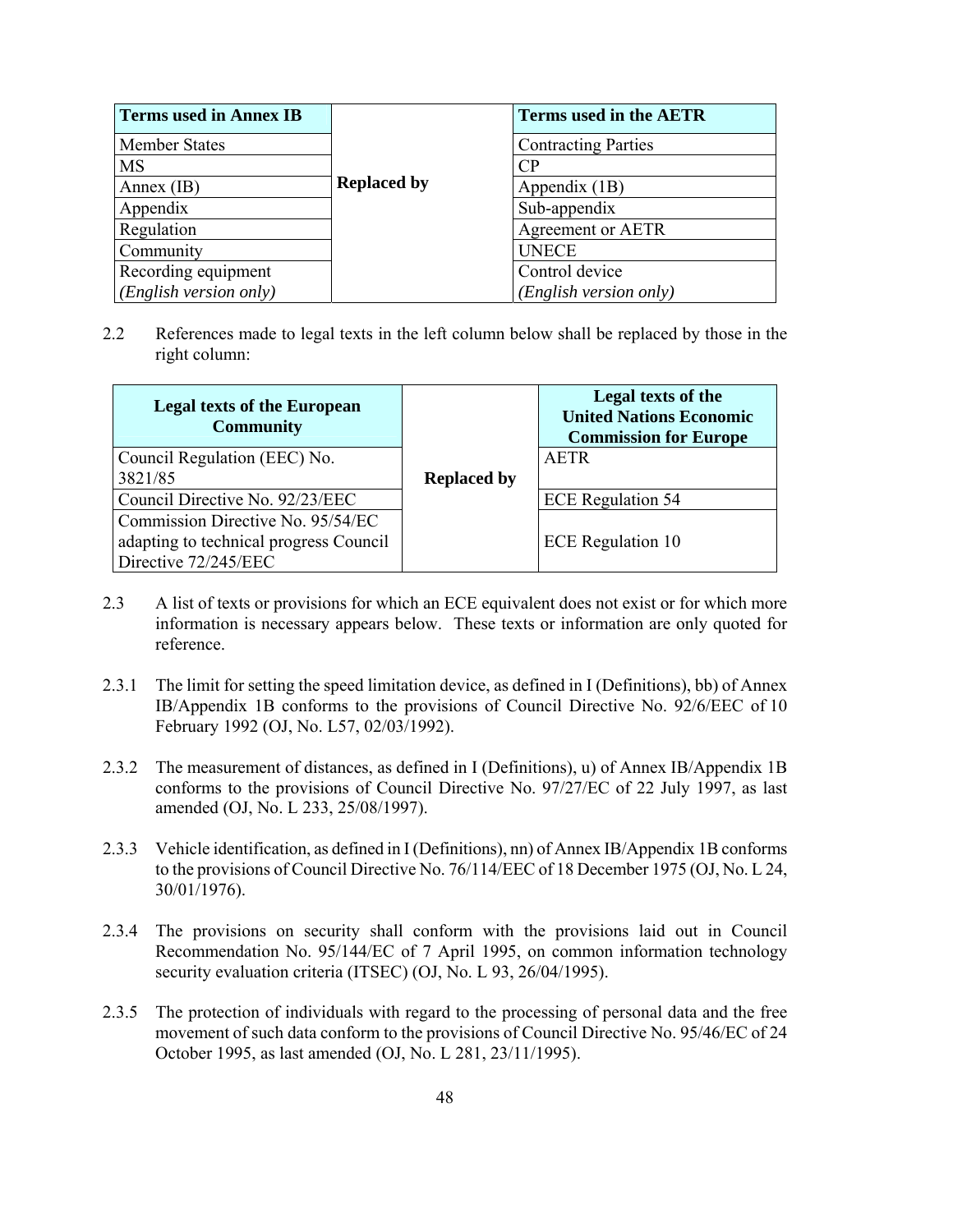- 2.4 Other provisions to be changed or deleted:
- 2.4.1 The content of requirement 172 is deleted and replaced by 'Reserved'.
- 2.4.2 Requirement 174 is changed as follows:

'the distinguishing sign of the Contracting Party issuing the card. The distinguishing signs of non EU Contracting Parties are those drawn up in accordance with the 1968 Vienna Convention on Road Traffic or the 1949 Geneva Convention on Road Traffic'.

- 2.4.3 The reference to the EU flag with the letters 'MS' meaning 'Member State' in requirement 178 is replaced by the letters 'CP' meaning 'Contracting Party', the flag of the non EU Contracting Party being optional.
- 2.4.4 Requirement 181 is changed as follows:

'After consulting the UN/ECE secretariat, Contracting Parties may add colours or markings, such as security features, without prejudice to the other provisions of this Appendix'.

2.4.5 Requirement 278 is changed as follows:

'Interoperability tests are carried out by a single competent body'.

- 2.4.6 Requirements 291 to 295 are deleted and replaced by 'Reserved'*.*
- 2.4.7 In Appendix 9/Sub-appendix 9 of the AETR (Type approval List of minimum required tests), 1, 1-1, the introductory sentence is modified as follows:

'The type approval procedure for the recording equipment (or component) or tachograph card is based on:'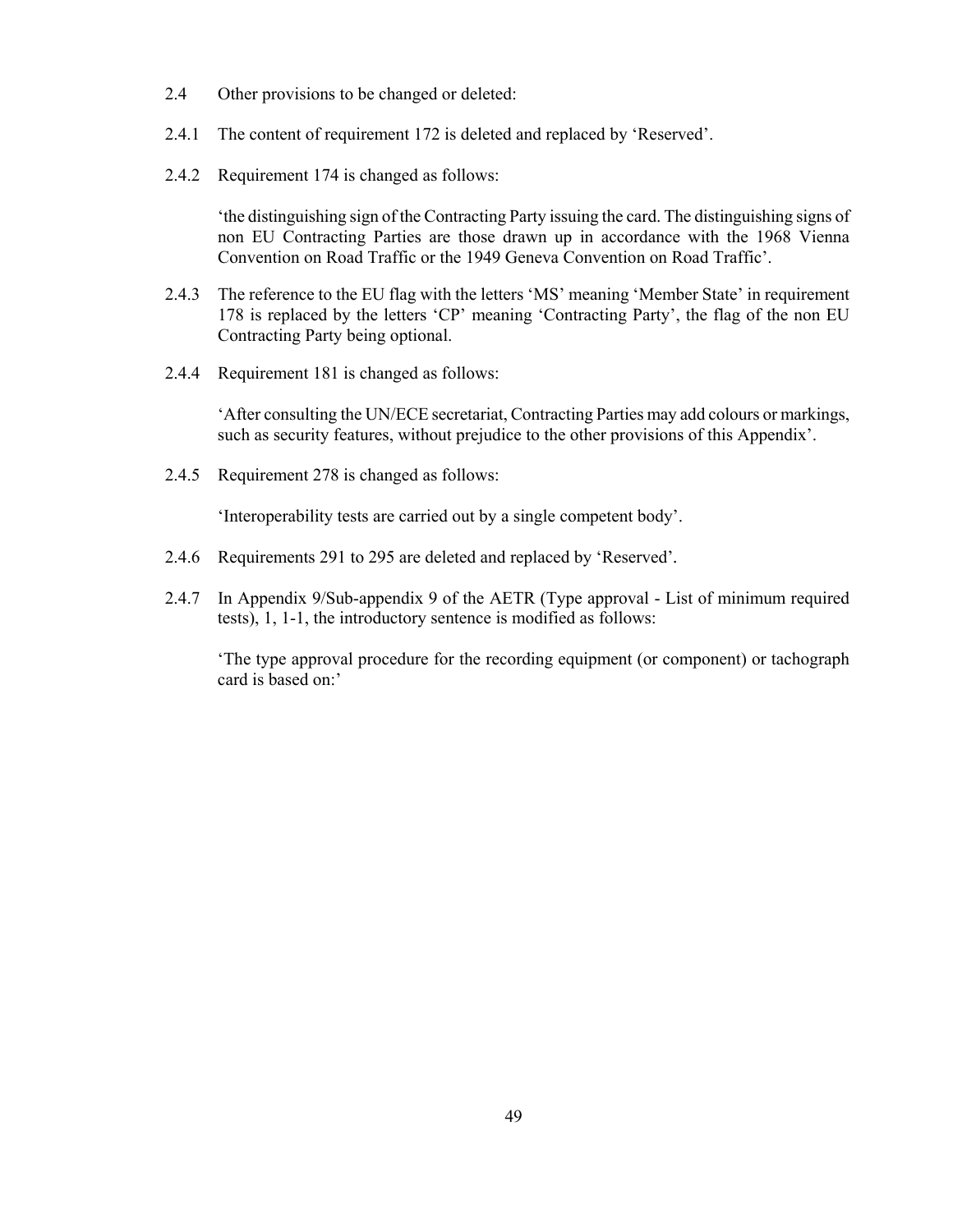# **Annex - Appendix 2<sup>32</sup>**

## **APPROVAL MARK AND CERTIFICATES**

#### **I. APPROVAL MARK**

1. The approval mark shall be made up of:

A rectangle, within which shall be placed the letter "e" followed by a distinguishing number for the country which has issued the approval in accordance with the following conventional signs:

| Germany                   | $\mathbf{1}$   | Greece                                       | 23 |
|---------------------------|----------------|----------------------------------------------|----|
| France                    | $\overline{2}$ | Ireland                                      | 24 |
| Italy                     | 3              | Croatia                                      | 25 |
| Netherlands               | $\overline{4}$ | Slovenia                                     | 26 |
| Sweden                    | 5              | Slovakia                                     | 27 |
| Belgium                   | 6              | <b>Belarus</b>                               | 28 |
| Hungary                   | 7              | Estonia                                      | 29 |
| Czech Republic            | 8              | Moldova                                      | 30 |
| Spain                     | 9              | Bosnia-Herzegovina                           | 31 |
| Serbia                    | 10             | Latvia                                       | 32 |
| United Kingdom            | 11             | Liechtenstein                                | 33 |
| Austria                   | 12             | Bulgaria                                     | 34 |
| Luxembourg                | 13             | Kazakhstan                                   | 35 |
| Switzerland               | 14             | Lithuania                                    | 36 |
| Norway                    | 16             | Turkey                                       | 37 |
| Finland                   | 17             | Turkmenistan                                 | 38 |
| Denmark                   | 18             | Azerbaijan                                   | 39 |
| Romania                   | 19             | The former Yugoslav<br>Republic of Macedonia | 40 |
| Poland                    | 20             | Andorra                                      | 41 |
| Portugal                  | 21             | Uzbekistan                                   | 44 |
| <b>Russian Federation</b> | 22             | Ukraine                                      | 46 |
|                           |                | Cyprus                                       | 49 |
|                           |                | Malta                                        | 50 |

Subsequent numbers shall be assigned:

 (i) To countries Contracting Parties to the 1958 Agreement Concerning the Adoption of Uniform Conditions of Approval and Reciprocal Recognition of Approval for Motor

l

<sup>32</sup> Modified by amendments 2, 3 and 5.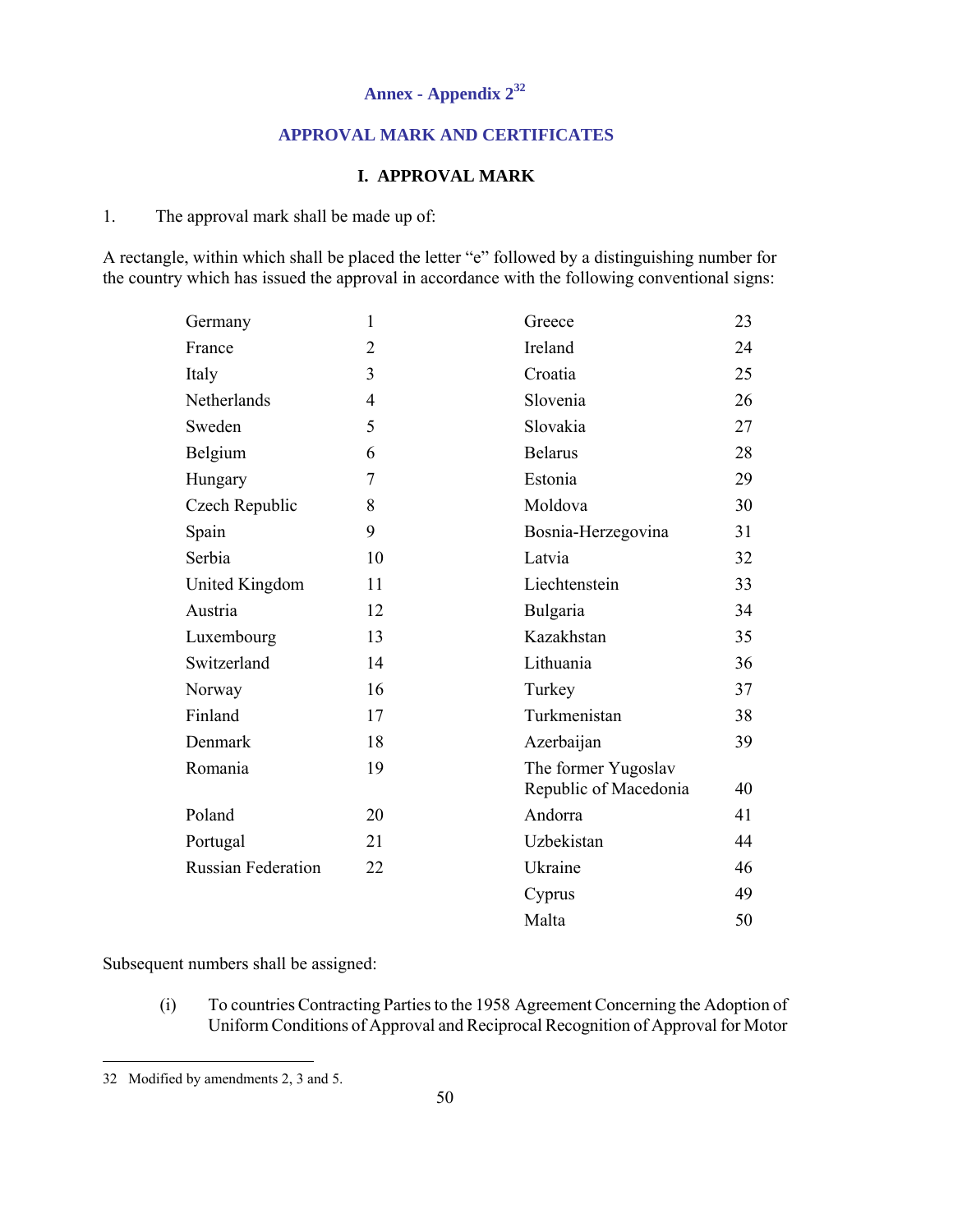Vehicle Equipment and Parts the same numbers as assigned to those countries by that Agreement;

(ii) To countries non-Contracting Parties to the 1958 Agreement - in the chronological order in which they ratify or accede to this Agreement;

and

An approval number corresponding to the number of the approval certificate drawn up for the prototype of the control device or the record sheet, placed at any point within the immediate proximity of this rectangle.

Note: In order to ensure in the future conformity between conventional signs in the 1958 Agreement and those set up in the AETR Agreement new Contracting Parties should be allocated the same number in both Agreements.

2. The approval mark shall be shown on the descriptive plaque of each set of control device and on each record sheet. It must be indelible and must always remain clearly legible.

3. The dimensions of the approval mark drawn below are expressed in millimetres, these dimensions being minima. The ratios between the dimensions must be maintained.



(1) These figures are shown for guidance only.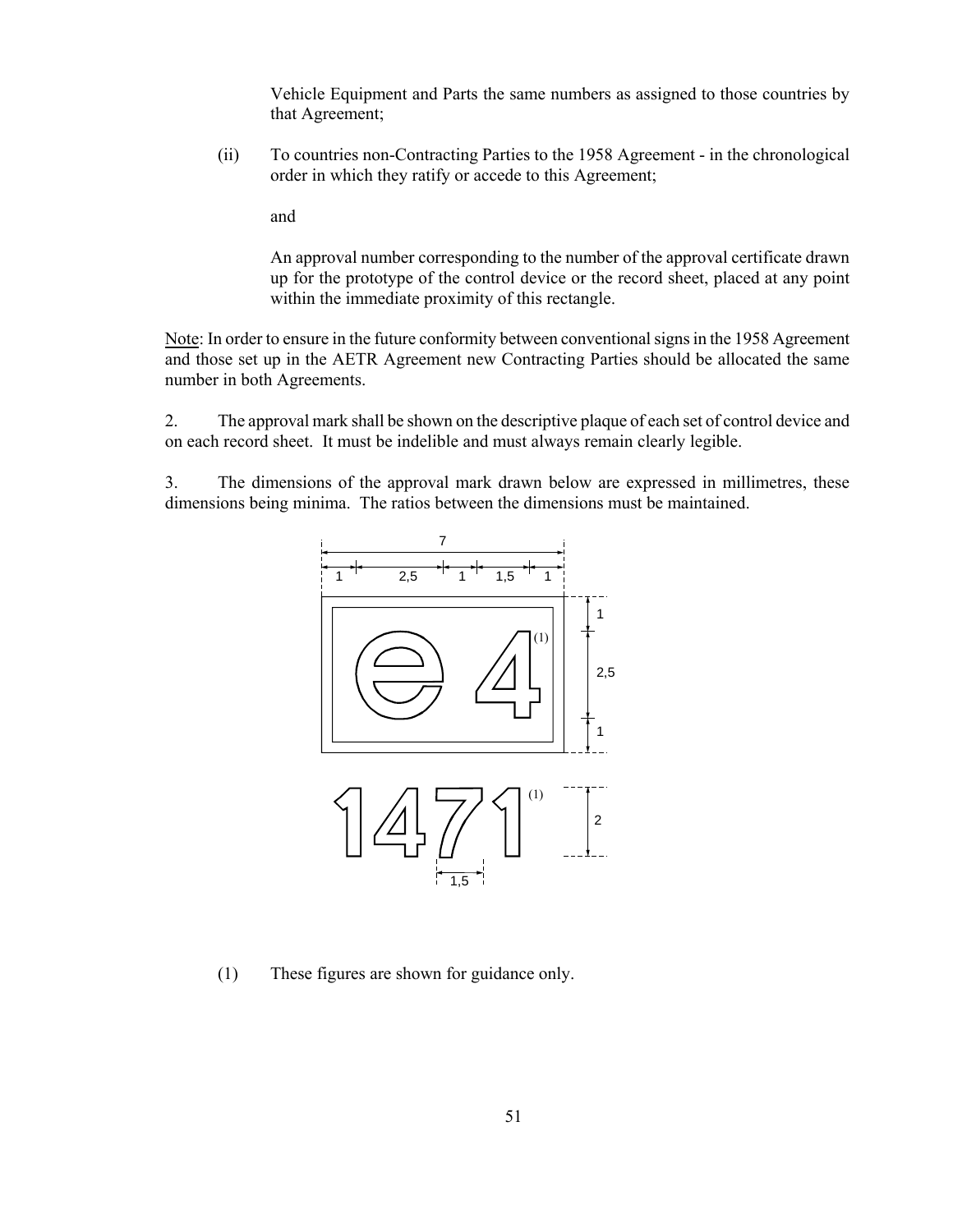# **II. APPROVAL CERTIFICATE FOR PRODUCTS IN ACCORDANCE WITH APPENDIX 133**

A Contracting Party having granted approval shall issue the applicant with an approval certificate,the model for which is given below. When informing other Contracting Parties of approvals issued or, if the occasion should arise, withdrawn, a Contracting Party shall use copies of that certificate.

\_\_\_\_\_\_\_\_\_\_\_\_\_\_\_\_\_\_\_\_\_\_\_\_\_\_\_\_\_\_\_\_\_\_\_\_\_\_\_\_\_\_\_\_\_\_\_\_\_\_\_\_\_\_\_\_\_\_\_\_\_\_\_\_\_\_\_\_\_\_\_\_\_\_

# APPROVAL CERTIFICATE

\_\_\_\_\_\_\_\_\_\_\_\_\_\_\_\_\_\_\_\_\_\_\_\_\_\_\_\_\_\_\_\_\_\_\_\_\_\_\_\_\_\_\_\_\_\_\_\_\_\_\_\_\_\_\_\_\_\_\_\_\_\_\_\_\_\_\_\_\_\_\_\_\_\_ Name of competent administration ........................................………………………………...

…………………………………………………………………………………………………

\_\_\_\_\_\_\_\_\_\_\_\_\_\_\_\_\_\_\_\_\_\_\_\_\_\_\_\_\_\_\_\_\_\_\_\_\_\_\_\_\_\_\_\_\_\_\_\_\_\_\_\_\_\_\_\_\_\_\_\_\_\_\_\_\_\_\_\_\_\_\_\_\_\_\_\_

Notification concerning:\*

- approval of a type of control device
- withdrawal of approval of a type of control device
- approval of a model record sheet
- withdrawal of approval of a record sheet

| $\mathbf{1}$ |  |
|--------------|--|
| 2.           |  |
| 3.           |  |
| 4            |  |
| 5.           |  |
| 6            |  |
| 7.           |  |
| 8.           |  |
| 9.           |  |
| 10.          |  |
|              |  |
| 11           |  |
| 12           |  |
| 13           |  |
|              |  |
|              |  |

14. Remarks

 $\overline{a}$ 

----------------------------

(Signature)

 $\mathcal{L}_\text{max} = \frac{1}{2} \sum_{i=1}^n \mathcal{L}_\text{max} = \frac{1}{2} \sum_{i=1}^n \mathcal{L}_\text{max} = \frac{1}{2} \sum_{i=1}^n \mathcal{L}_\text{max} = \frac{1}{2} \sum_{i=1}^n \mathcal{L}_\text{max} = \frac{1}{2} \sum_{i=1}^n \mathcal{L}_\text{max} = \frac{1}{2} \sum_{i=1}^n \mathcal{L}_\text{max} = \frac{1}{2} \sum_{i=1}^n \mathcal{L}_\text{max} = \frac{1}{2} \sum_{i=$ 

<sup>33</sup> Title modified by amendment 5.

<sup>\*</sup> Delete items not applicable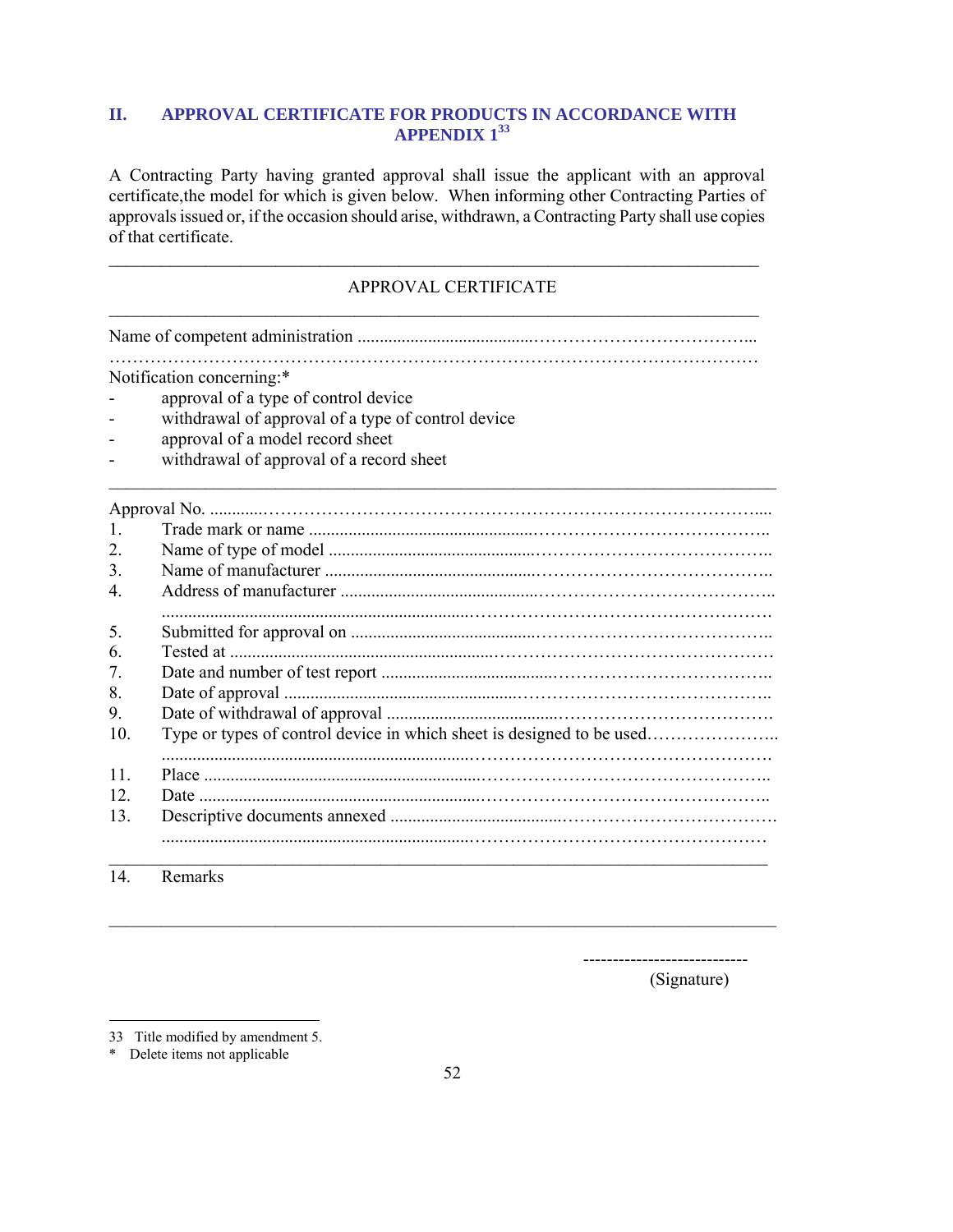## **III. APPROVAL CERTIFICATE FOR PRODUCTS IN ACCORDANCE WITH APPENDIX 1B 34**

Once the Contracting Party has effected an approval it issues the applicant with an approval certificate, drawn up in accordance with the model below. Contracting Parties use copies of this document in order to communicate to other Contracting Parties approvals granted or any withdrawals.

#### APPROVAL CERTIFICATE FOR PRODUCTS IN ACCORDANCE WITH APPENDIX 1B

Name of the competent administration …………………………………………………………….

Communication concerning (1):

- $\Box$  Approval
- $\Box$  Withdrawal of an approval
	- $\Box$  Of a control device model
	- Of a control device component (2) ………………………………………….
	- $\Box$  Of a driver card
	- $\Box$  Of a workshop card
	- $\Box$  Of a company card
	- $\Box$  Of an inspector's card

|--|--|--|

| 1.              |                                                                                       |
|-----------------|---------------------------------------------------------------------------------------|
| 2.              |                                                                                       |
| 3.              |                                                                                       |
| 4               |                                                                                       |
| 5               |                                                                                       |
| 6.              |                                                                                       |
| 7.              |                                                                                       |
| 8.              |                                                                                       |
| 9.              |                                                                                       |
| 10.             | Model(s) of component(s) of control device with which the component is intended to be |
| 11              |                                                                                       |
| 12              |                                                                                       |
| 13.             |                                                                                       |
| $\overline{11}$ | Remarks (including the efficing of sools if required)                                 |

14. Remarks (including the affixing of seals if required)

……………………………………...

(Signature)

*(1) Tick the relevant boxes* 

*(2) Specify the component concerned in the communication* 

<sup>34</sup> Introduced by amendment 5.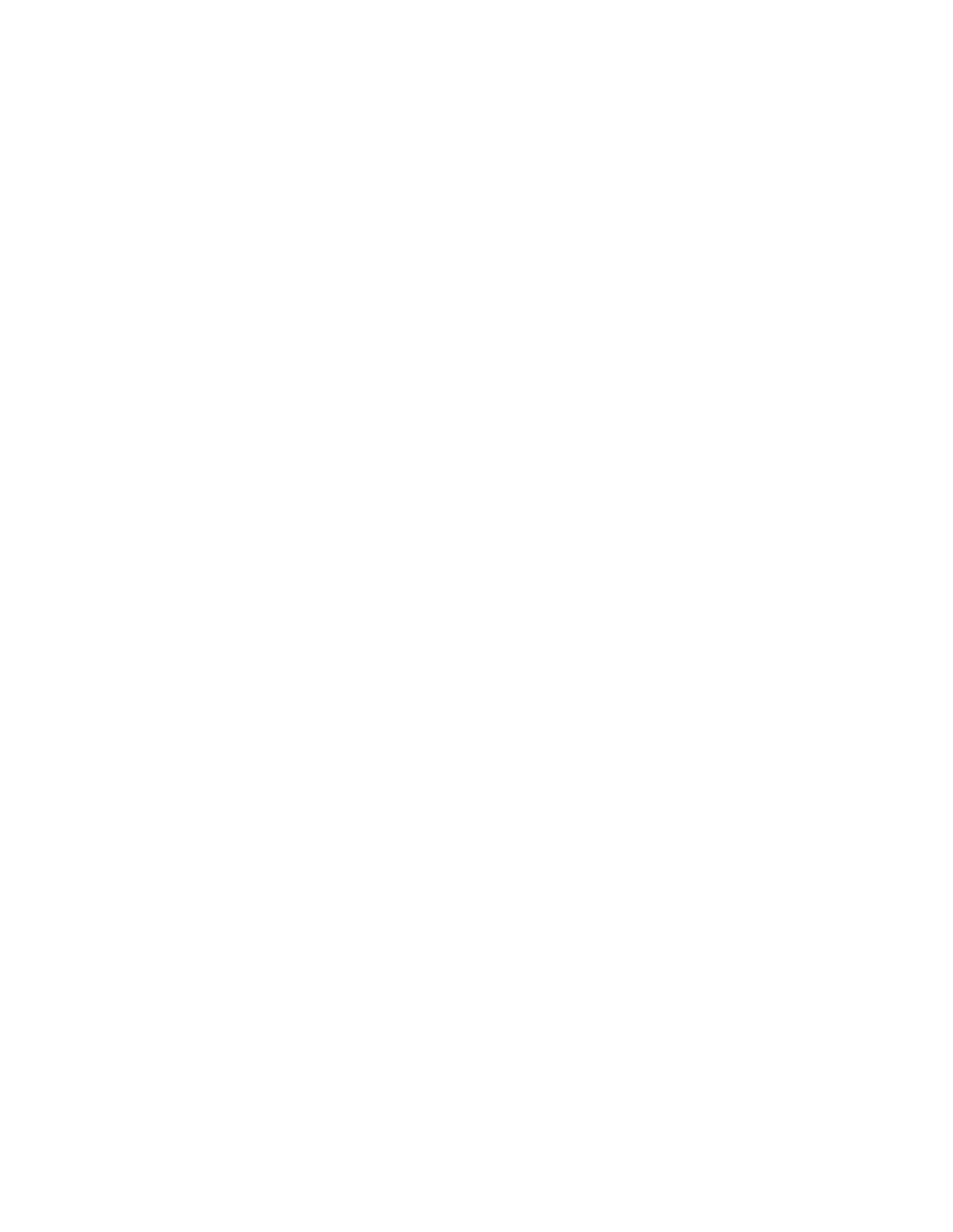# **PROTOCOL OF SIGNATURE**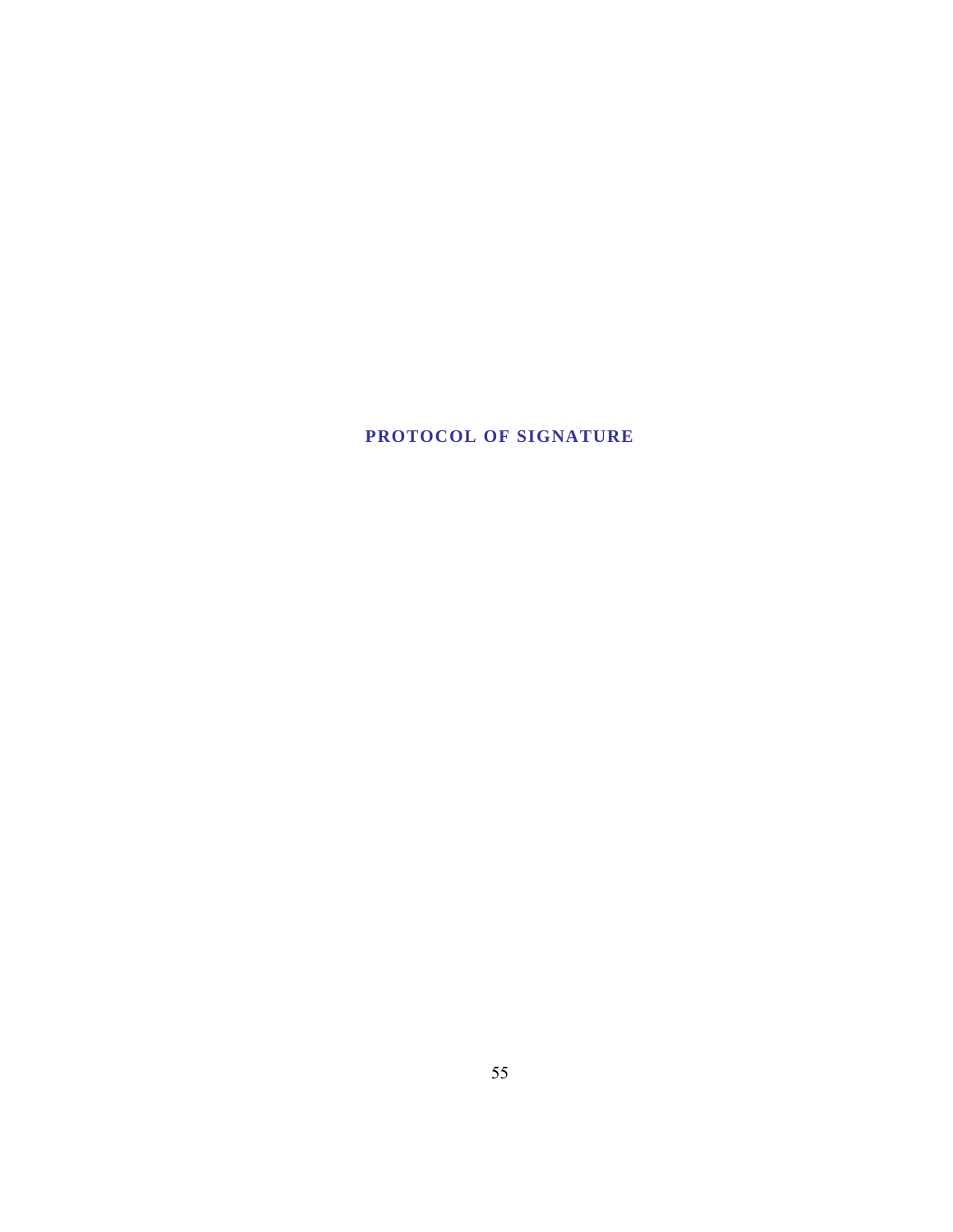#### **PROTOCOL OF SIGNATURE**

When signing the European Agreement concerning the Work of Crews of Vehicles engaged in International Road Transport, the undersigned, duly authorized have agreed on the following:

The Contracting Parties declare that this Agreement is without prejudice to such provisions as may, if appropriate, subsequently be drawn up in the matter of the duration and spread-over of work.

#### ad article 4 of the Agreement

The provisions of article 4, paragraph 1, shall not be construed as rendering applicable, outside the State in which the vehicle performing the transport operation is registered, any prohibition of traffic on certain days or at certain hours which may apply in that State to certain categories of vehicles. The provisions of article 4, paragraph 2, shall not be construed as preventing a Contracting Party from enforcing in its territory the provisions of its domestic laws and regulations which prohibit certain categories of vehicle traffic on certain days or at certain hours.

Every Contracting Party which, being a Party to a special agreement as referred to in article 4, paragraph 2, of this Agreement, authorizes international transport operations beginning and ending in the territories of the Parties to the said special agreement by vehicles registered in the territory of a State which, being a Contracting Party to this Agreement, is not a Party to the said special agreement may make it a condition for the conclusion of bilateral or multilateral agreements authorizing such transport operations that the crews performing those operations shall, in the territories of States Parties to the said special agreement, comply with the provisions of the said special agreement.

#### ad article 12 of the Agreement

The undersigned undertake to discuss after the Agreement has entered into force the insertion therein, by means of an amendment, of a clause providing for the use of a control device of approved type which when placed on the vehicle would so far as possible replace the individual control book.

#### ad article 14 of the Agreement

The Contracting Parties recognize that it would be desirable for:

- each Contracting Party to adopt the measures necessary to enable it to institute proceedings on account of breaches of the provisions of the Agreement not only if the breaches are committed in its territory, but also if they are committed in the territory of another State during an international road transport operation performed by a vehicle which the Contracting Party has registered;
- them to afford one another assistance for the purpose of imposing penalties for breaches committed.